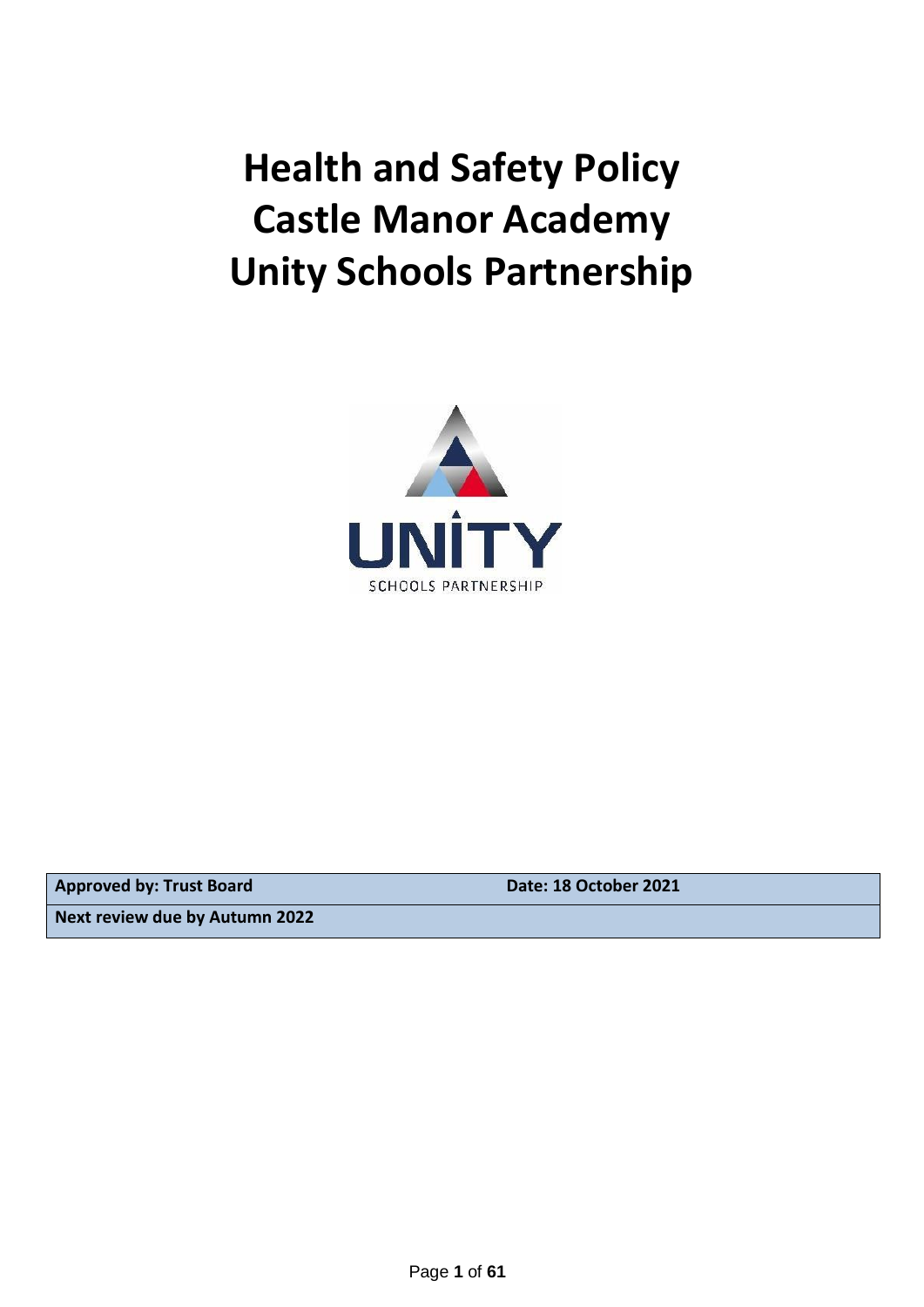# **Section 1 Health & Safety Policy and Organisation**

| Unity Schools Partnership Health and Safety Policy Statement  3 |
|-----------------------------------------------------------------|
|                                                                 |
|                                                                 |
|                                                                 |
|                                                                 |
| Unity Schools Partnership Health and Safety Organisation 6      |
|                                                                 |
|                                                                 |
|                                                                 |
|                                                                 |
|                                                                 |
|                                                                 |
|                                                                 |
|                                                                 |
|                                                                 |
|                                                                 |
|                                                                 |
|                                                                 |
|                                                                 |

# **Section 2**

# **Arrangements**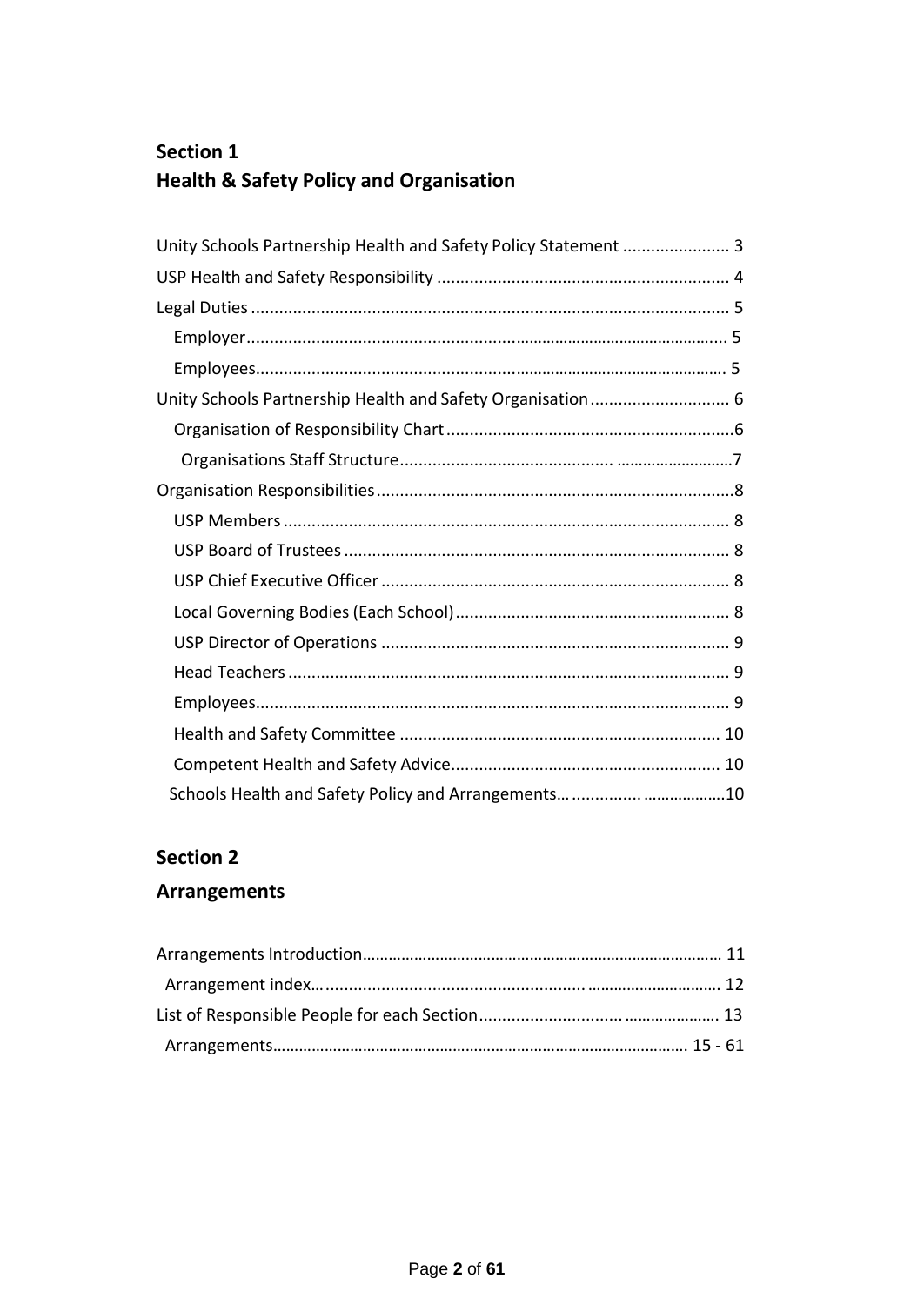# **Unity Schools Partnership Health and Safety Policy Statement**

<span id="page-2-0"></span>The Health, Safety and Wellbeing of all the people who work or learn at our schools is of fundamental importance. Unity Schools Partnership is committed to providing a safe, secure and healthy working environment for everyone. The Board of trustees have overall responsibility for protecting the Health and Safety of all children, members of staff and visitors.

Under the overall direction of the Board of Trustees Unity Schools Partnership will:

- Provide suitable and sufficient information, training and supervision, as is required to ensure the Health and Safety of employees, our school children, their parents and anyone else that may be affected by our activities;
- **•** Provide safe premises and places of work that are well maintained, have safe access and egress for all and are without risk to health;
- Ensure there is adequate resources available for the Trust and Schools to manage Health, Safety and Wellbeing in line with legislative requirements;
- Control the activities of others who are not in our employment to ensure they are carried out in a safemanor;
- **■** Inform employees of their duty to ensure that they work in a safe manner and that they ensure their acts and omissions do not cause harm to others;
- Implement Health and Safety arrangements and procedures across the Trust to ensure that risks associated with any work activities are suitably controlled;
- Form a Trust wide Health and Safety Committee to ensure that the management of Health, Safety and Wellbeing is imbedded at Trust and Local Levels:
- **E** Ensure that all external activities and school's excursions are managed in a safe manor and any identified risks are adequately controlled.

Our Health and Safety Policy complies with the requirements of the Health and Safety at Work etc. Act 1974 and will be subject to regular review at least annually or when there are any significant changes. Overall responsibility for Health and Safety in the School lies with the Board of Trustees, led by the Chair of Directors and The Chief Executive Officer, as the principal employee: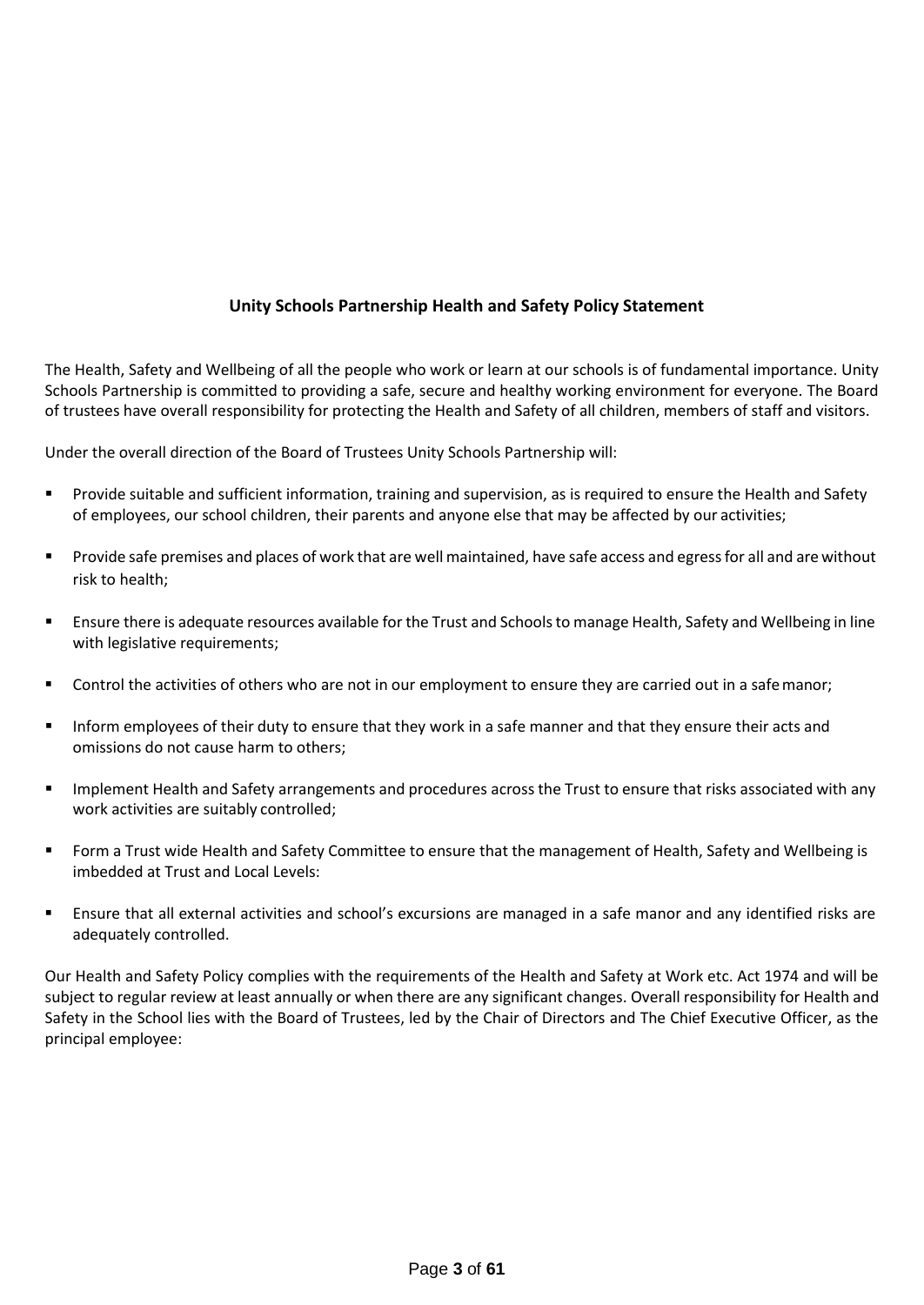#### <span id="page-3-0"></span>▪ **USP Health and Safety Responsibility**

The overall responsibility for health and safety within rests with the Directors and the Chief Executive Officer. They will ensure that sufficient resources, both financial and physical are available so that the Policy and its arrangements can be implemented effectively.

To ensure that the Policy is implemented and maintained so that USP keeps within the requirements of the Health and Safety at Work etc. Act 1974 the above may delegate duties to employees who will provide support to meet the responsibilities.

Delegation of the individual duties and responsibilities to employees does not in any way detract or remove the ultimate responsibility and duty of care placed on the above person by the Health and Safety at Work etc. Act1974.

#### **Specific Responsibilities of the Trustees and Chief Executive Officer**

The Board of Trustees and Chief Executive Officer Principal are responsible for implementing this policy across the Trust. In particular, they will:

- 1. Monitor and review the effectiveness of the safety policy and the safe working practices described within it and shall revise and amend it, as necessary, on a regular basis;
- 2. Prepare an emergency evacuation procedure and arrange for periodic practice evacuation drills (normally at least once a term) to take place and for the results of these to be recorded;
- 3. Make arrangements to draw the attention of all staff employed at the school to the school safety policies and procedures and of any relevant safety guidelines;
- 4. Make arrangements for accident recording and reporting procedure and draw this to the attention of all staff at the school as necessary;
- 5. Make arrangements for informing staff and learners, of relevant safety procedures. Other users of the school will be appropriately informed;
- 6. Identify defects in the state of repair of the buildings or their surrounds which is identified as being unsafe and make such interim arrangements as are reasonable to limit the risk entailed. This requires that regular safety inspections are undertaken;
- 7. Arrange for the withdrawal, repair or replacement of any item of furniture, fitting or equipment identified as being unsafe by the Health and Safety inspection team;
- 8. Monitor, within the limits of their expertise, the activities of contractors, hirers and other organisations present on site, as far as is reasonably practicable;
- 9. Identify any member of staff having direct responsibility for particularsafety matters and any member of staff who is specifically delegated to assist the Directors and Executive Principal in the management of health and safety at the school. Such delegated responsibility must be defined as appropriate.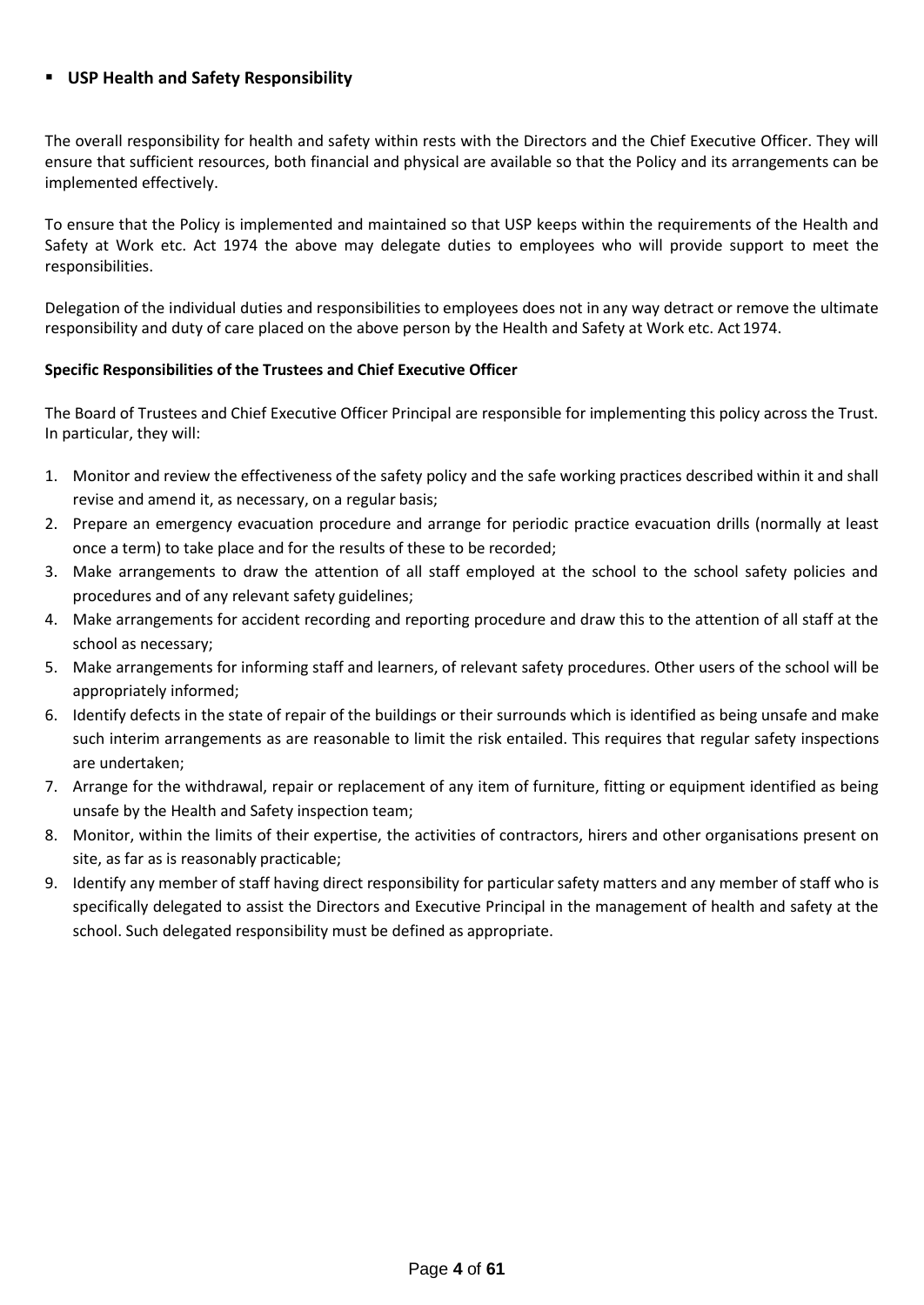# **Legal Duties**

#### **Employer**

It is our duty and responsibility as employers under the Health and Safety at Work etc. Act 1974 section 2.1 and 2.2 a-e and this policy to:

- Ensure so far as is reasonably practicable the health, safety and welfare at work of all our employees and others who may come into our premises
- To provide and maintain plant and safe systems of work that are, so far as reasonably practicable, safe and without risk to a person's health or safety
- To make arrangements for ensuring, so far as is reasonably practicable, the safety and absence of risks in connection with the use, handling, storage and transportation of articles and substances
- To provide information, instruction, training and supervision as is necessary to ensure so far as is reasonably practicable the health and safety at work of our employees
- And as far as is reasonably practicable, we will maintain any place of work in our control in a safe manner and maintain safe access and egress from it
- Provide and maintain so far as is reasonably practicable a safe working environment with adequate facilities and arrangements for the welfare of our employees and others who enter our workplace

#### **Employees**

In addition to the previously described general responsibilities, the Health and Safety at Work etc. Act 1974 places legal duties on all employees.

These are:

#### **Section 7 'Health and Safety at Work etc. Act 1974'**

- To take reasonable care for the health and safety of them and other persons who may be affected by their acts or omissions at work – i.e. school children.
- To cooperate with the management to enable the employer to carry out legal duties or any requirements as may be imposed.

#### **Section 8 'Health and Safety at Work etc. Act 1974'**

▪ No person shall intentionally or recklessly interfere with or misuse any item provided in the interest of health, safety, and welfare.

**Employees should bear in mind that a breach of health and safety legislation by an individual constitutes a criminal offence and action may be taken by an Enforcing Authority against an individual. Such action can result in penalties, i.e. fines and/or imprisonment**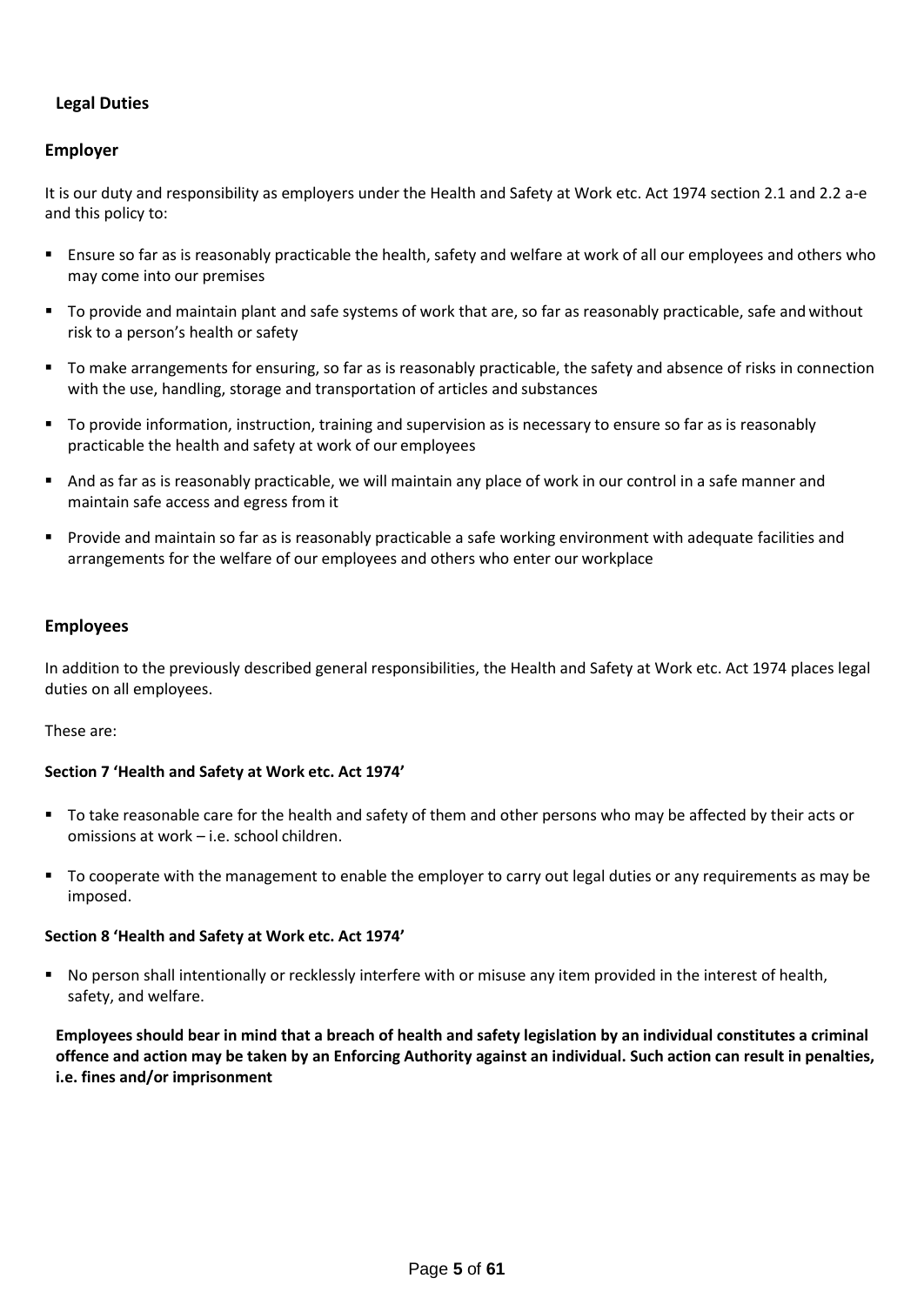# <span id="page-5-1"></span><span id="page-5-0"></span>**Organisation of Responsibility Chart**

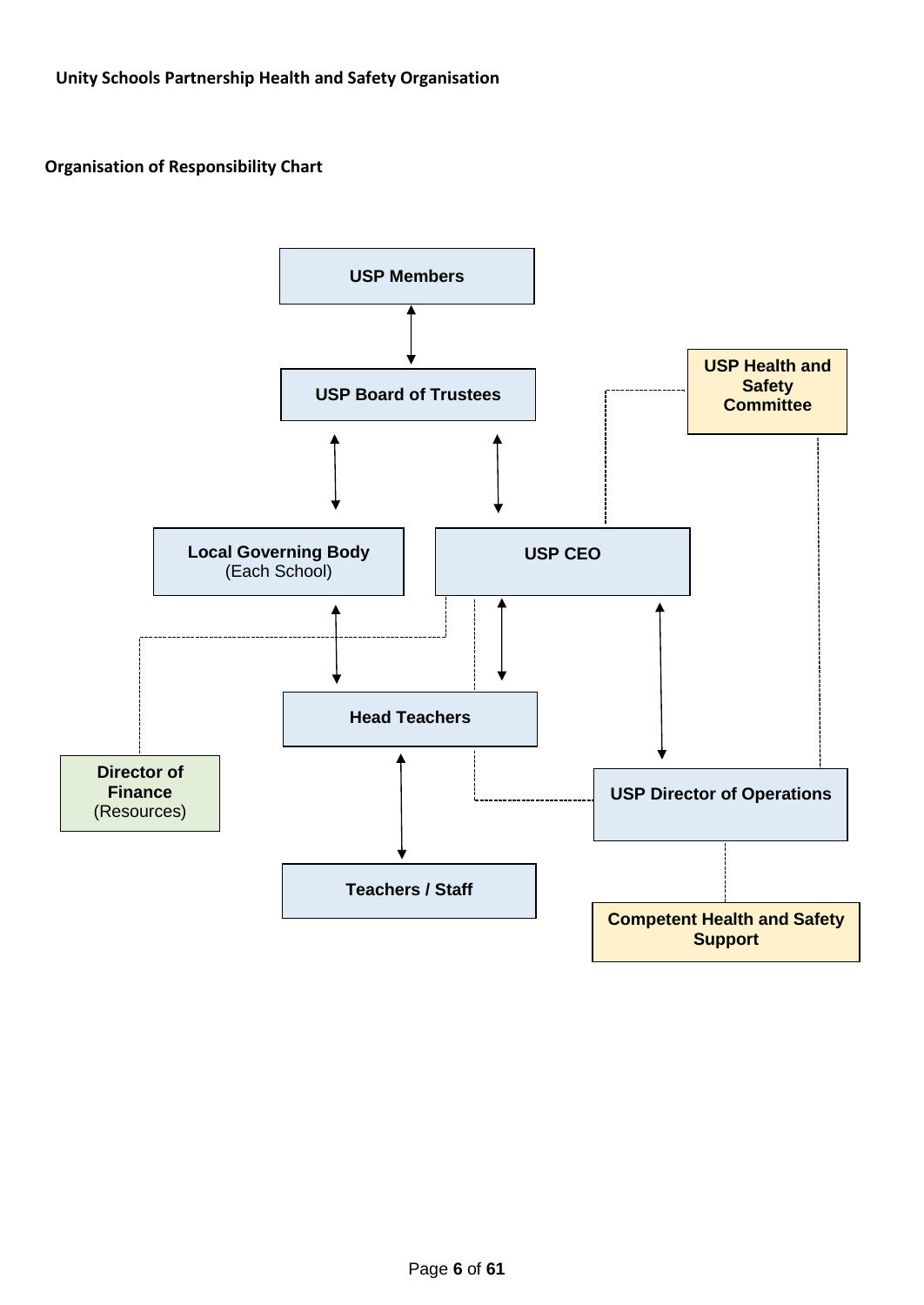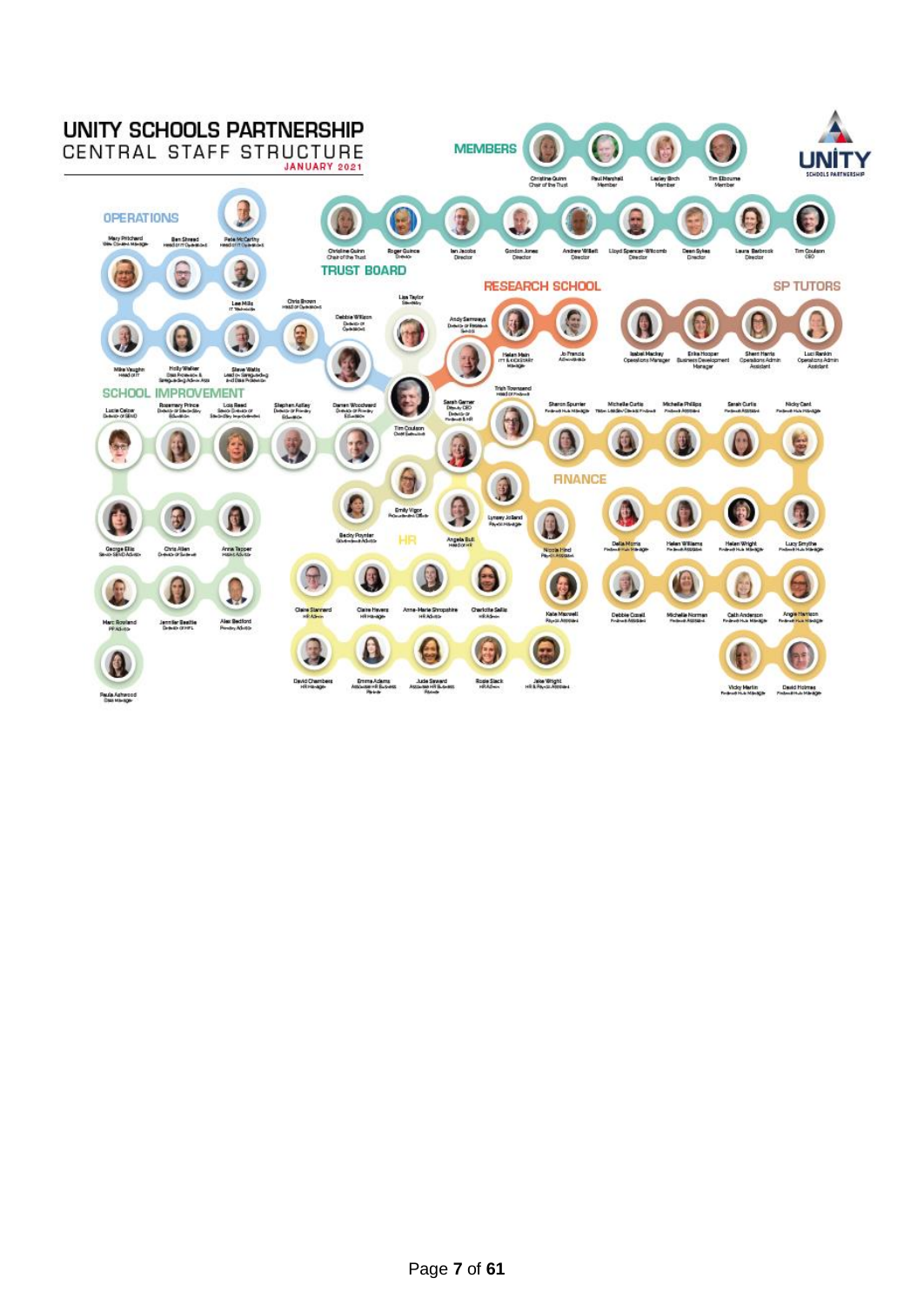#### <span id="page-7-0"></span>**Organisation Responsibilities**

Detailed below is a list of the USP organisations key areas of responsibility and what roles they play in ensuring Health, Safety and Wellbeing is imbedded across the trust and at local school levels.

#### <span id="page-7-1"></span>**USP Members**

The selected members of the Unity Schools Partnership are the guardians of the Articles of Association and are responsible for ensuring that the objects identified within this article are adhered to across the organisation.

[http://www.USPrust.co.uk/sites/academy\\_trust/files/documents/Memorandum%20and%20Articles%20of%20Association.pdf](http://www.swatrust.co.uk/sites/academy_trust/files/documents/Memorandum%20and%20Articles%20of%20Association.pdf)

#### <span id="page-7-2"></span>**USP Board of Trustees**

The Board of Trustees act as the Employer on behalf of the USP and are responsible for:

- Ensuring Health and Safely Policy and Arrangements are in place and implemented across the organisation
- Appointing the Chief Executive Officer of the USP to manage Health and Safety Policy, Arrangements
- For overseeing and implementing the Scheme of Delegation  [http://www.USPrust.co.uk/sites/academy\\_trust/files/documents/Trust%20scheme%20of%20delegation%20April%2018.pdf#](http://www.swatrust.co.uk/sites/academy_trust/files/documents/Trust%20scheme%20of%20delegation%20April%2018.pdf#overlay-context%3Duser) [overlay-context=user](http://www.swatrust.co.uk/sites/academy_trust/files/documents/Trust%20scheme%20of%20delegation%20April%2018.pdf#overlay-context%3Duser)
- Providing adequate resources to manage H&S in line with current legislation
- Overall responsibility of Health, Safety for the Trustand signing off the USP Health and Safety Policy Statement

#### <span id="page-7-3"></span>**USP Chief Executive Officer**

The USP Chief Executive Officer is selected and employed by the Board of Trustees as the most senior Officer of the organisation. Their responsibilities include:

- **■** Joint responsibility with the Board of Trustees for Health and Safety across the Trust
- Line Management of all the Head Teachers within the Trust
- Implementation of full policy, organisation and arrangements
- Presenting the Health and Safety Policy to Directors
- Setting and maintaining Health and Safety standards
- Report key Health and Safety information to the Board of Trustees

#### <span id="page-7-4"></span>**Local Governing Bodies (Each School)**

For every school that is within the USP there must be a Local Governing Body in place. The Local Governing Body is in place to ensure that local arrangements are implemented and maintained at their school. They are also responsible for:

- Selecting and employing the schools Head Teacher
- Responsible for ensuring local Health & Safety arrangements are implemented and to review these on a regular basis
- Discuss and review Health and Safety at Local Governing Body meetings and assign one of the Governors as the responsibility of overseeing health and safety at the school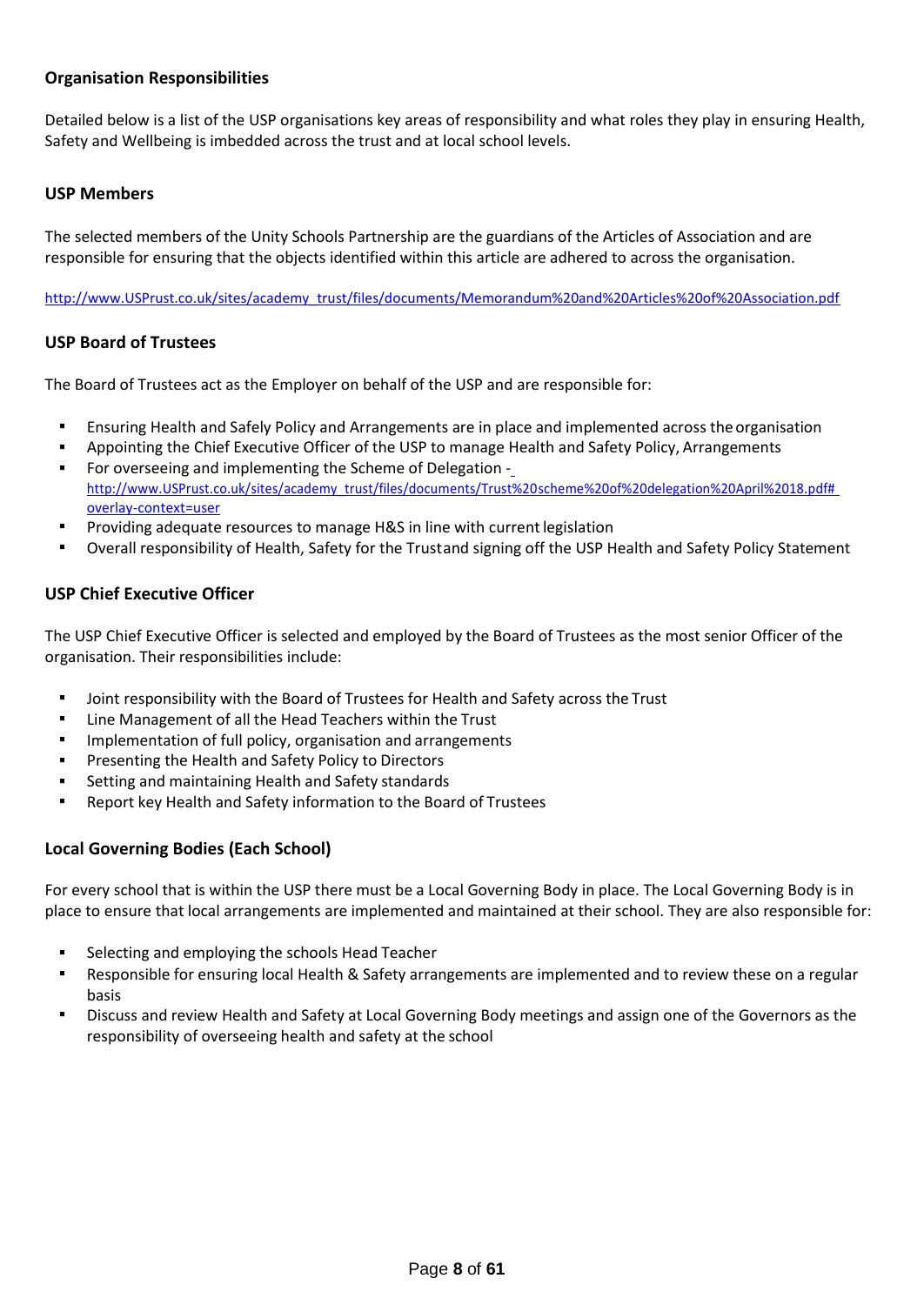#### <span id="page-8-0"></span>**USP Director of Operations**

As the responsible officer (Responsible Person) for the Trust, the Director of Operations has a key role in ensuring that Health and Safety is imbedded at both a strategic Trust level and at a local school level. Some of their key activities include:

- Producing Health and Safety Policy and Arrangements for the Trust
- Monitoring the Health and Safety performance for the Trust
- Employ a trust wide Health and Safety Advisor / Competent Advice
- **Ensuring Quality Assurance**
- Ensures adequate resources are made available for managing Health & Safety across the Trust
- Prepare and report key Health and Safety information (e.g. incident data, actions from audits etc.) into the USP Health and Safety Committee
- **EXEDENT Communicating any Health and Safety related information with Head Teachers**
- Chairing the USP Health & Safety Committee

#### <span id="page-8-1"></span>**Head Teachers**

Local school Head Teachers take on the role as the site Responsible Person (RP) and are responsible for ensuring that USP Health and Safety Policy and Arrangements are imbedded and managed at a local level

- Implementation of Health and Safety Arrangements and local procedures
- Delegate local Health and Safety responsibilities (where required)
- Introduce local a Health and Safety Committee meetings (to include the Governor responsible for Health and Safety)
- Ensure resources are available locally to manage Health and Safety Arrangements and procedures
- **Produce data on Health and Safety on behalf of the USP Director of Operations**
- Complete site specific risk assessments and to ensure all staff receive adequate information, training and instruction
- Ensure that local records relating to Health and Safety are kept and maintained at all times

#### <span id="page-8-2"></span>**Employees**

.

All employees are responsible for their own and others Health and Safety why they are employed by the Trust. They must:

- **•** Adhere to all policies, arrangements and procedures that have been implemented by the Trust.
- Report and provide feedback on any matters relating to Health and Safety whilst they are employed by theTrust.
- Actively engage with the development and implementation of local procedures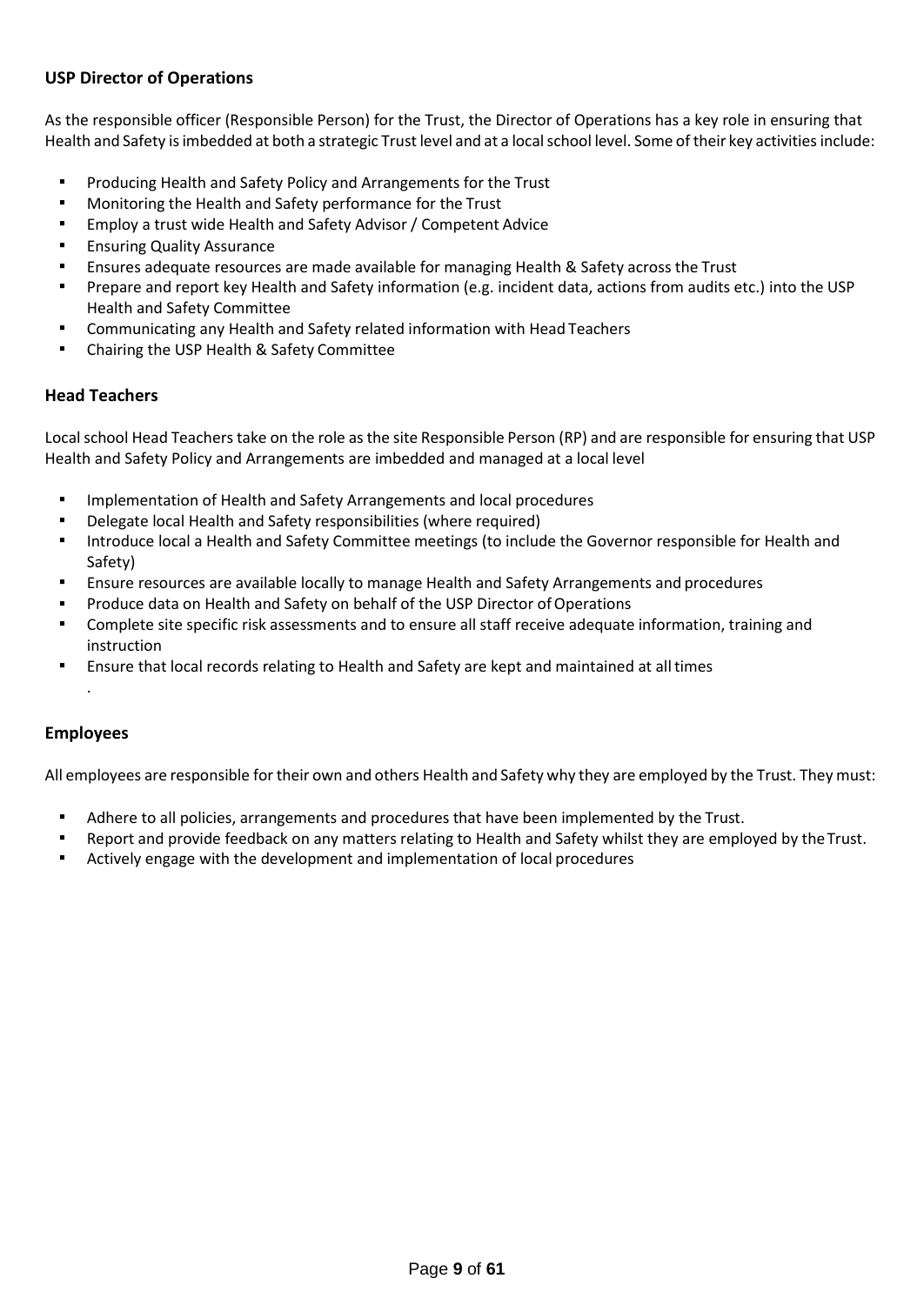# <span id="page-9-0"></span>**Health and Safety Committee**

The Trust's Health and Safety Committee and is there to review the Health and Safety performance at Trust and local levels. The Health and Safety Committee is:

- A formal meeting defined by an agreed 'Terms of Reference' which is in place to review and develop the Health and Safety performance for the trust
- Chaired by the Director of Operations and has representation from Trust and local school levels (Head Teachers, Teachers, Staff, Technical Staff, Health and Safety Reps etc.)
- A forum for consultation at a trust and local level. As a legal requirement, employees have a right to consultation on any matters relating to Health and Safety.
- Is the Trusts focal point of reviewing their Health and Safety Management System

#### <span id="page-9-1"></span>**Competent Health and Safety Advice**

The Trust will engage external competent Health and Safety advice and guidance on how to implement policy, arrangements and procedures across the organisation. The overall responsibility for Health and Safety remains with the Board of Trustees and the Chief Executive Officer. The competent support will provide advice and guidance to allow the Trust Responsible Person/s to meet requirements identified within the Health and Safety at Work etc. Act 1974 and any associated regulations.

## <span id="page-9-2"></span>**Schools Health and safety Policy and Arrangements**

This Policy is the overriding policy that Unity Schools Partnership and each school is governed by this must be followed at all times and actions taken when needed.

However, when it comes to the arrangements each site is different so these will differ from site to site. Each site should add they own protocols/procedures if different to what is on this document and make sure these are kept up to date or changed if any incidents happen between reviews.

Each site must list the responsible person for each section so they can be contacted easily if needed also this must be easily located so all employees can view the document.

The Health and Safety Policy must be displayed in each Staff room at a school premises as well as the Main Office so all staff can access it easily also an electronic version should be available to view or download.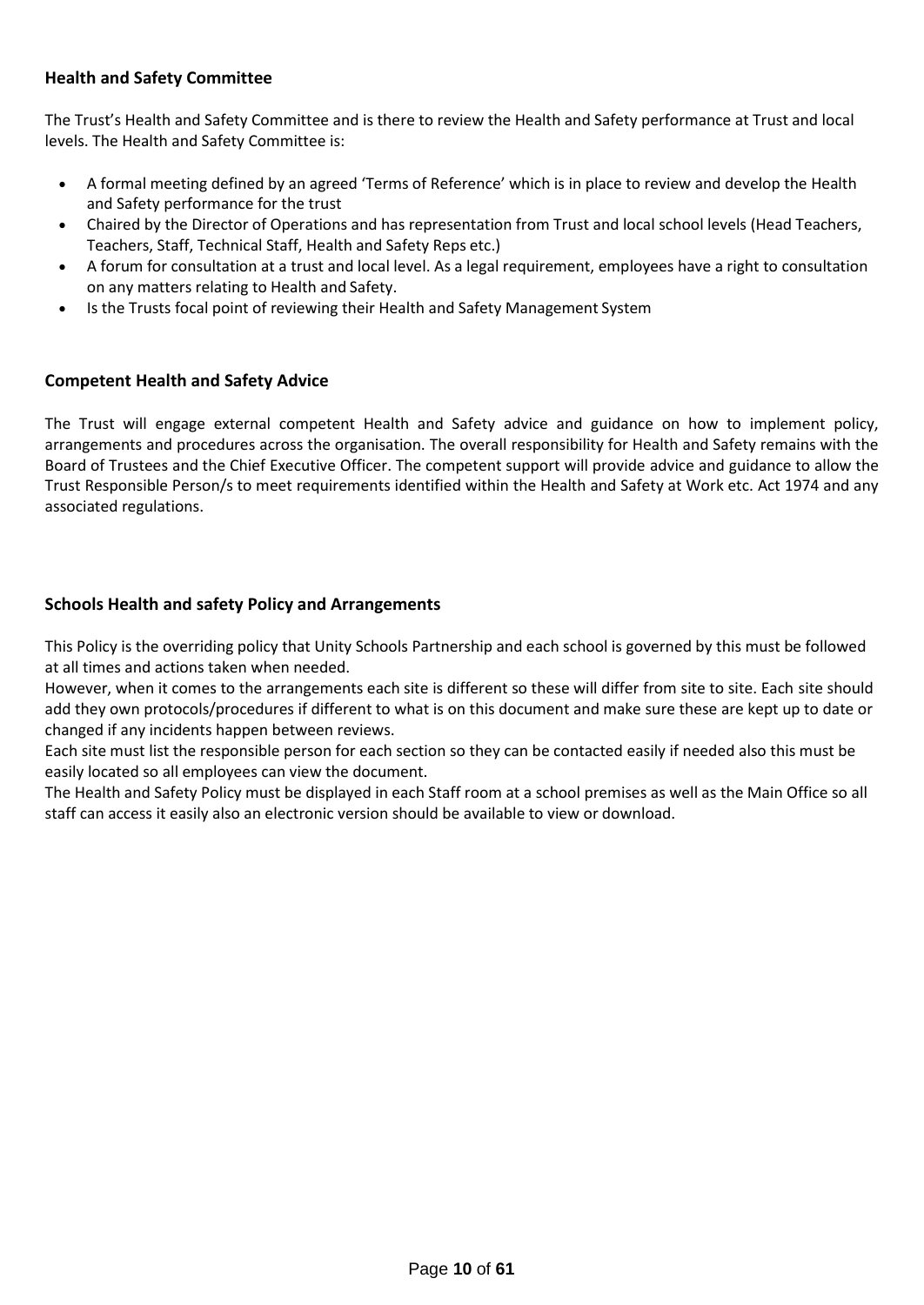# **Arrangements** Introduction:

The Health and Safety Executive (HSE) has produced guidance for schools regarding a sensible approach to health and safety which means focusing on how the real risks are managed.

Consequently, the HSE regards sensible health and safety management as being represented by:

- the school leadership team understanding the safety policy and applying it practically to the real risks in the school;
- key staff having clearly established roles and responsibilities;
- paperwork being kept to a minimum with the significant hazards identified, their risks adequately controlled and precautions clearly documented where needed;
- school leaders consulting with staff including employee / trade union safety representatives looking for practical solutions to health and safety issues;
- learning is enabled by making proportionate decisions i.e. regarding school field trips or visits.

USP has produced updated Health and safety policy, Organisation an Arrangements documents to enable sensible health and safety management to be achieved across the whole Trust.

The **Arrangements** supplement the USP **Health and Safety Policy** and **Organisation** (for safety) documents. Arrangements are required as a way of demonstrating how USP will comply with the key points outlined within the Health and Safety Policy. They are designed to form the basis by which all USP locations can attain a required common standard and comply with current Health and Safety Executive (HSE) legislation and guidance.

The Arrangements headings relate to specific subjects or areas of Health and Safety which are covered by specific UK legislation and guidance.

They are the starting point. Some will require supplementation and cross referencing to local procedures or adapted to suit more detailed local requirements e.g. where grounds work is carried out locally regarding the information, instruction and training given to staff and the use of specific equipment such as tractors and mowers.

They are set out to enable those that are not applicable to the individual location or premises to be marked as Not Applicable (N/A). For instance, if Radioactive materials are not used on the site then this can be marked as N/A.

Each subject has a header requiring annotation with details specific to the location or premises. These will detail staff who have assigned responsibilities for health and safety. The information will need to be completed for each relevant Arrangement at each location or premises. The information will be reviewed annually, where there is any change to personnel, use or layout and when amendments are issued by USP.

The header and individual Arrangement will signpost towards other guidance where it is recommended that the information is consulted as part of the procedure.

Where any problems are encountered or there is significant variance with the details outlined in the Arrangement contact shall be made with the USP Operations to obtain early resolution.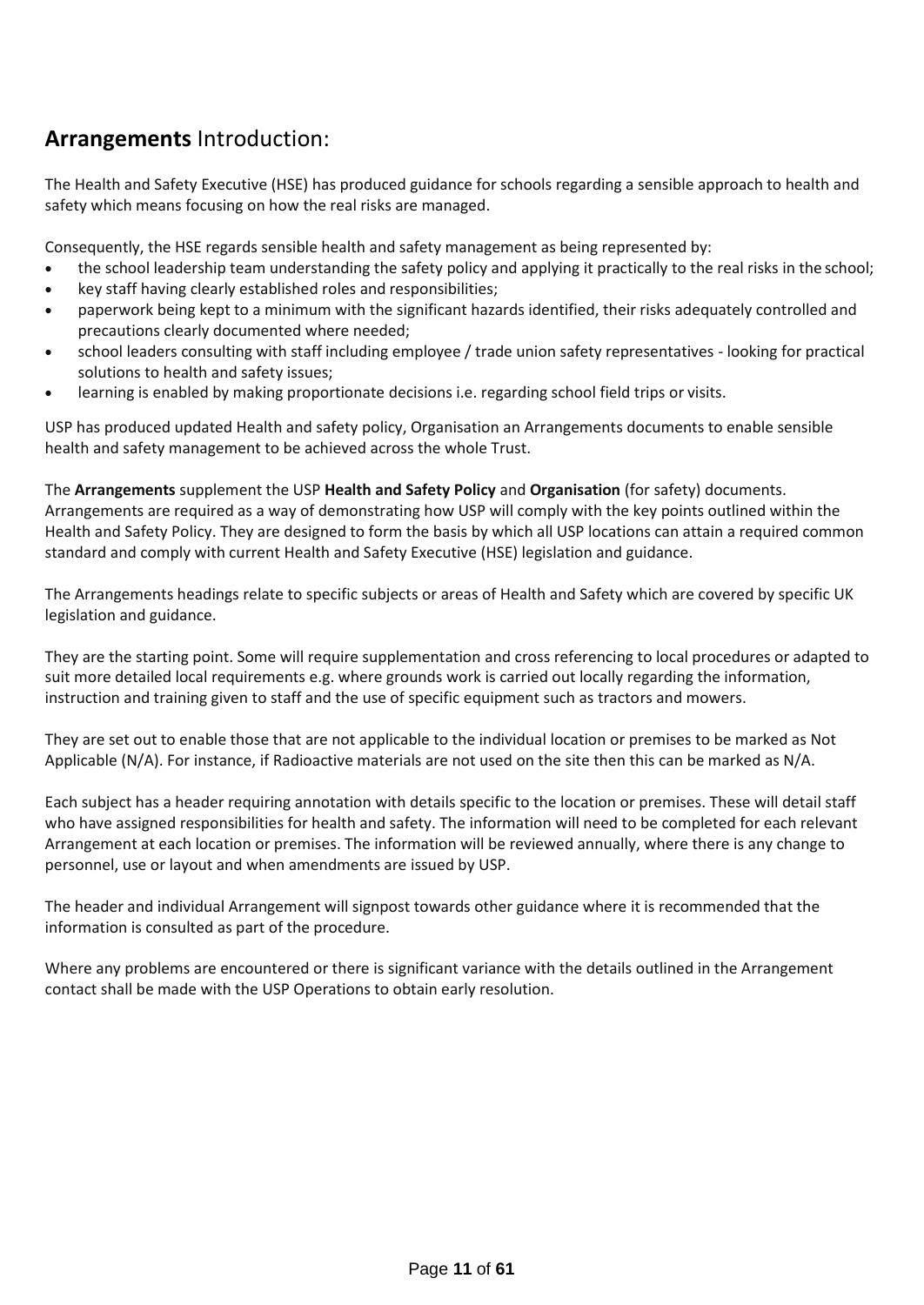# **Section 2 - Health and Safety Policy Arrangements Contents:**

| List of Responsible persons for each section                     | 13 |
|------------------------------------------------------------------|----|
| Emergency Procedures - Fire                                      | 15 |
| Lock Down/ Terror Threat/ Bomb Threat/ Suspicious Packages       | 17 |
| <b>Incident Reporting</b>                                        | 19 |
| Control of Substance Hazardous to Health (COSHH)                 | 20 |
| <b>DSE</b>                                                       | 22 |
| <b>Electricity at Work</b>                                       | 23 |
| Driving for Work                                                 | 24 |
| Provision and Use of Work Equipment                              | 25 |
| Working at Height                                                | 26 |
| <b>Stress Management</b>                                         | 27 |
| <b>First Aid</b>                                                 | 28 |
| Food safety/ hygiene Kitchen Safety inc, allergens               | 29 |
| Lone Working                                                     | 30 |
| <b>Manual Handling</b>                                           | 31 |
| Smoking at Work                                                  | 32 |
| Personal protective Equipment (PPE)                              | 33 |
| Asbestos                                                         | 34 |
| <b>Health Surveillance</b>                                       | 36 |
| <b>Risk Assessment</b>                                           | 37 |
| Health and Safety - Information, Instruction and Training        | 38 |
| <b>Worker/Staff Committees</b>                                   | 39 |
| <b>Working Time Directive</b>                                    | 41 |
| Extreme Weather Events/ Environmental Conditions                 | 43 |
| Minibuses                                                        | 44 |
| Water Hygiene/ Legionella                                        | 46 |
| Health and Safety Design Technology (DT)/ Science/ Art - CLEAPSS | 47 |
| <b>Work Equipment - Statutory Checks</b>                         | 48 |
| <b>Contractor Control</b>                                        | 50 |
| Site Safety - Management of Traffic and Pedestrians              | 51 |
| <b>Swimming Pools</b>                                            | 53 |
| <b>Physical Education</b>                                        | 54 |
| School Trips and Outdoor Learning Activities                     | 55 |
| Gas Safety                                                       | 57 |
| <b>Waste Management</b>                                          | 59 |
| Personal Safety/ Security                                        | 60 |
| Completing the Arrangements section information                  | 61 |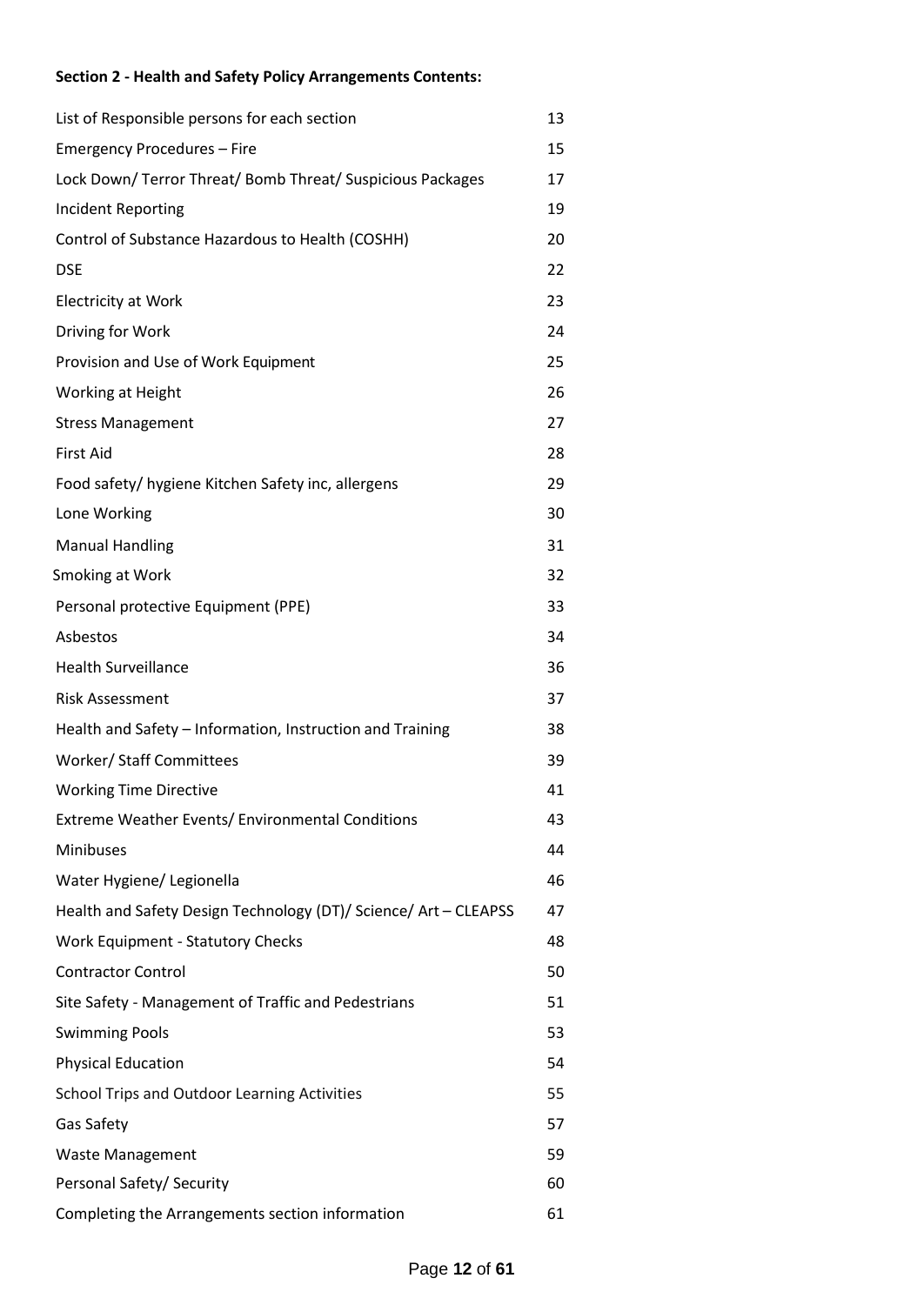# **List of Responsible persons for each section.**

**The Headteacher holds ultimate responsibility but delegates this for practical reasons as below.** 

| <b>Task</b>                                                                         | Name of person<br>responsible                  | Job title of person responsible             |
|-------------------------------------------------------------------------------------|------------------------------------------------|---------------------------------------------|
| <b>Emergency Procedures - Fire</b><br>including personal emergency evacuation plans | Louise Cassels                                 | Deputy Headteacher                          |
| Lock Down/Terror Threat/Bomb Threat/Suspicious<br>Packages                          | Separate Policy/HT                             | <b>SLT</b>                                  |
| Incident Reporting                                                                  | First Aid Reportable<br>incident<br>Other site | <b>First Aiders</b>                         |
|                                                                                     | incidents/near misses<br>A Newman              | <b>Estates Manager</b>                      |
| Control Of Substances Hazardous to Health                                           | A Newman                                       | Estates<br>Manager                          |
| Display Screen Equipment                                                            | <b>USP Policy</b>                              | Individuals                                 |
| Electricity at Work/Safety                                                          | A Newman                                       | <b>Estates Manager</b>                      |
| Driving for Work                                                                    | N/A                                            | N/A                                         |
| <b>Equipment and Machinery</b><br>Planned checks Procedures/Premises/Equipment      | A Newman                                       | <b>Estates Manager</b>                      |
| Work at Height/Safe use of Ladders/Scaffold                                         | A Newman                                       | <b>Estates Manager</b>                      |
| <b>Stress and Mental Wellbeing</b>                                                  | Vanessa Whitcombe                              | Headteacher                                 |
| <b>First Aid</b>                                                                    | R Byrne                                        | <b>Student Medical Needs officer</b>        |
| Food Hygiene/Kitchens                                                               | T Chalkly/Vertas<br><b>Carrie Spurling</b>     | T Chalkly HOK<br>Team Leader for Art and DT |
| Lone Working                                                                        | USP Policy/HT                                  | Headteacher                                 |
| <b>Manual Handling</b>                                                              | USP Policy/HT                                  | Headteacher                                 |
| Smoking at work                                                                     | USP Policy/HT                                  | Headteacher                                 |
| <b>Personal Protection Equipment</b>                                                | USP Policy/HT                                  | Headteacher                                 |
| <b>Asbestos Control</b>                                                             | A Newman                                       | <b>Estates Manager</b>                      |
| <b>Health Surveillance</b>                                                          | V Whitcombe                                    | Headteacher                                 |
| <b>Risk Assessment</b>                                                              | V Whitcombe                                    | Headteacher                                 |
| Health and Safety information, instruction and<br><b>Training</b>                   | V Whitcombe                                    | Headteacher                                 |
| Health and Safety Committees and Staff<br>Representation                            | V Whitcombe                                    | Headteacher                                 |
| <b>Working Hours</b>                                                                | V Whitcombe                                    | Headteacher                                 |
| <b>Extreme Weather Events</b>                                                       | V Whitcombe                                    | Headteacher                                 |
| Minibuses                                                                           | M Smitheram                                    | Senior Caretaker                            |
| Water Hygiene management/Legionella                                                 | M Smitheram                                    | Senior Caretaker                            |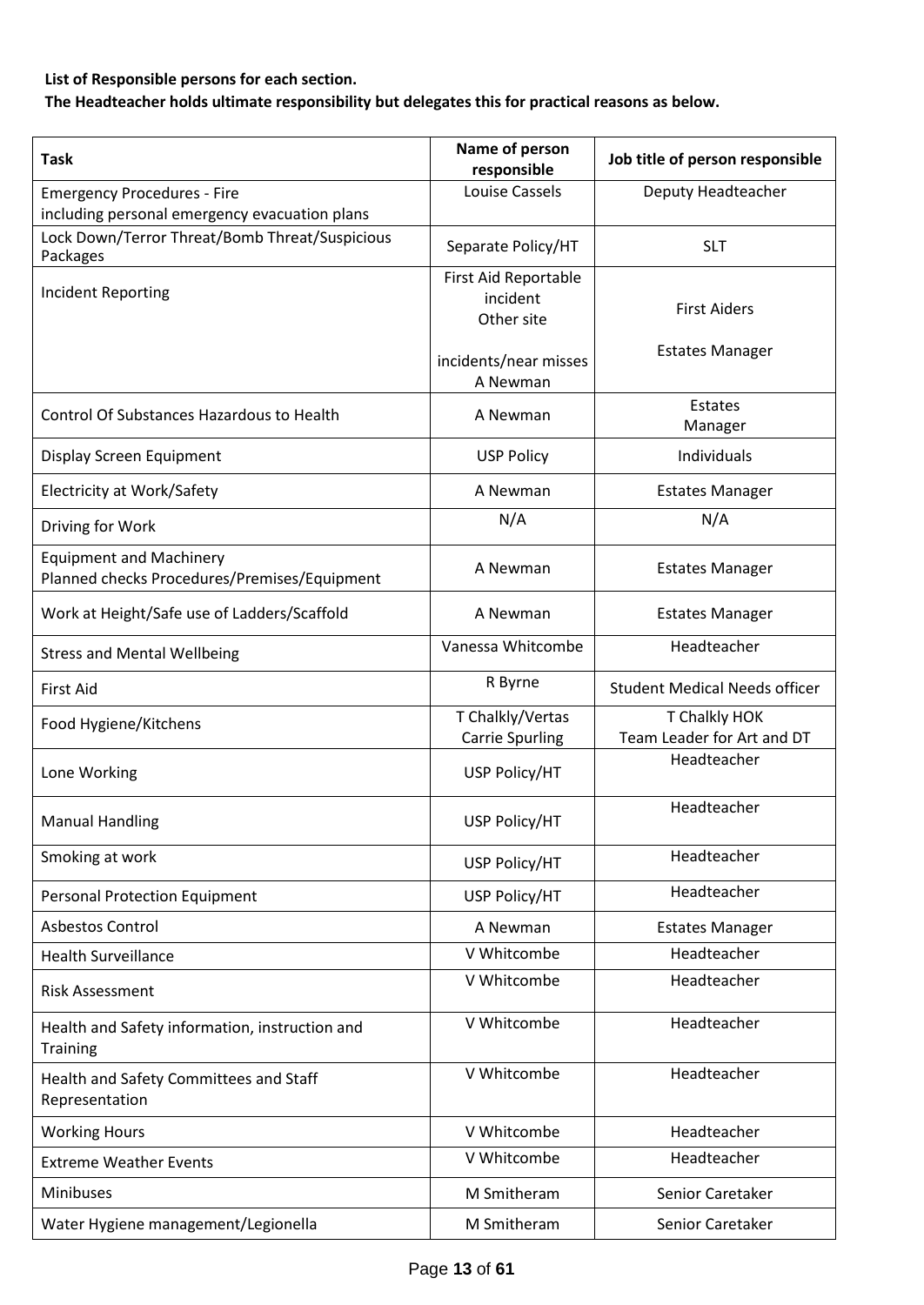| Health and Safety Design & Technology               | C Spurling          | Team Leader for Art and DT |
|-----------------------------------------------------|---------------------|----------------------------|
| Health and Safety Science                           | G Marks             | Team Leader for Science    |
| Health and Safety Art                               | C Spurling          | Team Leader for Art and DT |
| Work Equipment statutory checks                     | A Newman            | <b>Estates Manager</b>     |
| <b>Contractor Control</b>                           | A Newman            | Estates Manager            |
| Site Safety Traffic Control                         | M Smitheram         | Senior Caretaker           |
| <b>Swimming Pools</b>                               | N/A                 | N/A                        |
| <b>Physical Education</b>                           | R Dovaston          | <b>Team Leader PE</b>      |
| <b>School Trips and Outdoor Learning Activities</b> | <b>B</b> Baldwin    | EVC/LOTC                   |
| Gas Safety                                          | A Newman            | <b>Estates Manager</b>     |
| <b>Waste Management</b>                             | A Newman            | <b>Estates Manager</b>     |
| Personal Safety/Security                            | A Newman-site       | <b>Estates Manager</b>     |
|                                                     | V Whitcombe- people | Headteacher                |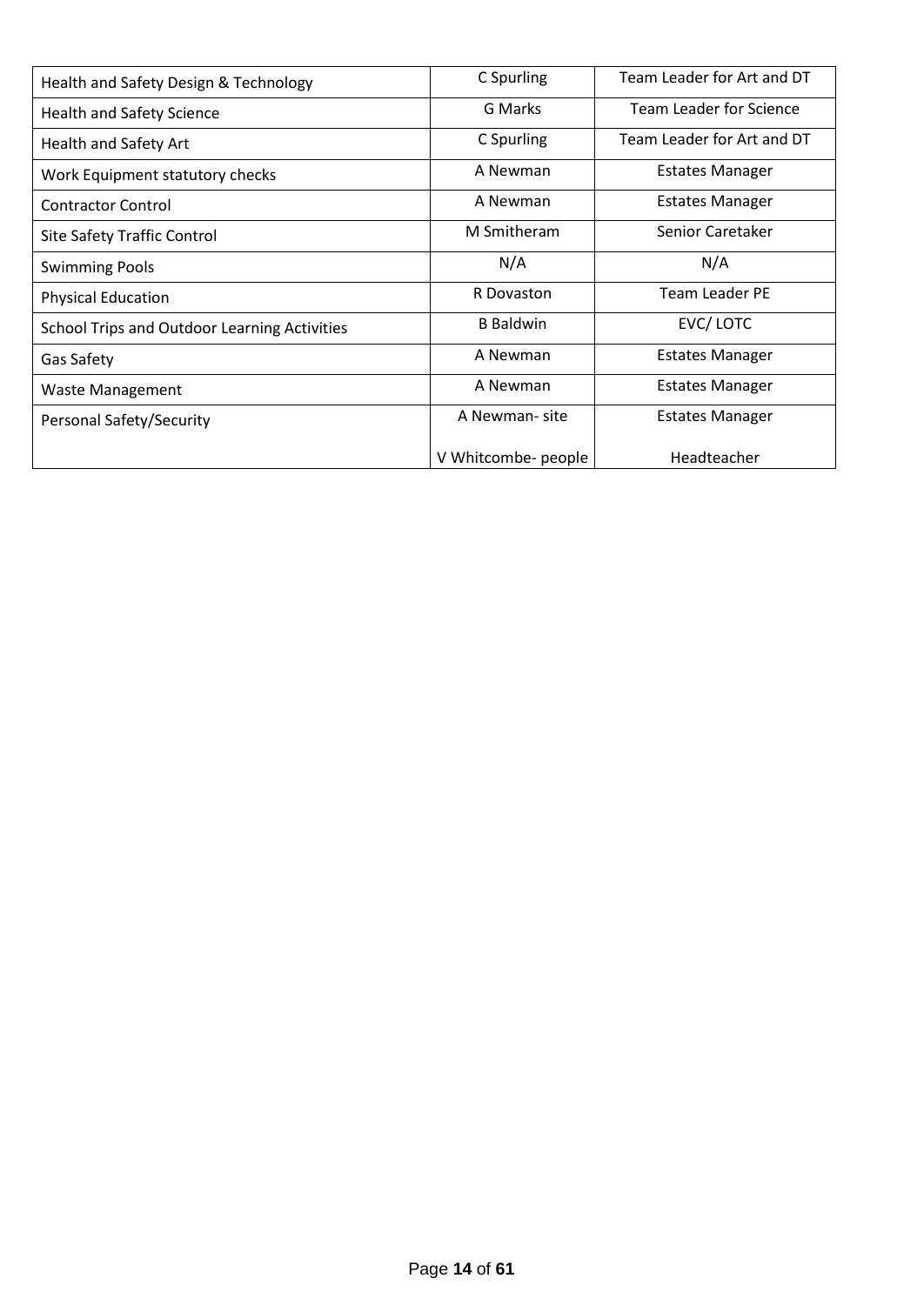#### **1.1 Emergency Procedures – Fire (Health and Safety at Work Act (HSWA), Regulatory Reform (Fire Safety) Order (RR(FS)O).):**

| Responsible Person (RP): Deputy Headteacher           |
|-------------------------------------------------------|
| Fire Safety Coordinator (FSC): Receptionist           |
| Muster Point/s: Field, Tennis Courts, Front of School |
| Fire Health and Safety Training Provider              |

- 0.1 A comprehensive fire safety management system in place at all sites according to the identified fire hazards and risks at each location.
- 0.2 A Fire Risk Assessment to PAS79 has been carried out at each location to identify any noncompliances and subsequent actions required
- 0.3 All employees receive fire safety awareness instruction, information and training as appropriate for their responsibilities and as part of their induction.
- 0.4 Each site has a Responsible Person for managing fire safety whose dutiesinclude:
	- Making sure a Fire Risk Assessment is completed and reviewed at least once annually orwhen any alterations, changes to activities e.g. processes, occupancy, construction worksoccur
	- Completes the actions required by the Fire Risk Assessment
	- Communicating the site Fire Emergency Plan to all staff and visitors to thesite
	- Making sure there is adequate means of summoning the emergency services
	- Designating a person to contact the emergency services in the event of an emergency
	- Appointing a Fire Safety Coordinator to act as a liaison between the emergency services and the establishment in the event of an evacuation of the premises
	- Providing sufficient numbers of trained fire wardens for each area to enable the rapid and controlled evacuation of the premises in the event of a fire reporting to the Fire Safety Coordinator
	- Making sure fire safety equipment at the site is regularly inspected and tested in accordance with HSE legislation and guidance and the manufacturer's instructions
	- Making sure fire exit routes are kept clear of obstruction
	- Making sure fire exit routes and the location safety equipment is clearly indicated by suitable signs
	- Ensuring regular announced and unannounced fire evacuation drills take place.
	- Making sure that in-house fire alarm and, detection and where fitted emergency lighting tests are carried out at the required intervals and recorded in the Fire Log.
	- Maintaining the Fire Log and all records in accordance with legal requirements
	- Suitable Personal Emergency Evacuation Plans (PEEPS) are in place for anyone with a disability or condition that requires one.
	- Put in place adequate measures to move all occupants and staff to positions of immediate and then final safety
- 0.5 Employees are required to:
	- IMMEDIATELY sound the fire alarm implement the emergency evacuation procedure when discovering a fire
	- Notifying the Fire Safety Coordinator of the location of the fire.
	- On hearing the fire alarm IMMEDIATELY evacuating the building and proceeding to the fire assembly point.
	- Familiarising themselves with the fire emergency plan
	- Raising any questions or concerns they have regarding the emergency plan etc., with their line manager.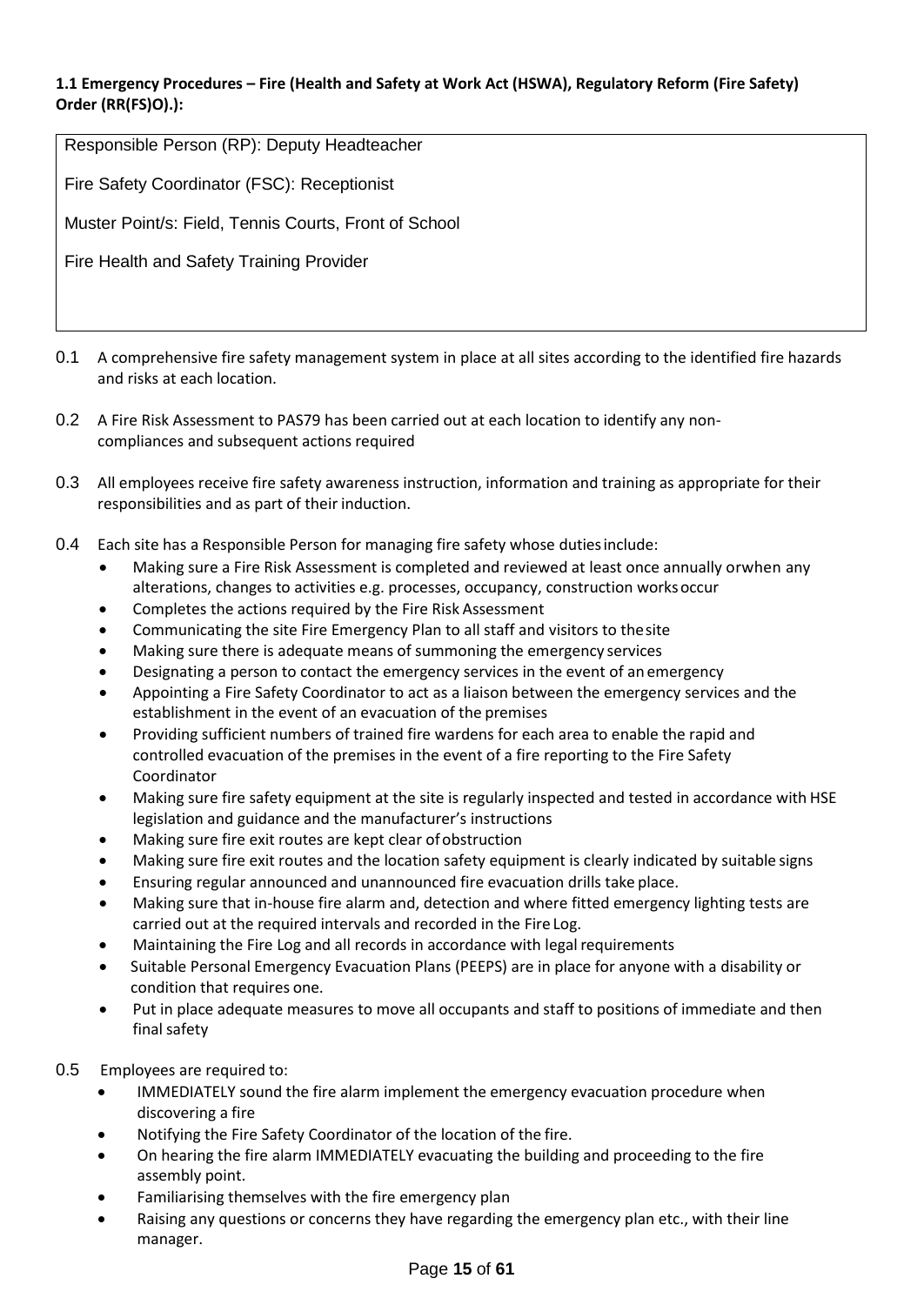- Assisting in keeping emergency exits and escape routes clear and in reducing fire risks to the lowest level possible.
- Removing and/or reporting any fire hazards identified to their linemanager.
- Taking part in fire drills and following the instructions of fire wardens.
- Attending fire safety training as required.
- 0.6 Whilst fire extinguishers and blankets are located at strategic points throughout premises, employees should only tackle fires if, and only if:
	- They have been trained in the safe use of fire extinguishers
	- They have the correct fire extinguisher available to use
	- The fire is not already too big and out of control threatening their personalsafety
	- They are not in imminent danger from toxic materials, smoke
	- They have a clear exit route so it is safe for them to tackle the fire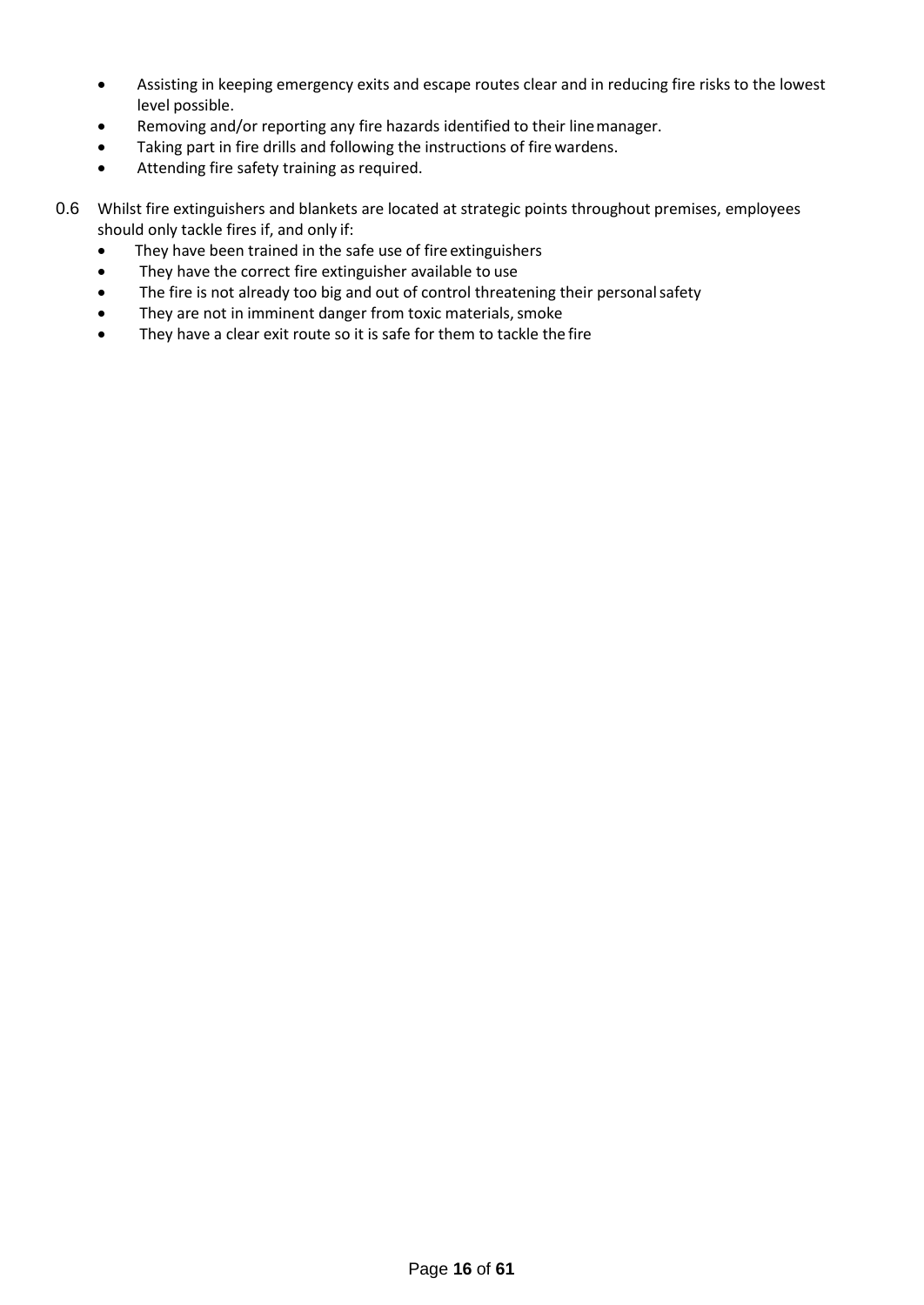# **Lock Down/ Terror Threat/ Bomb Threat/ Suspicious Packages**

Responsible Person (RP): Vanessa Whitcombe

Emergency Safety Coordinator (ESC):

Point/s of Safety:

USP Lockdown Policy/Procedure:

Essential Government Guidance:

**[https://assets.publishing.service.gov.uk/government/uploads/system/uploads/attachment\\_data/fil](https://assets.publishing.service.gov.uk/government/uploads/system/uploads/attachment_data/file/478003/NaCTSO_Guidance_Note_1_-_2015_-_Dynamic_Lockdown_v1_0.pdf) [e/478003/NaCTSO\\_Guidance\\_Note\\_1\\_-\\_2015\\_-\\_Dynamic\\_Lockdown\\_v1\\_0.pdf](https://assets.publishing.service.gov.uk/government/uploads/system/uploads/attachment_data/file/478003/NaCTSO_Guidance_Note_1_-_2015_-_Dynamic_Lockdown_v1_0.pdf) <https://www.gov.uk/government/publications/developing-dynamic-lockdown-procedures>**

- 0.1 In line with guidance from Her Majesties Government (HMG) the organisation will ensure all employees and staff understand,
	- How to effect full or part dynamic lockdown
	- What will happen during the full or partial lockdown
	- Their roles and responsibilities
	- How to let people know what's happening
	- "STAY SAFE" principles i.e. "Run, Hide, Tell"
	- The identities of the ESC and key DPs managers/staff
	- The locations where possible of point/s of safety.
	- What to do in the event of the discovery of suspicious packages.
	- Action in the event of threats,
		- o by telephone
		- o by e-mail
		- o by mail
		- o in person
- 0.2 To achieve this all staff will receive training,
	- at induction;
	- regular refreshers tool-box talks/ updates;
	- drills;
	- drills involving staff and pupils
- 0.3 The organisation has put in place methods of communication in the event of anincident
	- mobile telephones
	- land-line telephones
	- 2-way radios  $-$
- 0.4 Specific procedures in accordance with the HMG NacCTSO guidance and current best practice are available and depending upon the type of terrorist alert the organisation recognisesthat:
	- Normal Fire Emergency procedures are unlikely to be sufficient due to the nature of modern terrorist attacks.
	- The fire alarm should not be sounded. Evacuation shall be commenced by word of mouth to an agreed place of safety.
	- Specific managers/ staff will be identified to carry out this process coordinated by theESC.
	- Evacuation routes shall be by the most direct route away from glazed areas and routes where they are easily visible to the outside of the buildings.
- 0.5 On discovering a suspicious package, employees must report its whereabouts immediately to the receipt or discovery nearest person in authority. This may be:
	- The designated ESC for the site
	- A senior or other manager/ member of staff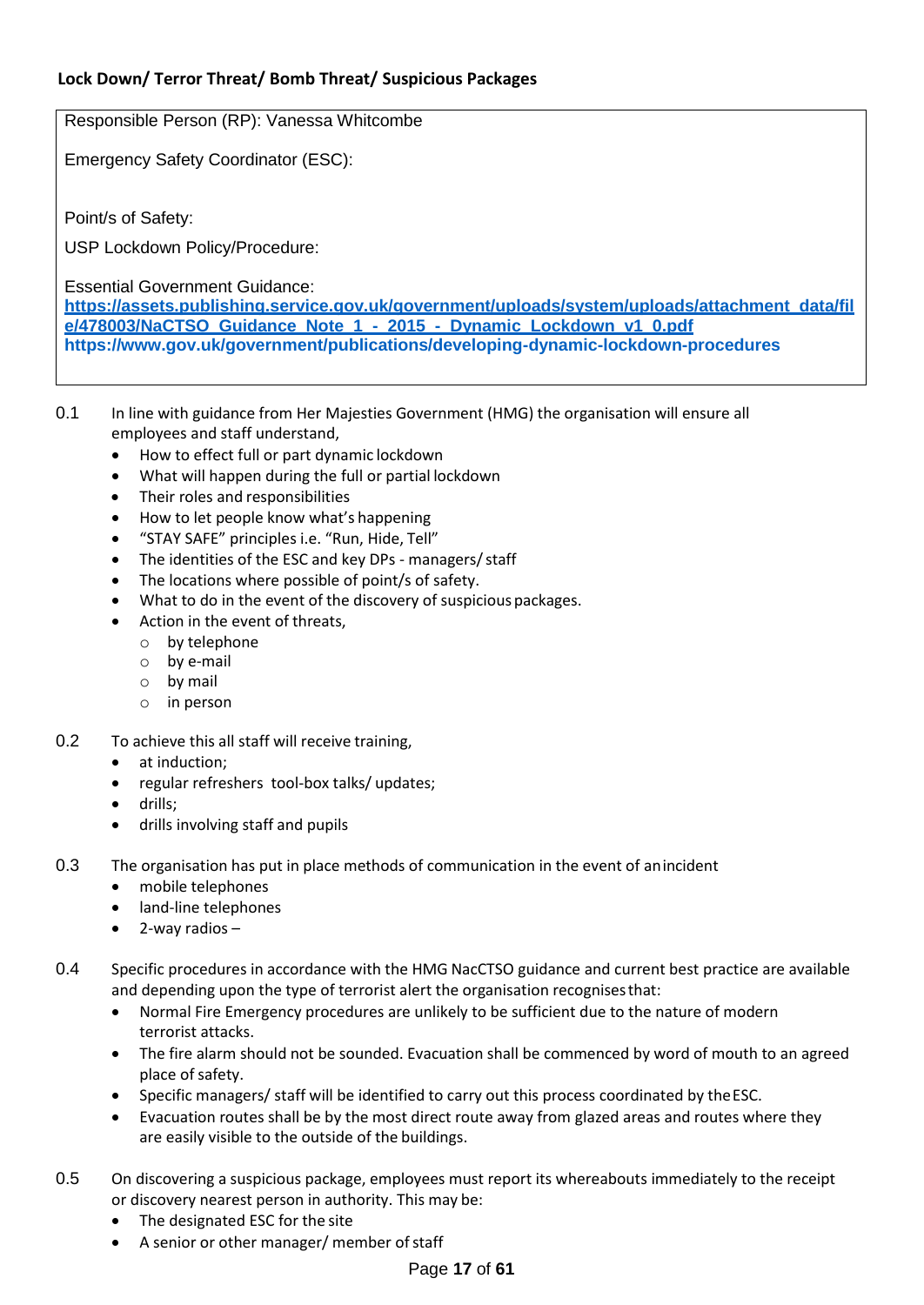0.6 The person (ESC, RP, DP) who has been notified of a suspicious package must activate the emergency evacuation procedures and then call the police if the suspicious package cannot be explained or confirmed as being legitimate

Procedure in separate policy document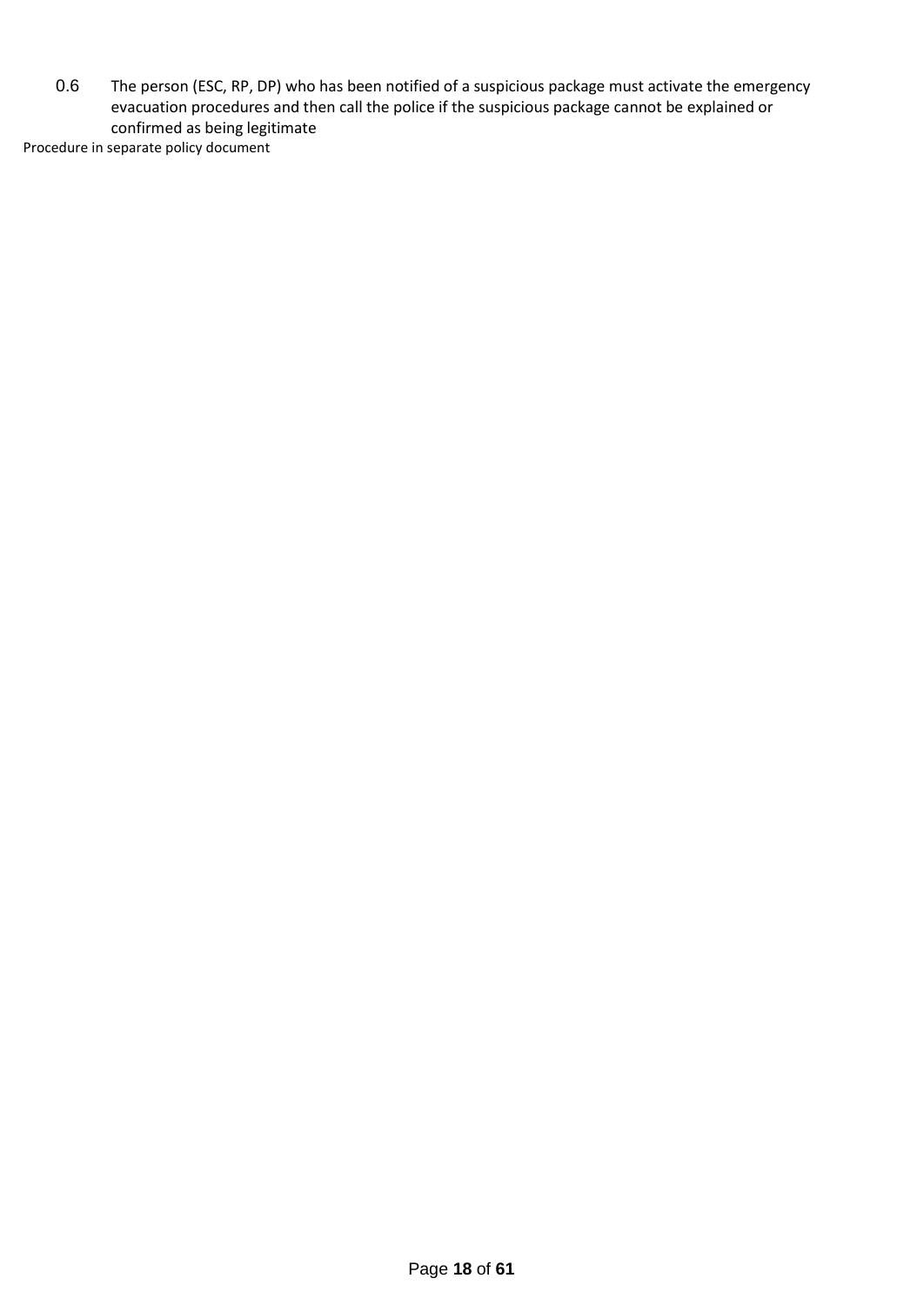# **Incident Reporting (HSWA, Reporting of Injuries, Diseases and Dangerous Occurrences Regulations (RIDDOR)):**

Responsible Person (RP): Vanessa Whitcombe

Designated Investigator (DI):

RIDDOR Reports:

Health and Safety Advisor (HSA):

- 0.1 Incident prevention and investigation is essential to improve safety management and health and safety standards across the organisation. All incidents and near-misses will be recorded in accordance with legal requirements and the organisations reporting procedures.
- 0.2 Employees must therefore:
	- Complete an Incident Report whenever they are injured at work, regardless of the seriousness of the injury.
	- Accident Report books are held by first aiders who can, if required, complete and maintain minor injuries such as small grazes, cuts and bruises to be maintained on site on behalf of the injured employee.
	- On completing the Incident Report form send it to [unitysp-incidents@unitysp.co.uk](mailto:unitysp-incidents@unitysp.co.uk) for further action/ monitoring purposes.
	- Complete an Incident Report form whenever there is a significant near-miss at work that: **could have**  resulted in an injury to the employee or makes an employee feel uncomfortable or concerned for their safety
	- Complete an Incident Report form where the injury or near-miss occurs to a third party as a result of their activities
	- Co-operate with any investigation that takes place following an accident or incident.
- 0.3 Incident Report forms will be used to determine if a full investigation is required and assign the appropriate manager to conduct the investigation with the support of the Health and SafetyAdvisor. (Advice on what to report is available on the following document Which incidents should I report to Unity SP Health and Safety Advisor)
- 0.4 Investigation findings will be made available to all those affected so that lessons can be learned and changes can be made to working practices as necessary to prevent are-occurrence.
- 0.5 Employees are advised to seek independent legal advice if involved in a serious incident at work.
- 0.6 **RIDDOR**  Reporting Injuries, Diseases and Dangerous Occurrences Regulations The organisation acknowledges its duty to comply with the RIDDOR
	- The school must forward the completed incident report as well as any other details which would assist the Health and Safety Advisor to complete and submit the online HSE Report whenever a reportable event occurs.
	- Copies of the factual report will be downloaded and maintained pending further action
	- Employees will co-operate in this regard by providing any such information as may be necessary and required to ensure the organisation meets its legalresponsibilities.
	- Employees will be required to provide a certificate from a registered medical practitioner if absent from work as a result of a work-related injury or disease.
	- Absences of more than 7 days as a result of a work-related injury or disease shall be reported under RIDDOR
	- Absences of more than 3 days as a result of a work-related injury or disease shall be recorded and maintained by HR for the purposes of RIDDOR
	- Employees will be expected to co-operate with any investigation carried out into the cause of the injury or disease.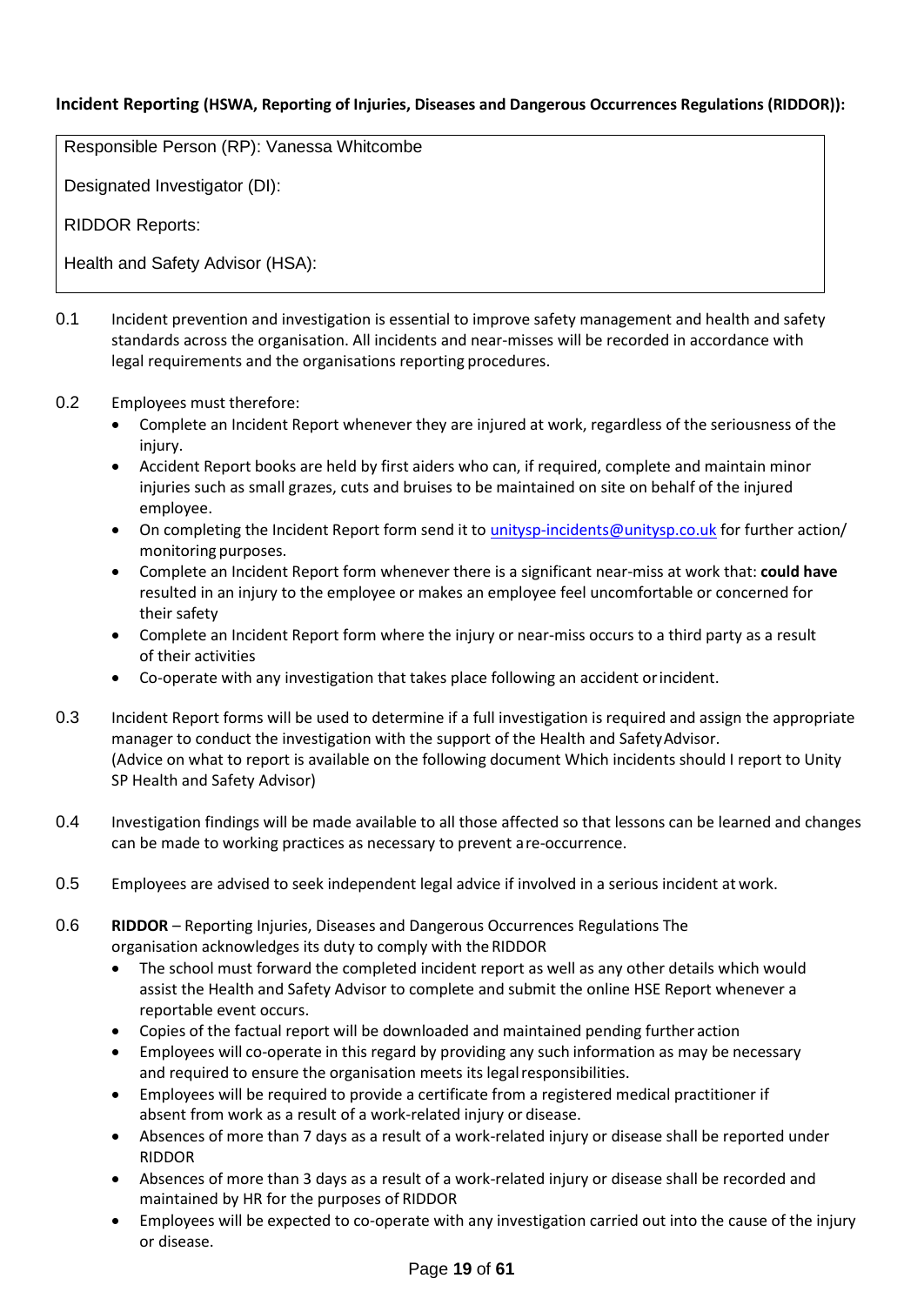#### **Control Of Substances Hazardous to Health (COSHH Regulations, Dangerous Substances and Explosive Atmospheres Regulations (DSEAR)):**

Responsible Person (RP):

Designated Person (DP):

Head of Department (HoD):

Storage Arrangements:

CLEAPSS Resources: **<http://www.cleapss.org.uk/>**

- 0.1 It is the responsibility of the competent Designated Person or Head of Departmentto:
	- Obtain Material Hazard Safety Data Sheets (MHSDS) from manufacturers/ suppliers for all hazardous substances to be used in activities.
	- Carry out COSHH risk assessments for the activities carried out involving hazardous materials included under the regulations
	- Communicate the risk assessment findings and controls associated with the hazardous chemicals to everyone who handles, uses or stores chemicals and/or other hazardous substances as part of their duties.
	- Ensure the hazardous chemicals are only handled, used and stored in accordance with the data information sheet guidance and/or the manufacturer'sinstructions.
	- Provide suitable and appropriate personal protective equipment to reduce risks toemployees
	- Ensure employees receive appropriate COSHH information, instruction and training.
	- Monitor compliance with COSHH guidance and the use of safe working practices
	- Arrange suitable/ appropriate facilities for the secure storage of materials identified as requiring COSHH risk assessment.
- 0.2 It is the responsibility of employees who handle, use or store chemicals and/or other hazardous substances hazardous to health to:
	- Only handle, use and store the chemical in accordance with the instructions provided
	- Wear personal protective equipment that is provided for their protection.
	- Attend any such training as may be required
	- Report any hazards or concerns to their manager
	- Ensure COSHH guidance and safe working practices are adhered to
- 0.3 The RP will have additional responsibilities under DSEAR on sites where the following materials areused:
	- Petrol
	- Liquid Petroleum Gas(LPG)
	- Oxygen
	- Paints, varnishes and solvents
	- Certain dusts e.g. wood dust

In certain cases, dusts, gases, mists and fumes when mixed with air can create a potentially explosive atmosphere. In the event of ignition this can result in fire or explosion.

- 0.4 The RP will ensure HoD/ DPs and all members of staff likely to be affected receive information, instruction and training to enable them to identify and deal with these potentialhazards
- 0.5 As a result of Risk Assessment carried out of the activities involving these materials likely to result in an explosive atmosphere. This includes both routine and non-routine processes e.g. maintenance. The RP will make sure control measures identified by the Risk Assessment are introduced as necessary, including:
	- elimination;
	- equipment:
		- o extraction equipment Local Exhaust Ventilation (LEV)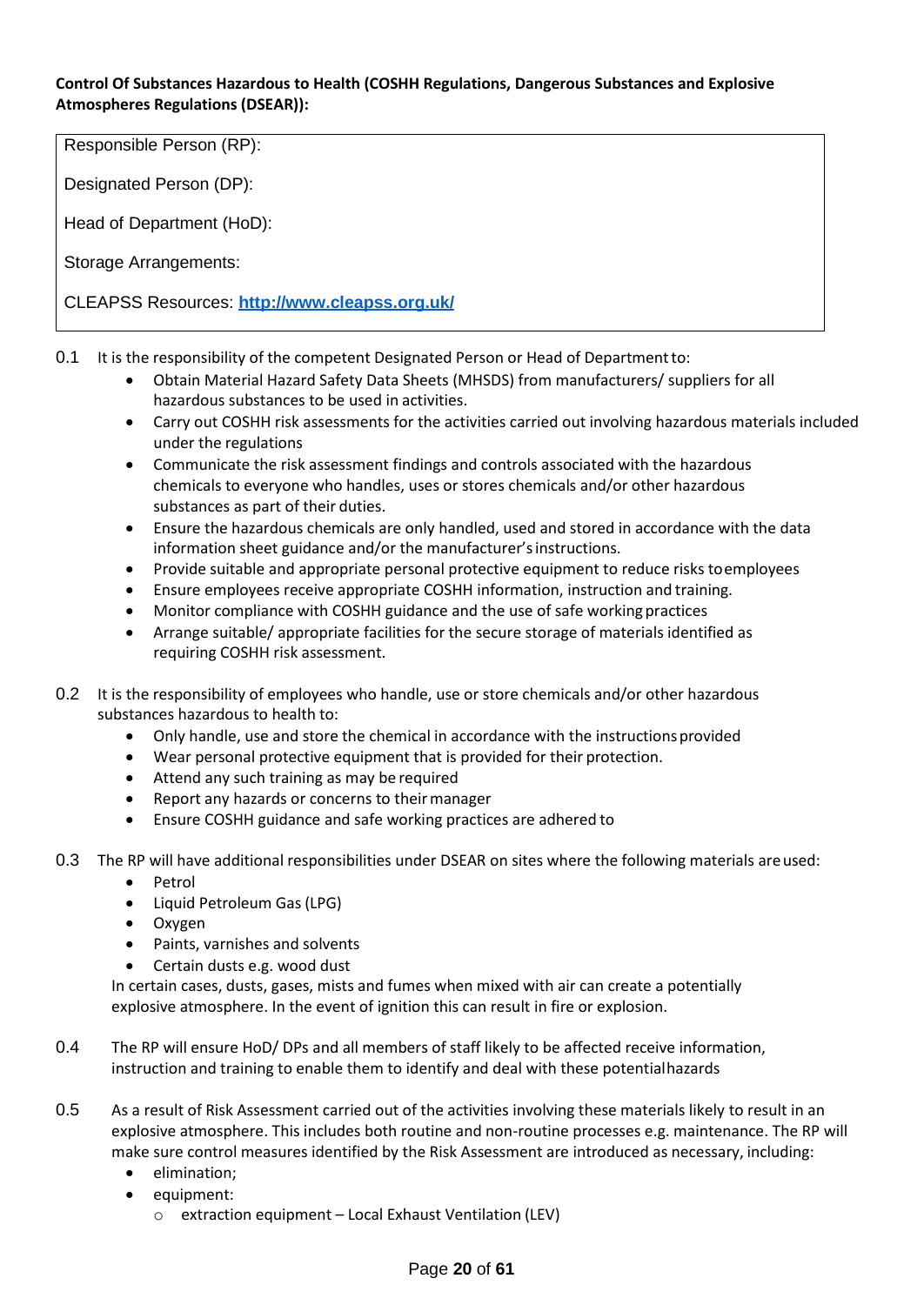- $\circ$  vacuum cleaning equipment to a recognised British Standard appropriate to the materials for which is being used e.g. H Rated filtration for some hazardous dusts
- o maintenance and inspection
- o storage facilities suitable for the materials concerned;
- removing potential sources of ignition e.g. unprotected equipment;
- housekeeping;

.

- substitution with less hazardous materials;
- putting in place emergency procedures for use in the event of incident;
- making sure the areas are clearly marked on site and including this information in all relevant emergency procedures including Fire etc.
- 0.6 The competent HoD/DP will undertake utilising CLEAPSS resources:
	- Risk Assessments of the activities involving these materials likely to result in an explosive atmosphere as directed by the RP.
	- Provide and assist the RP with the selection of the control measures required.
	- Assist the RP by making sure all control measures are maintained in accordance with current legislation, guidance and where necessary the equipment manufacturer'sinstructions.
	- Making sure areas are maintained in accordance with Risk Assessment e.g. housekeeping'storage etc.
	- Classification and identification of the areas affected.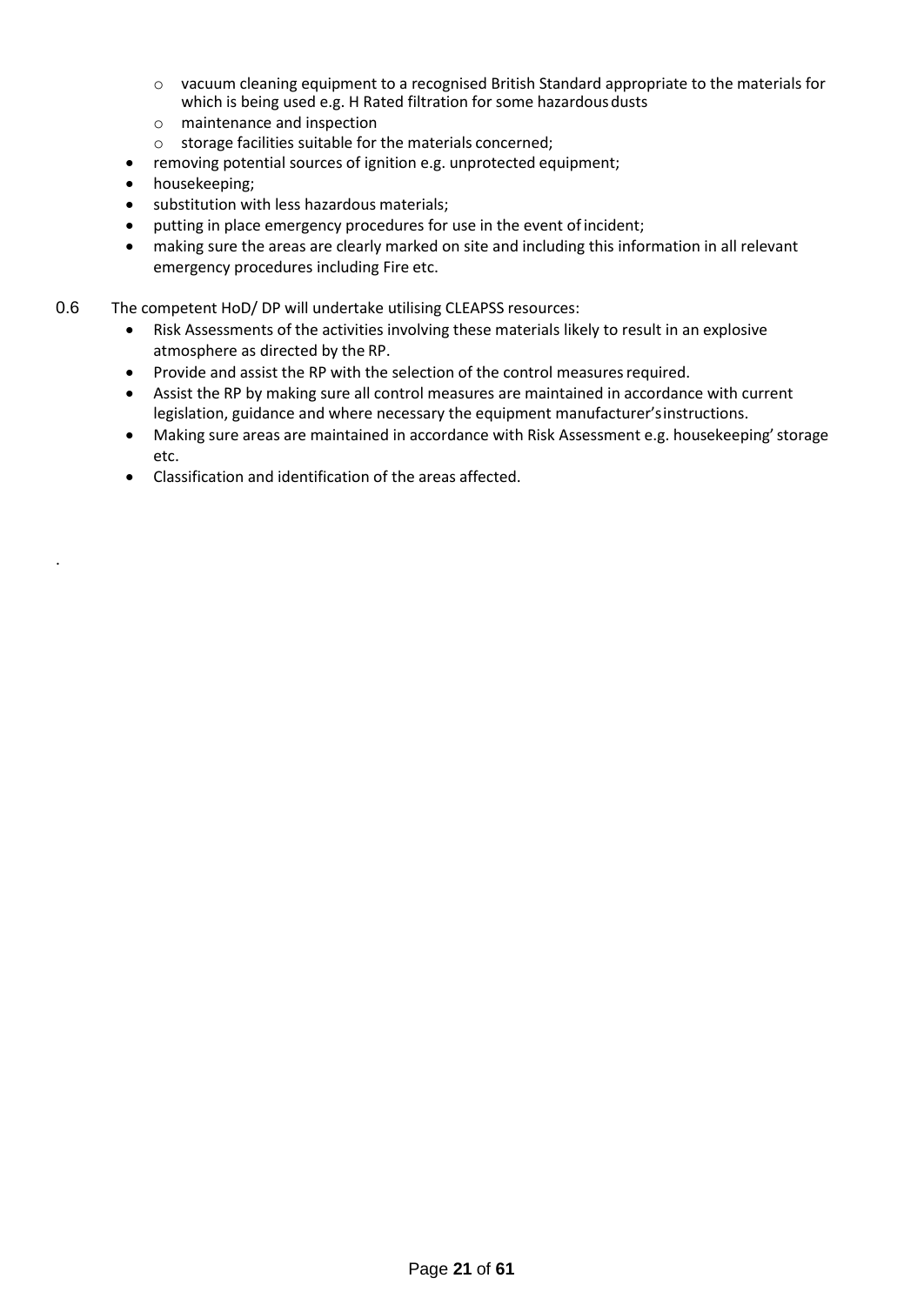# **Display Screen Equipment (DSE) (The Health and Safety (Display Screen Equipment Regulations)**

Responsible Person (RP):

Designated Person (DP)/ DSE Assessment Coordinator/s:

Occupational Health Advisor/ Provider:

DSE Self-Assessment Template

0.1 The organisation/ RP/ managers will coordinate DSE Assessment and:

- Ensure employees receive appropriate information, instruction and training in the safe use of computers/ DSE as part of their induction.
- Make sure that all employees designated as DSE users carry out a suitable and sufficient DSE Assessment in accordance with Health and Safety Executive (HSE) Legislation and guidance.
- In the first instance this will be a self-assessment.
- Ensure that any risksidentified as part of the risk assessment process are discussed with the employee and appropriate actions agreed and implemented to reduce risks to the lowest levelpossible.
- Where identified issues are not easily mitigated utilise the services of a specialist assessor, occupational health advisor as necessary to obtain a satisfactory resolution to theissue.
- 0.2 It is the responsibility of employees who use computers routinely as part of their normal working activities to:
	- Complete a DSE risk assessment on commencing work and whenever there is a significant change to their work equipment or environment.
	- Discuss the findings of the risk assessment with their manager.
	- Take all reasonable steps to reduce risks associated with the use of computers in accordance with HSE legislation and guidance and explained during the induction training
	- Attend any such training as required
	- Report any hazards or concerns to their manager
- 0.3 Records shall be maintained of all relevant assessments, testing and checks of all workequipment.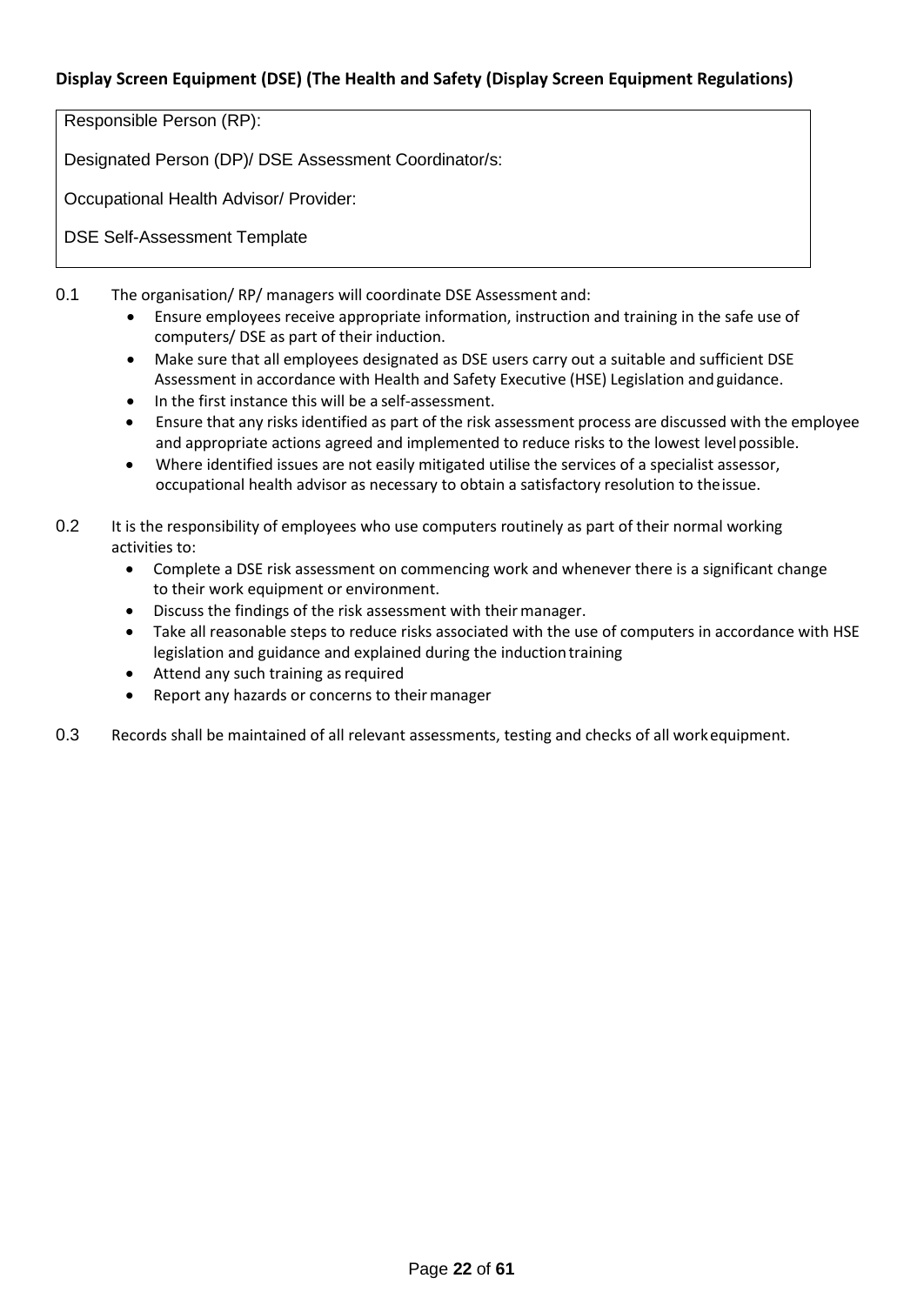#### **Electricity at Work/ Safety**

Responsible Person (RP):

- 0.1 All electrical equipment is maintained in good working condition. Electrical testing of both mains electric and portable appliances is carried out in accordance with legal requirements.
- 0.2 Maintenance of electrical equipment shall include the regular testing of Residual CurrentDevices (RCDs).
- 0.3 All maintenance of electrical equipment will be undertaken out of normal term time/ working hours. Where this is not possible strict segregation and electrical isolation processes shall berequired.
- 0.2 Basic electrical safety information, instruction and training will be provided to employees during their induction according to their job role.
- 0.3 Employees are responsible for:
	- Carrying out visual inspections of electrical appliances before use
	- Reporting any signs of damage or defects immediately to their manager
	- Only using electrical equipment in accordance with the manufacturer's instructions.
	- Switching off/ disconnecting electrical items at the mains at the end of the working shift (unless specifically directed).
	- Attending any training provided) to minimise electrical risks.
	- For their own safety must **never:**
		- o Tamper with/ attempt to repair electrical equipment unless they are qualified and authorised as competent to do so as part of their job role;
		- o use equipment that has failed a PAT or has been labelled as being faulty or defective and taken out of general use.
		- $\circ$  overload electrical sockets; daisy chain trailing sockets; use extension leads without fully extending them.
	- Use of personal electrical appliances is not permitted without prior authorisation.
- 0.4 Records shall be maintained in local logbooks of all relevant maintenance, testing and checks of all work equipment.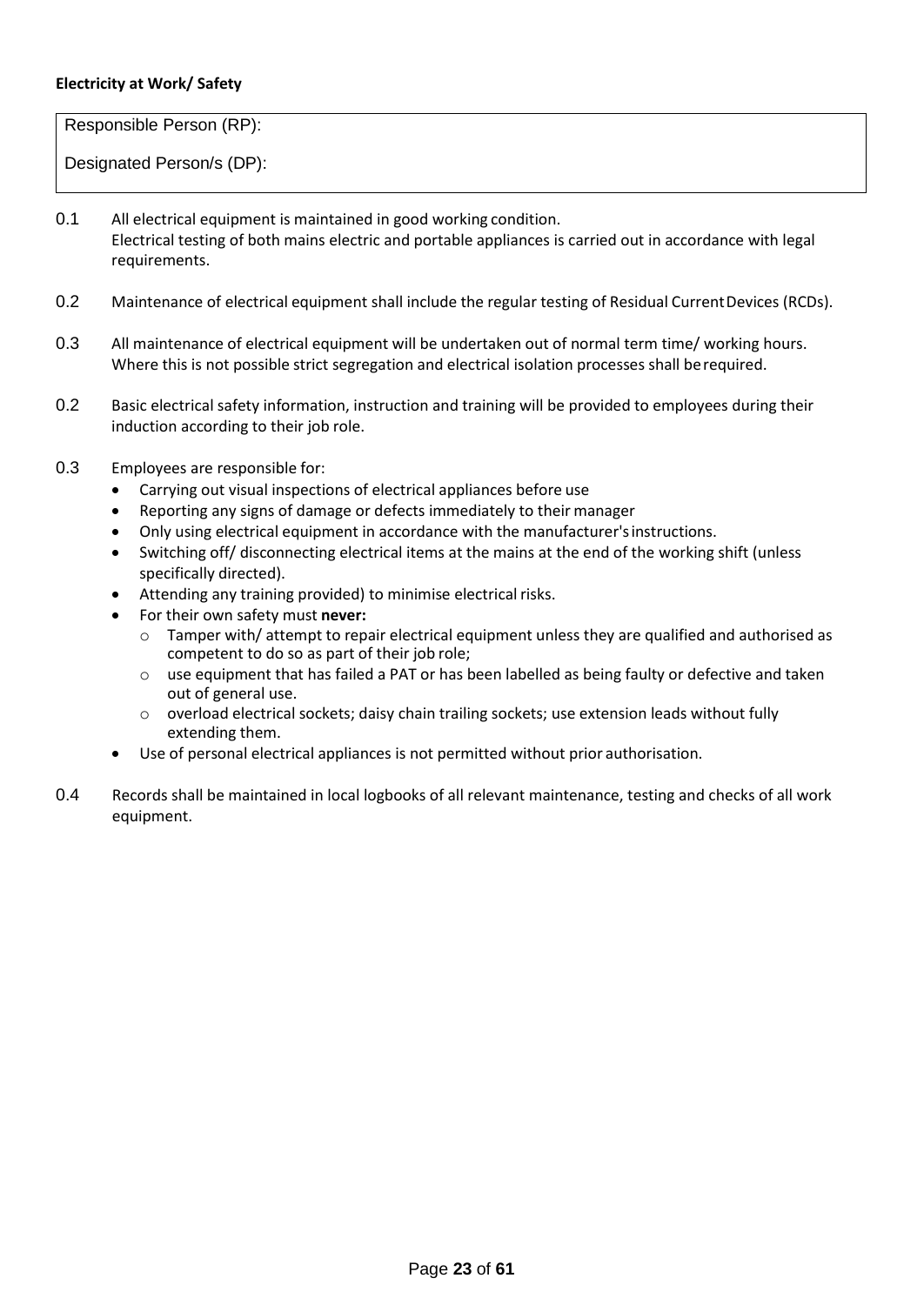# **Driving for Work**

Responsible Person (RP):

- 0.1 As driving is normally a lone working activity, employees should also read the Working Alone in Safety Policy.
- 0.2 It is the responsibility of employees who drive as part of their normal working activitiesto:
	- Ensure their vehicle is legally compliant and maintained in a roadworthy condition.
	- Ensure they have appropriate insurance cover for their job role e.g. carrying goods or passengers. Unity Schools Partnership HR department will provide a suitable letter that employees may use for obtaining insurance cover if this is required.
	- Complete a driver's registration form on appointment and to then notify the HR department if there is any change in details particularly if this affects their right to legally drive a vehicle.
	- Provide proof of legal compliance whenever requested.
	- Report to their manager anything that affects their ability to drive safely
	- Drive in a safe manner at all times and not to take unnecessary risk in accordance with the Highway Code and Road Traffic legislation.
	- Ensure that items are secured and stowed away safely inside their vehicles to avoid causing driving hazards
	- Ensure they only park where it is legal to do so and to avoid causing a hazard to otherdrivers.
- 0.3 Employees are forbidden to drive whilst under the influence of drugs or alcohol, which affect their ability to drive, or when they are unfit to drive for any otherreason.
- 0.4 Employees are therefore forbidden to use mobile phones whilst driving including hands free systems in their car except in an emergency as defined by the highwaycode.
- 0.5 XXX will respect the decision of an employee not to embark on a journey if their risk assessment indicates the risk to them and/or third parties is considered to be too high, due to adverse weather conditions and/or some other factor. However, the employee must notify their manager immediately should a journey be cancelled for this reason.
- 0.6. Any employee who is involved in a road traffic incident whilst at work must:
	- Always notify the police of the incident and call for emergency medical assistance if anyone is injured. Under no circumstances should an employee leave the scene of an incident until the police have arrived and advise them they can do so.
	- Report the incident to their manager and/or  $\frac{XX}{XX}$  as soon as it is safe for them to doso.
	- Complete an Incident Report form as soon as possible, sending this to [unitysp-incidents@unitysp.co.uk](mailto:unitysp-incidents@unitysp.co.uk)
	- Co-operate with any external or internal investigation that may be carried out to establish the facts relating to the incident.
- 0.7 Employees are advised to seek independent legal advice whenever involved in a road traffic incident and must report any subsequent conviction to **XXX**, regardless of whether or not the incident occurred during the course of their work duties.
- 0.8 A conviction for a driving offence may lead to disciplinary action depending on the circumstances.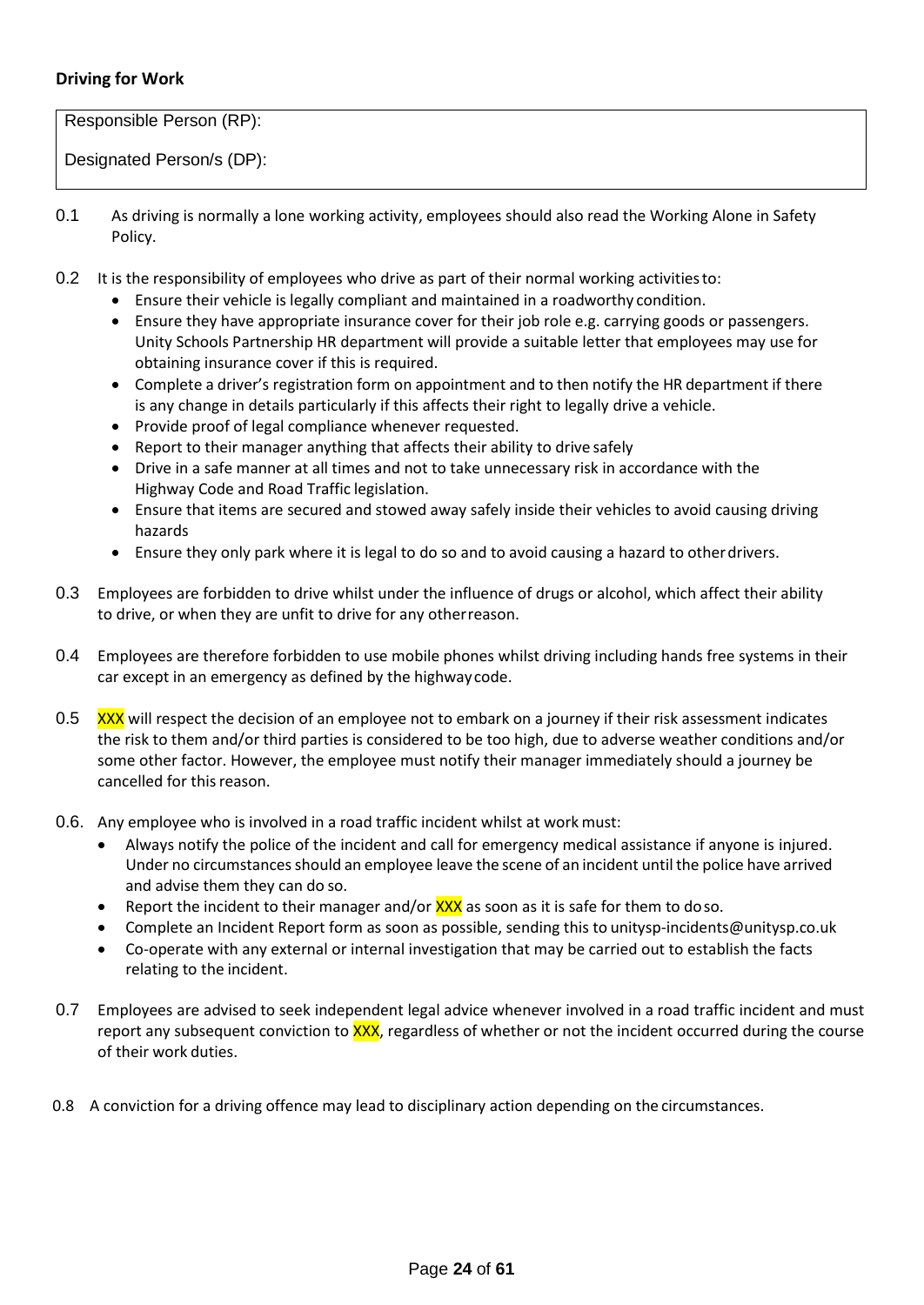#### **Equipment and Machinery (Provision and Use of Work Equipment Regulations PUWER)**

Responsible Person (RP):

- 0.1 The PRP and DP will make sure that all equipment owned and provided for use is safe and suitable for the purpose for which it is to be used and 0.2 to 0.5 are undertaken and inplace.
- 0.2 All equipment and machinery owned by the organisation will be regularly serviced by appropriate maintenance/ servicing companies.
- 0.3 Equipment and machinery will be clearly marked with appropriate warning signs where there are hazards associated with their use e.g. HAVS.
- 0.4 Machinery Guarding, Safety stop/cut-outs switches/ buttons will form part of 0.2 and be tested by the Designated Person/s in accordance with the equipment manufacturer's/ installer's instructions and any other HSE legislation and guidance.
- 0.5 Employees will receive information, instruction and training on the safe use of equipment as appropriate for their role from induction.
- 0.6 Records shall be maintained in local logbooks of all relevant maintenance, testing and checks of all work equipment.
- 0.7 Employees are responsible for:
	- Only using equipment, they have been trained to use and have received information and instruction on its safe operation,
	- checking equipment for obvious signs of damage or defect before using it,
	- reporting any damage or defect identified immediately to their line manager and taking the equipment out of use until directed otherwise
	- using equipment and machinery only in accordance with the safety instructions provided,
	- not tampering with removing safety guards or devices put in place to protect users,
	- making sure where required equipment has received all statutory checks before use.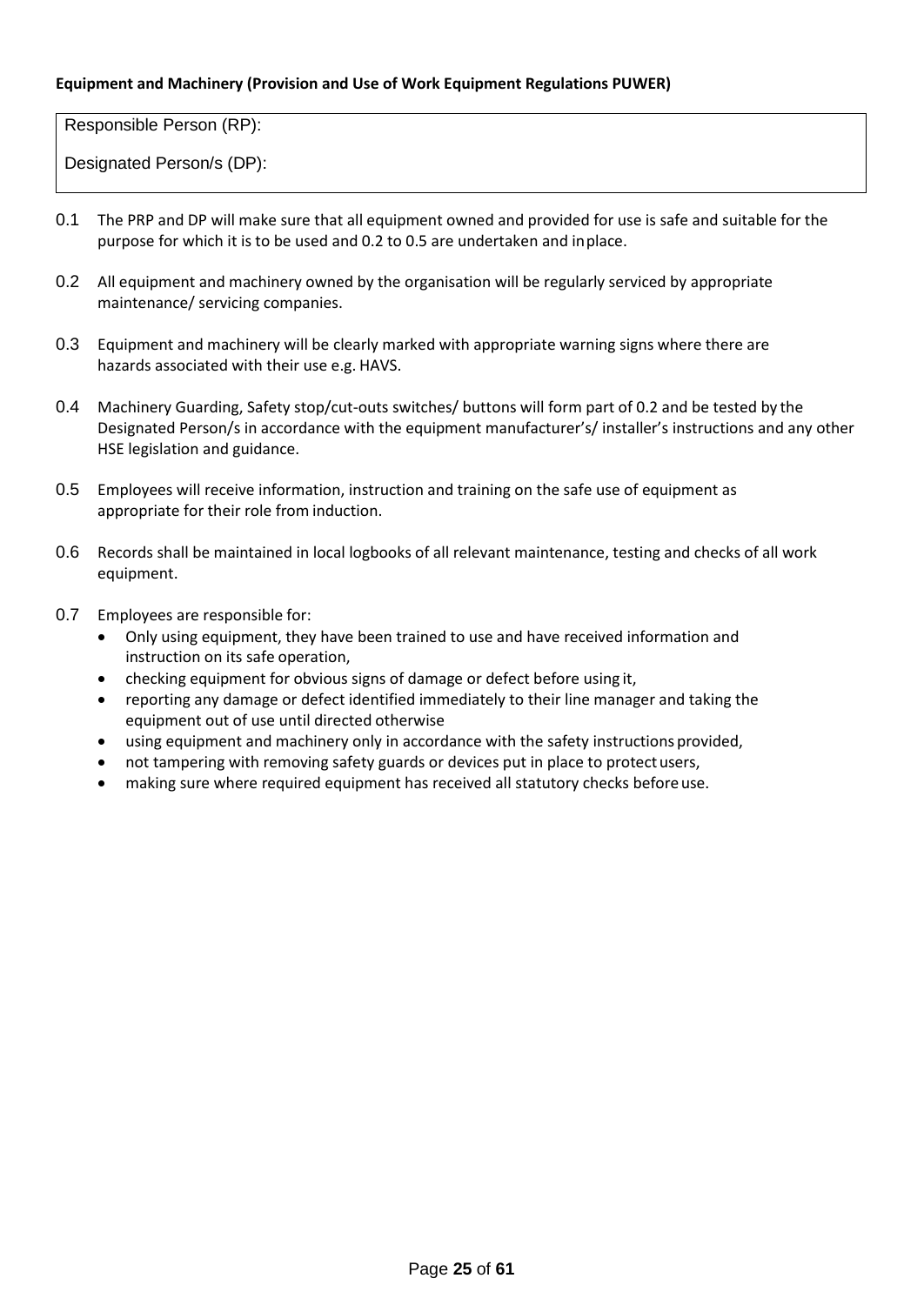Responsible Person (RP):

Designated Person/s (DP)/ Safety/ Service Managers:

- 0.1 **No** members of staff or contractors will be allowed to work at height unless appropriate safety measures have been put in place.
- 0.2 Designated Persons responsible for Health and Safety/ Service managers will make sure any third- party contractor that needs to work at height (e.g. window cleaners, gutter cleaners, construction workers) provides detailed WAH risk assessment in advance of any work
- 0.3 Employees are only allowed to carry out WAH with the permission of the Responsible Person, Designated person and their Line Manager
- 0.4 Where required specialist health and safety/WAH competent advice will be obtained by the Responsible person
- 0.5 The RP/ DP will make sure employees carrying out WAH will utilise the Step by Step guide to WAH published by the Health and Safety Executive following the criteria,
	- Avoid where practicable using alternatives
	- Prevent and reduce risk if there is no alternative by using the hierarchy of control i.e.collective measures, personal protection
	- Minimising the risk of falling using collective measures or personal protection
- 0.6 The RP/DP will make sure employees carrying out WAH will only do so if they have received Information, Instruction and Training to the required level as defined in HSE Guidance e.g.
	- Scaffold NASC, CITB, CISRS
	- Mobile Scaffold towers PASMA
	- MEWPs IPAF
	- Ladders/ Step-ladders Ladder Association/ HSE Guidance Safe Use of ladders/ Stepladders
- 0.7 The RP/ DP will make sure employees will only proceed WAH after they have carried out a WAH Risk Assessment
- 0.8 The RP/ DP will make sure employees will only proceed WAH once the agreed Safe System of Work is in place and the RP, DP are satisfied that it is safe tocommence.
- 0.9 The requirements of the Work Equipment section of the Arrangements apply. All equipment must be fit for purpose, maintained and inspected in accordance with HSE legislation and guidance before use.
- 1.0 Records shall be maintained in local logbooks of all relevant maintenance, testing and checks of all work equipment.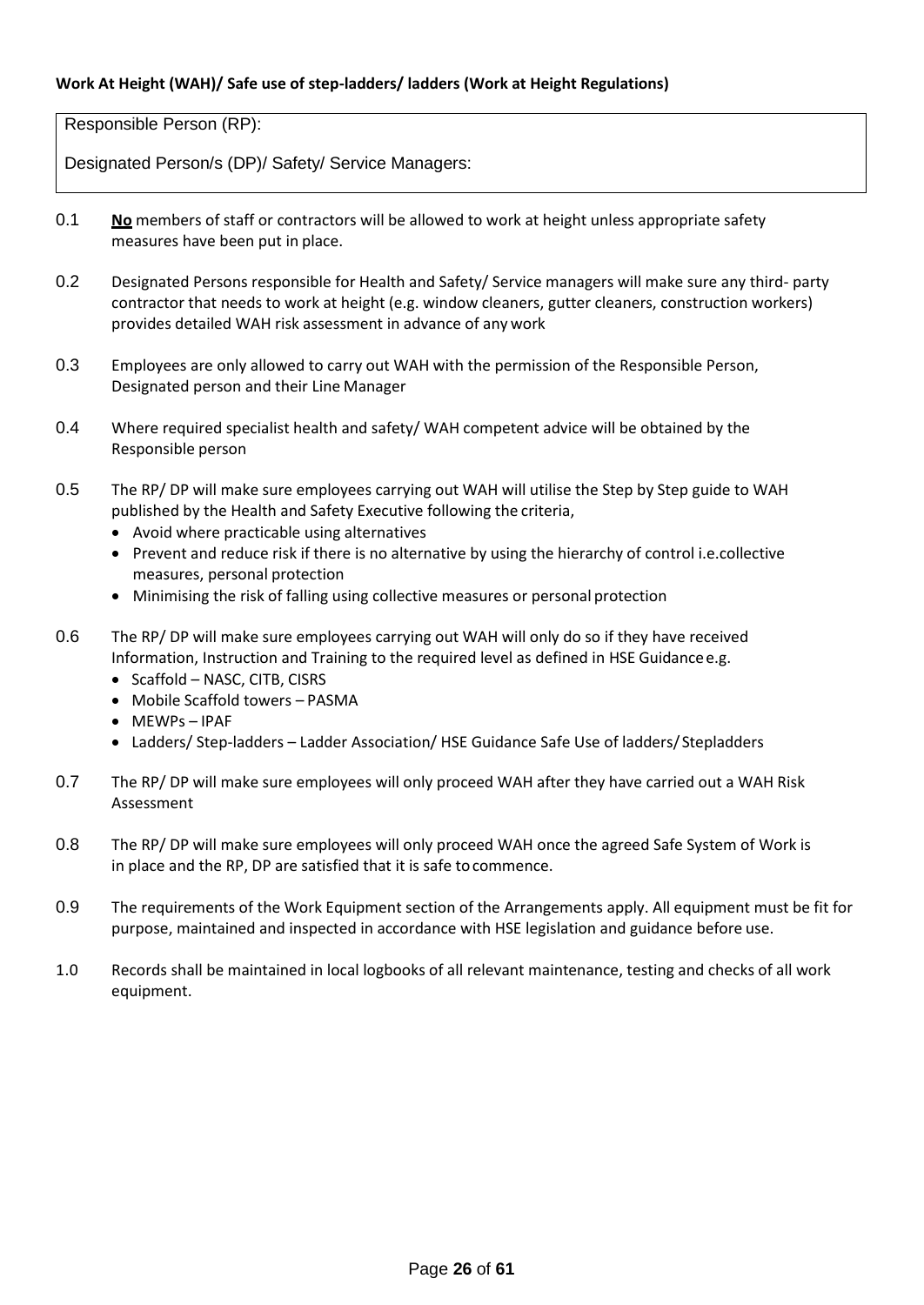#### **Stress and mental well-being at work**

Responsible Person (RP):

Designated Person/s (DP):

Human Resources (HR) Contact:

Staff Helpline/ Counselling Service details:

- 0.1 The organisation is committed to removing and reducing the effects of work-related stress on its employees
- 0.2 The organisation will provide employees with information, guidance and training to assist them in maintaining positive mental health
- 0.3 The organisation will achieve this by helping employees to identify the causes of stress and understanding how to implement a range of strategies to reduce the effects of stress including,
	- provision of mental health awareness and stress awareness training for all employees
	- stress management training for managers.
	- providing support and guidance for managers on the effective use of the Health and Safety Executive's Stress Management Standards to identify and reduce workplace stress.
	- providing opportunities for managers and employees to discuss work related stress at the earliest opportunity including regular supervision, team meetings or direct contact with HR
	- providing access to an external stress management/ counselling service which is confidential and for use by all employees
- 0.4 Managers with assistance from HR are required to carry out a stress risk assessment whenever workrelated stress is identified.
- 0.5 Managers are referred to the Absence Management Policy/ Procedures and to HR for guidance on return to work meetings with employees when there has been a stress related absence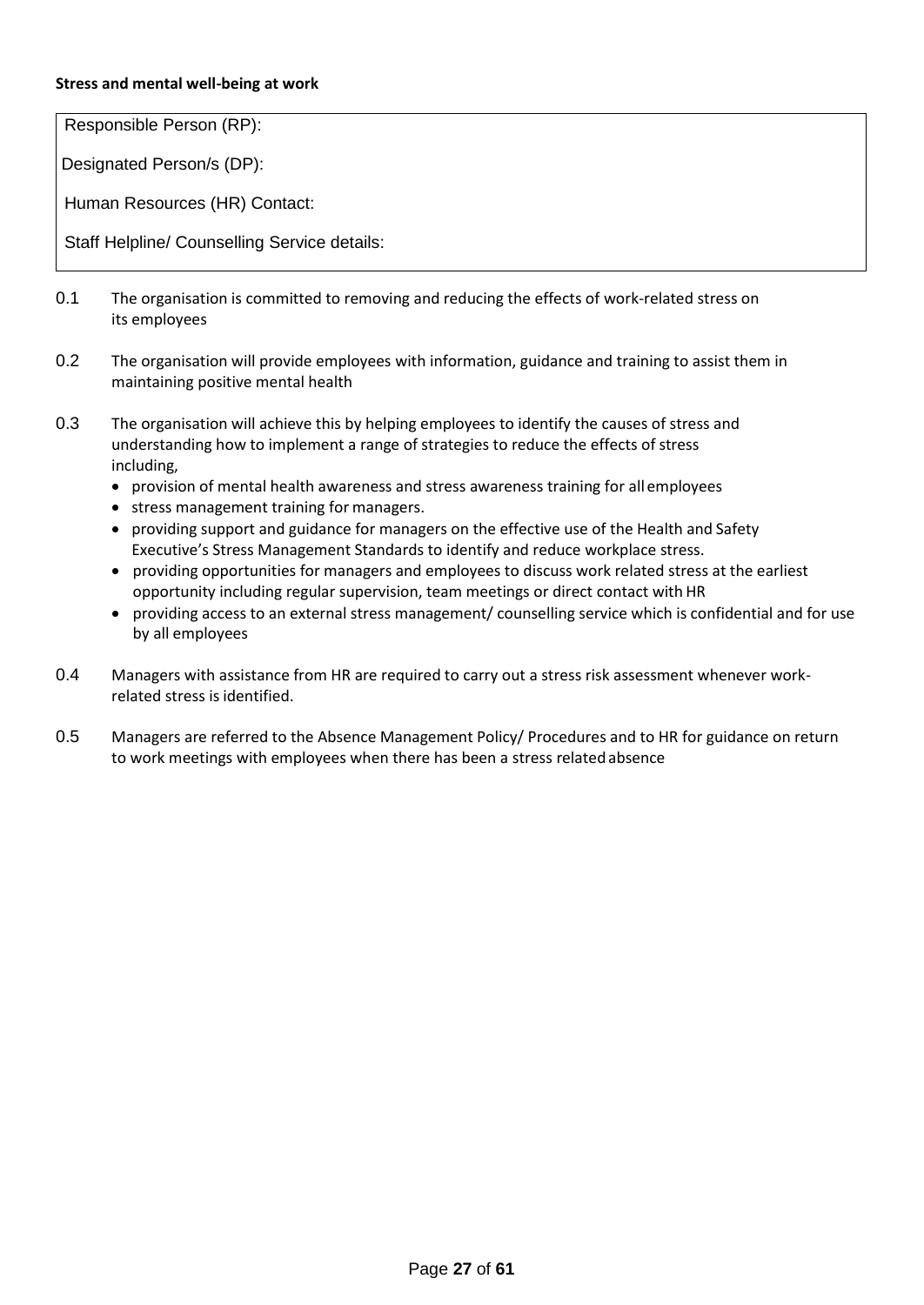# **First Aid (Health and Safety (First-Aid) Regulations)**

Responsible Person (RP):

Designated Person/s (DP):

First Aid Trained Staff:

- 0.1 A suitable and sufficient First Aid Risk Assessment is in place defining the requirements regarding assigned risk, number of trained first aiders and first aid kits available at theworkplace.
- 0.2 The Responsible Person is required to provide
	- sufficient first aiders at the site to provide first aid assistance at alltimes
	- training for first aiders at the intervals and at the levels defined by HSE guidance andlegislation
	- display names and locations of all first aiders/ first kits at key locations throughout the building e.g. reception, kitchen, staff notice board etc.,
	- sufficient stocked and in date first aid kits on site for first aiders to use and easy access by all employees.
	- emergency procedures and mechanisms that include the contact procedures for summoning the emergency services including a list of emergency telephone numbers for local doctors and hospitals
	- communication of the information above at employee induction
- 0.3 First Aid shall be administered by trained and qualified first aiders on behalf ofXXXX.
- 0.4 In an emergency situation where, medical assistance has been called for and the employee is in contact with the emergency services controller or paramedics are advising immediate action, employees must follow the verbal instructions given. This applies to both first aiders and non- first aiders.
- 0.5 The RP is also responsible in coordination with the DP and line managers with providing suitable first aid provision for out of hours office, remote and lone working.
- *0.6 Specific organisation procedures regarding allergies/ use of EpiPen's etc.,required.*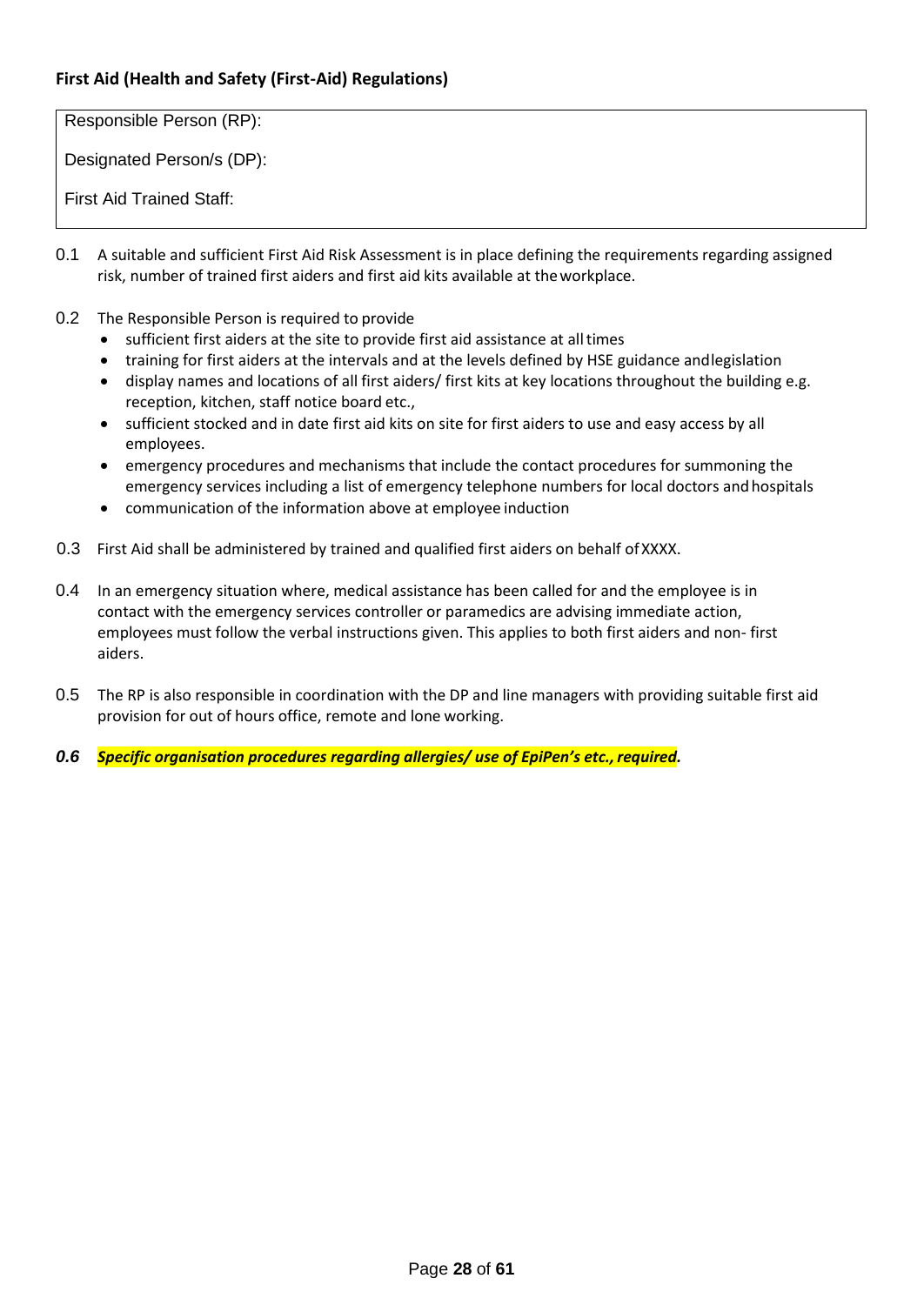#### **Food Hygiene/ Kitchens**

Responsible Person (RP):

Designated Person/s (DP):

Head of Kitchen (HoK):

#### **0.1 Employee Kitchens/ messrooms**

All employees are responsible for:

- $\overline{2}$ maintaining kitchens in a clean and tidy condition and good standards of food hygiene
- keeping all personal food stored in refrigerators in appropriate sealed containers to avoid cross  $\Box$ contamination and disposing of all out of date foodstuffs.
- keeping refrigerators, microwaves and other pieces of equipment clean and cleaning them after use
- making sure used utensils and crockery are washed up in hot soapy water, or rinsed, put into a dishwasher and stowed away safely after cleaning
- reporting any broken or defective equipment immediately to their line manager or other persons in charge of the kitchen area.

#### **0.2 Service Kitchens**:

- Access to the kitchen is controlled by the Head of Kitchen
- No un-authorised personnel are allowed to enter without the authority of the Head of Kitchen 7
- **If** All visitors are required to wear personal protective equipment and clothing as directed by the Head of Kitchen.
- All employees preparing and serving food for third parties have received Food Hygiene training
- All employees preparing and serving food for third parties have received Food Allergantraining
- $\overline{2}$ Employees will comply with Food Hygiene Regulations when carrying out their duties.
- Employees will wear uniforms and other personal protective equipment provided.
- All kitchen staff will receive information, instruction and training in the use of the kitchen and ancillary equipment provided including knives
- $\Box$  Employees will check equipment is in good working order, guards with interlocks are fitted where required and report any defects immediately to their line manager/ Head ofKitchen
- $\Box$  The Head of Kitchen together with the Responsible Person makes sure that all kitchen equipment is regularly serviced, defects rectified and records maintained including gas fired equipment, electrical equipment, ventilation/ extraction and fire-fighting equipment and reported defects repaired promptly.
- The Head of Kitchen and all staff must ensure allergen information is clearly displayed or notices and staff fully conversant with ingredients are available to answer any questions raised by clients, customers and third parties
- The RP, DP and Head of Kitchen will be responsible for enforcing nut-free policies where in place.
- Service Kitchens will clearly display the Local Authority/ FSA Food Hygiene Rating
- **a** Service Kitchens will clearly display information relating to allergenic ingredients present in food staffs in accordance with the European Food Information for Consumers Regulations in accordance with the FSA and Local Authority Guidance.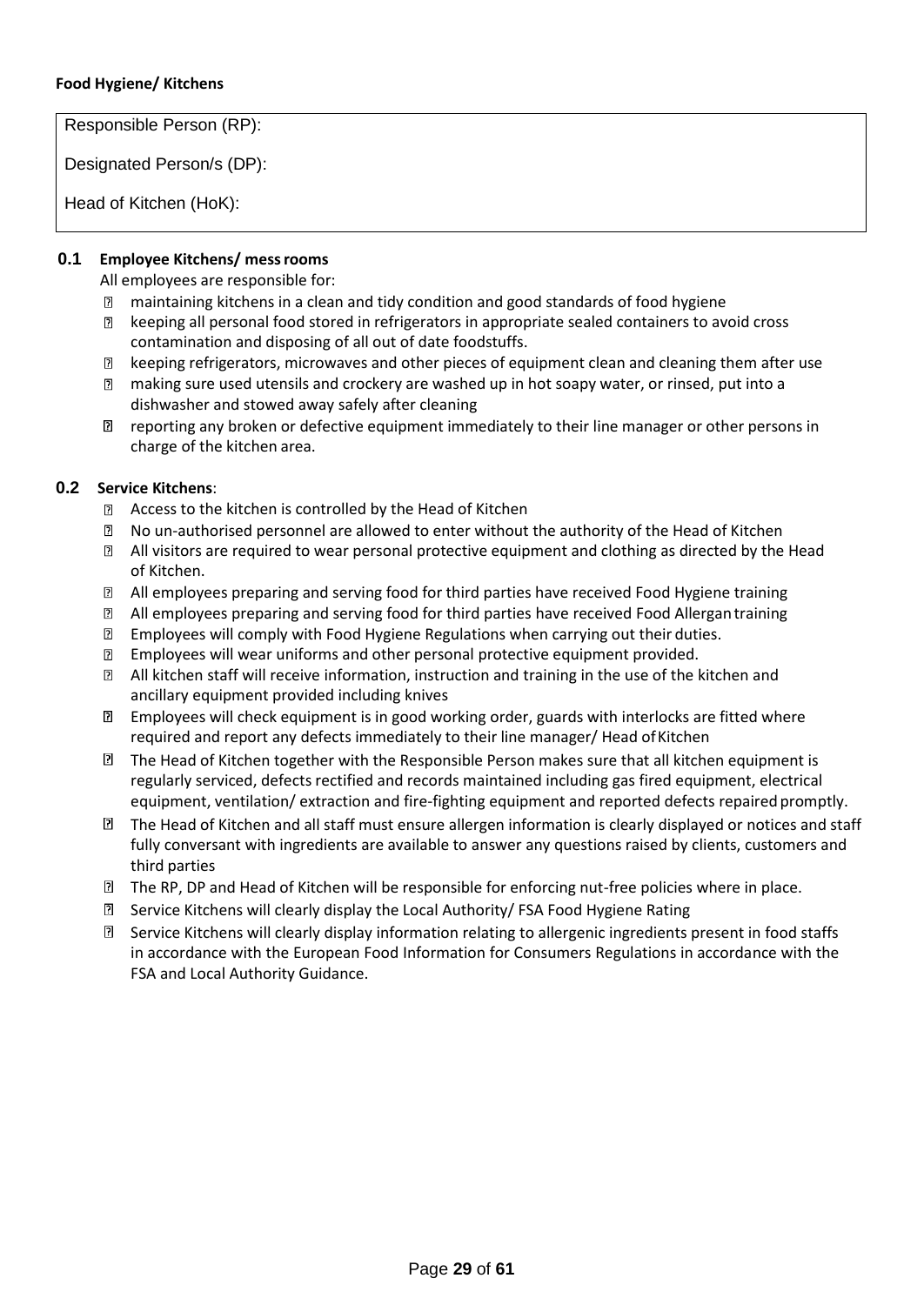## **Lone Working**

Responsible Person (RP):

Designated Person/s (DP):

USP Lone Worker Policy Ref: 033/17/01

- 0.1 Lone working activities are potentially high risk and where possible will be avoided.
- 0.2 Where lone working cannot be avoided the organisation is committed to taking all reasonably practicable measures to ensure employees do not come to harm. (See Lone WorkingPolicy)
- 0.3 Managers must ensure that lone working activities are undertaken in accordance the Lone Working Policy and safe systems of work must be arranged with to reduce the risk of harm.
- 0.4 Employees must comply with the Lone Working Policy
- 0.5 Employees have a legal obligation to take responsibility for their own safety and must not take unnecessary risks whilst at work or place themselves or others in danger.

In applying this duty, employees should always discuss their lone working activities with their manager ensuring safe working practices are agreed by both parties.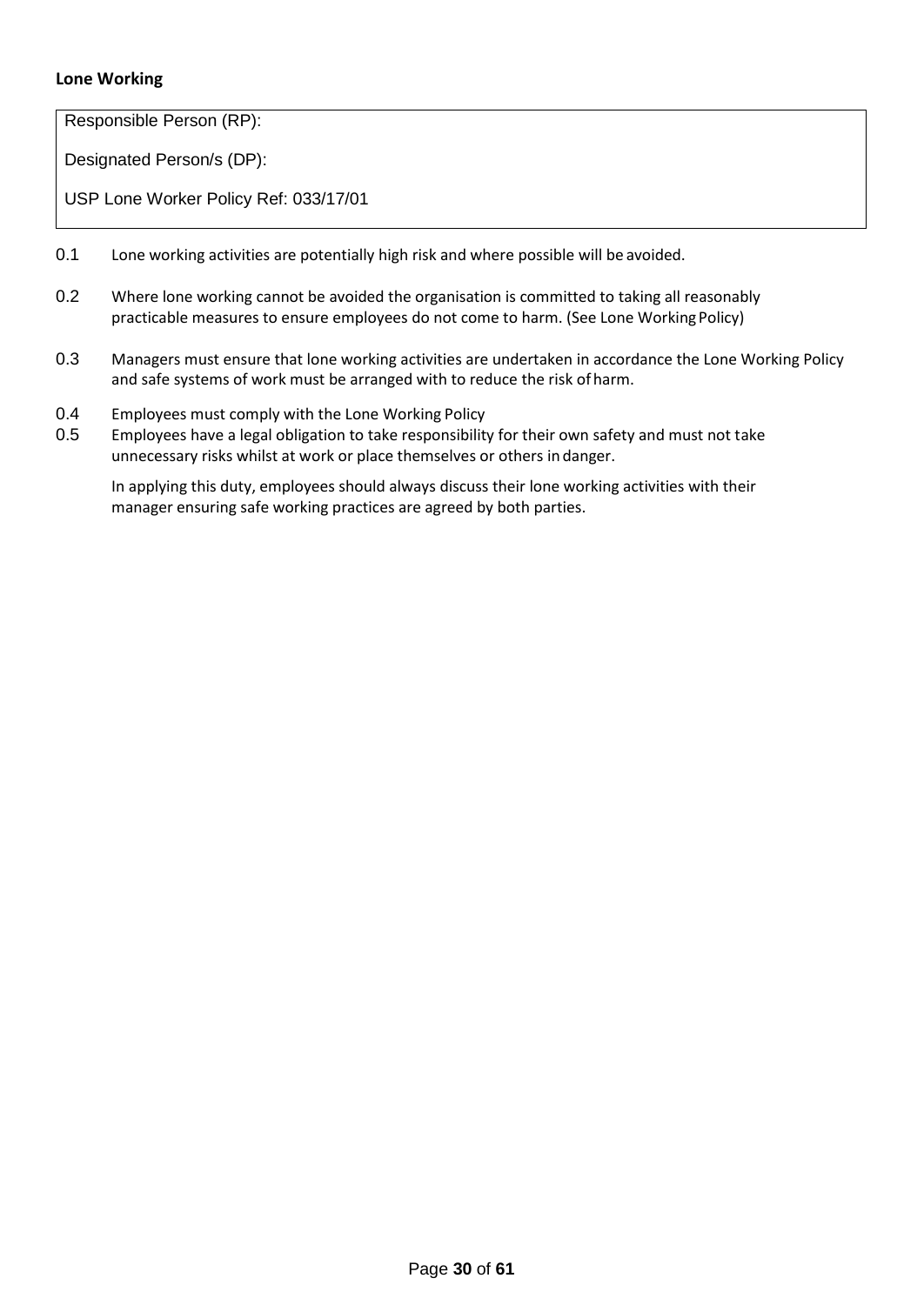#### **Manual Handling (Manual Handling Operations Regulations):**

Responsible Person (RP):

- 0.1 Employees will avoid manual handling activities wherever possible
- 0.2 Where manual handling cannot be avoided the associated risks will be reduced to the lowest level possible. The RP/ DP will make sure this achieved by,
	- Providing information, instruction and basic training in safe manual handling to employees as part of the induction process.
	- Providing more in-depth activity related manual handling training in cases of repetitive, continuous manual handling as required by the job role. This can include the provision and use of equipment to reduce the risks from manual handling
	- The RP, DP and Managers making sure risk assessments are undertaken with the employees carrying out the task prior to the activity. This can utilise the HSE MAC Tool whererequired,
	- Putting in place controls to reduce risks associated with the manual handling operations including making sure,
		- o employees carry out manual handling activities in accordance with safe working practices and use safe manual handling techniques in accordance with their training;
		- o employees use all equipment and other aids provided to reduce the risk of injury when undertaking manual handling activities.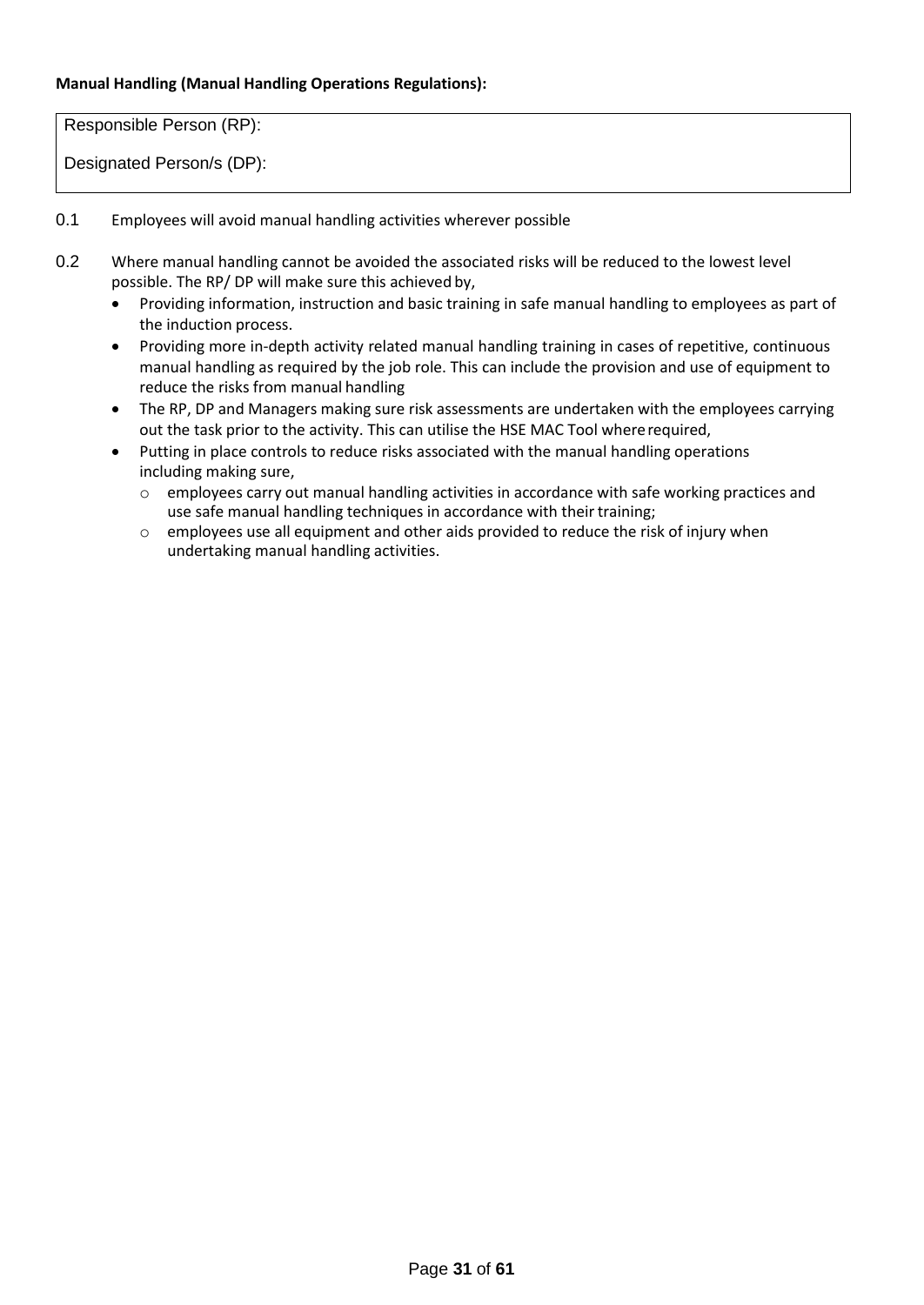#### **Smoking at Work (COSHH):**

Responsible Person (RP):

- 0.1 A Smoking at Work Policy is in place in accordance with legislation.
- 0.2 Smoking is not permitted on any part of the site
- 0.3 Where required the RP/ DP will make sure that designated smoking areas are provided off-site. Smoking is strictly restricted to these areas.
- 0.4 Employees/ smokers must comply with the Smoking at Work Policy at all times.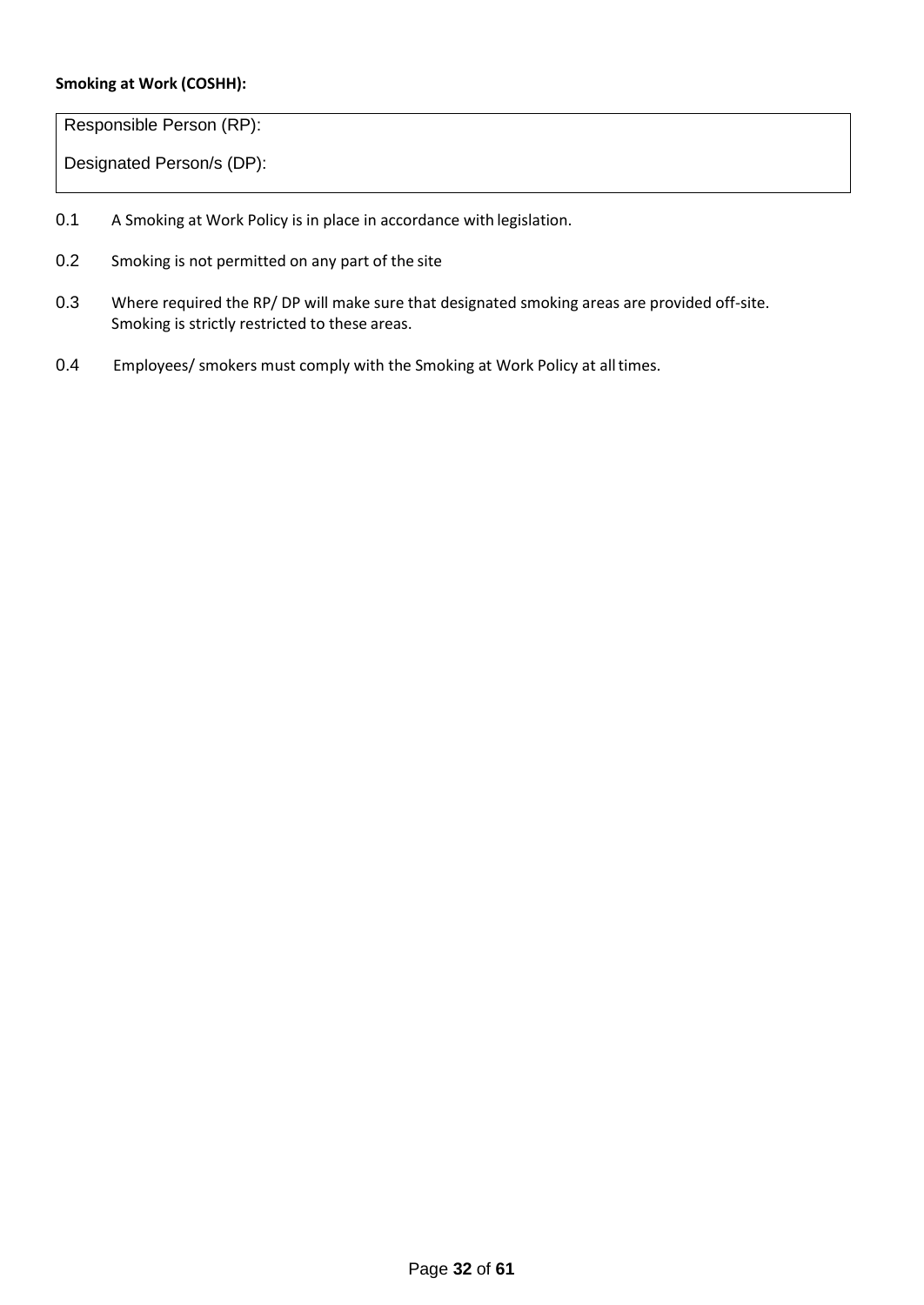#### **Personal Protective Equipment (PPE) (The Personal Protective Equipment at Work Regulations).**

Responsible Person (RP):

- 0.1 The organisation/ RP/ DP will provide PPE where required and identified as a result of Risk Assessment.
- 0.2 The RP/ DP will make sure PPE of a suitable and sufficient standard to meet the requirements of the Risk Assessment and the individuals using the PPE shall be provided free of charge.
- 0.3 The RP/ DP will make sure employees receive information, instruction and training in the use of the PPE provided.
- 0.4 The RP, DP and Managers are responsible for making sure adequate supplies of PPE are available at all times.
- 0.5 The RP, DP and Managers must make sure that PPE is worn and used appropriately for the tasks for which it is provided.
- 0.6 Employees will use the PPE provided where required by the employer/ risk assessment in accordance with the manufacturer's instructions and must not tamper with or alter the equipment in any way.
- 0.7 Any defective PPE must be discarded, reported immediately to the RP, DP, Manager and new supplies obtained before commencing work
- 0.8 The RP/ DP will make sure that manufacturers requirements and HSE guidance/ legislation regarding maintenance, servicing, hygiene and use is followed at all times.
- 0.9 Users and where a supervisory function is concerned managers, will be responsible for caring for, maintaining and keeping PPE in a clean and serviceable condition.
- 1.0 Where Respiratory Protective Equipment is used this is likely to require Face Fit Testing and additional checks even in the case of disposable equipment. The RP/ DP is advised to seek assistance from competent health and safety advisors.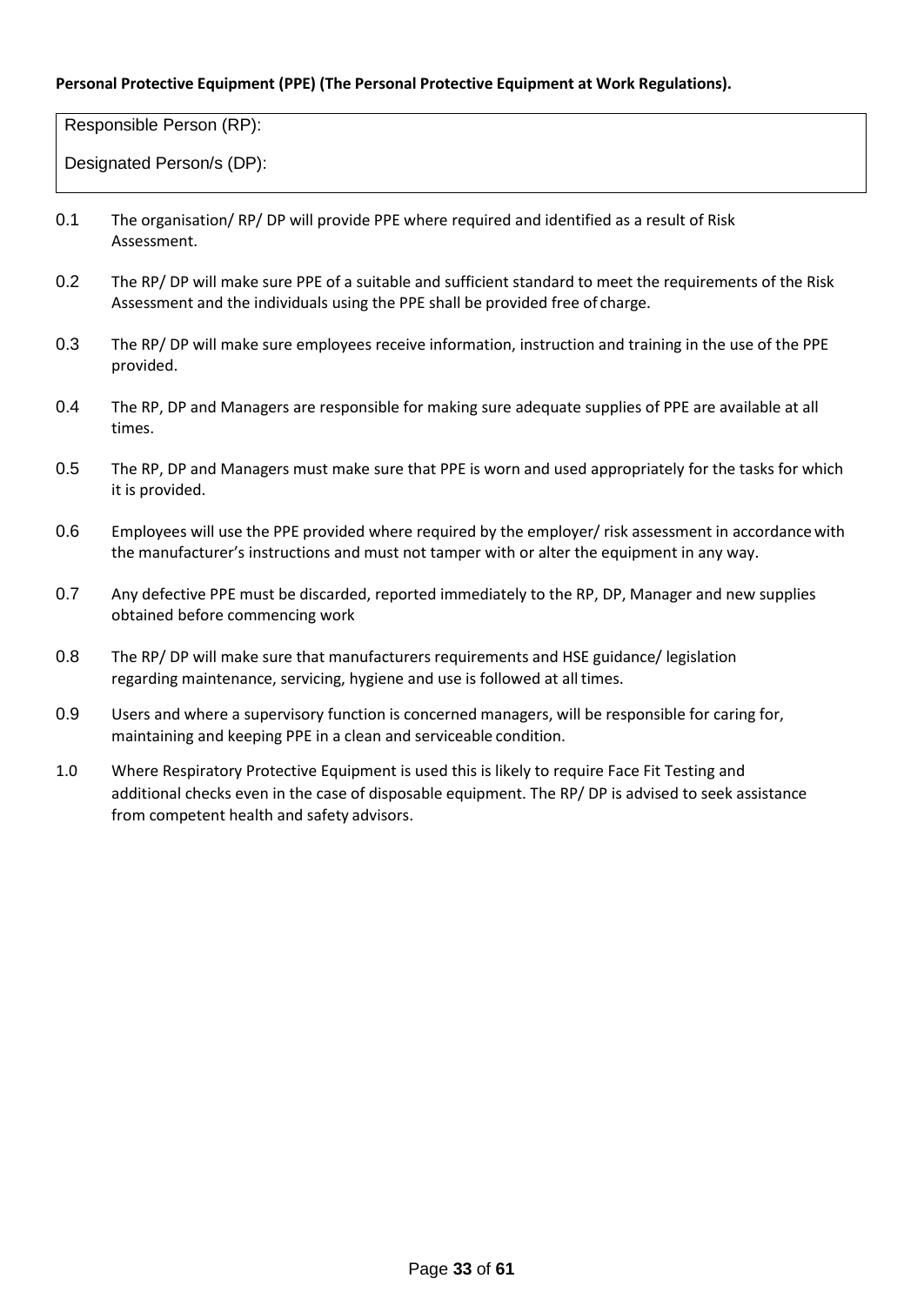Duty-Holder/ Responsible Person (DH/ RP):

Designated Person/s (DP):

Location of Site-Specific Asbestos Management Plan/ Register:

Note: DFE Guidance:

**[https://assets.publishing.service.gov.uk/government/uploads/system/uploads/attachment\\_data/fil](https://assets.publishing.service.gov.uk/government/uploads/system/uploads/attachment_data/file/650935/Managing_asbestos_in_your_school.pdf) [e/650935/Managing\\_asbestos\\_in\\_your\\_school.pdf](https://assets.publishing.service.gov.uk/government/uploads/system/uploads/attachment_data/file/650935/Managing_asbestos_in_your_school.pdf)**

**<https://www.gov.uk/government/publications/asbestos-management-in-schools--2>**

- 0.1 The organisation/ DH/RP/ DP will make sure an Asbestos Management Plan (AMP) is in place in accordance with the Control of Asbestos Regulations.
- 0.2 The organisation/ DH/RP/ DP will make sure an Asbestos Register will be held for the buildings present on each site built before 2000 A.D.
- 0.3 The organisation/ DH/RP/ DP will make sure where a site consists entirely of buildings constructed after 2000 A.D. the Health and Safety File required by the Construction (Design and Management) Regulations will confirm that the site is free from Asbestos Containing Materials (ACMs) – **as long is this is made clear and extends to include investigation/ contamination checks on the land site as well as the buildings this will be deemed sufficient to comply with the requirements of CAR**
- 0.4 The organisation/DH/RP/DP will make sure where a Asbestos Log Book is held onsite this will contain
	- Instruction/ Index
	- Asbestos Register showing the location/ whereabouts of ACMs
	- Asbestos Management Survey with Material Assessment
	- Plans showing location and asbestos products present
	- Asbestos Priority Assessment
	- Asbestos Risk Assessment
	- Site Specific Asbestos Management Plan
	- Contractor signing in-logs
	- Any other relevant information relating to Refurbishment and Demolition Surveys, Bulk Sample Analysis reports, Site Certificates of Reoccupation.
- 0.5 The organisation/DH/RP/DP will make sure that where present the Asbestos Log/Asbestos Register and information is easily available to staff, visitors and contractors at alltimes
- 0.6 The organisation/DH/RP/DP will make sure where applicable that staff, visitors and contractors understand the limitations of the Asbestos Management Survey, Asbestos Risk Assessment and accompanying information in that it only applies to day-day operations and minor foreseeable maintenance activities.
- 0.7 The organisation/ DH/RP/ DP will make sure that all works involving access to restricted areas and intrusion into the structure or likely disturbance of ACMs is only carried out following a Refurbishment and Demolition Survey in accordance with HSE HSG 264.
- 0.8 The organisation/DH/RP/DP will make sure anyone working with ACMs is competent to do so and has as a minimum attended Asbestos Awareness training in accordance with the provisions set out in the CAR.
- 0.9 The organisation/DH/RP/DP will make sure that ACMs are managed in accordance with the provisions of the AMP and where present condition monitored on a regular basis.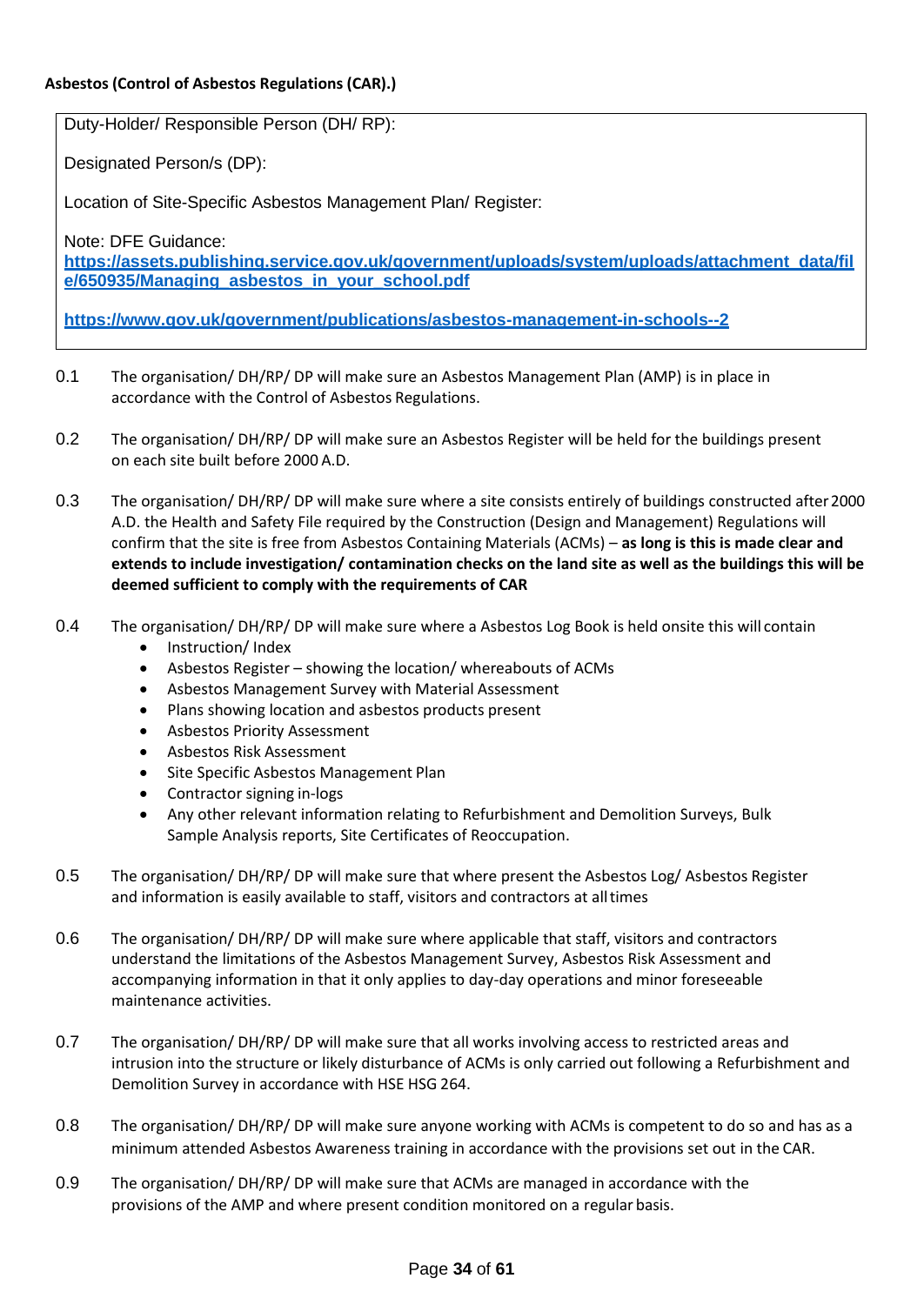- 1.0 The organisation/ DH/RP/ DP will make sure as part of the AMP that an Emergency Plan and all the necessary provisions for that plan are in place including the necessary escalation of information and contact details.
- 1.1 The organisation/ DH/RP/ DP will ensure any works involving ACMs are carried out strictly in accordance with the CAR and all applicable legislation and guidance applying to work with, disposal of ACMs.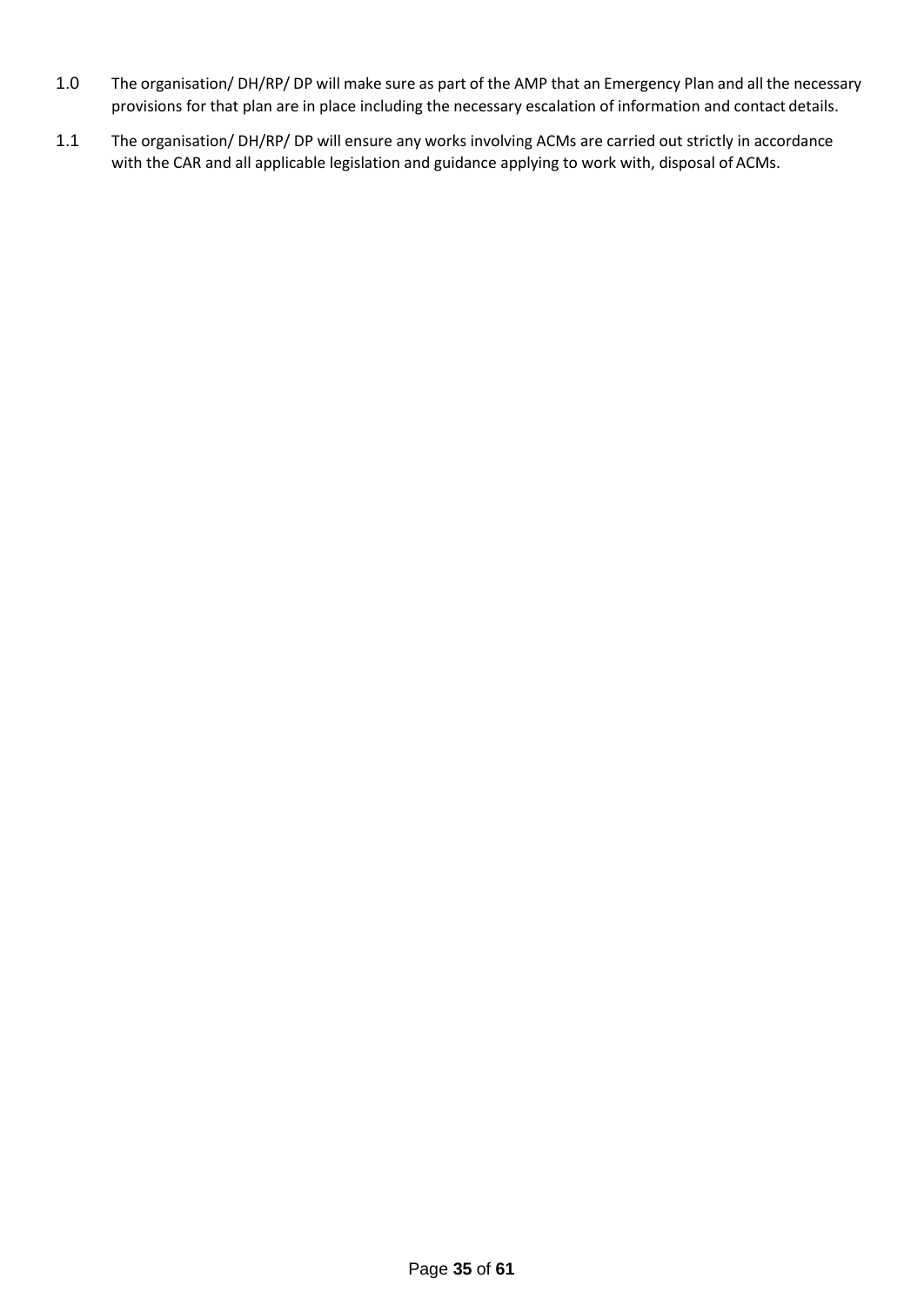#### **Health Surveillance (HSWA, COSHH, CAR; CVWR, CNWR, CLAW, WCAR, IRR)**

Responsible Person (RP):

Designated Person (DP):

Health and Safety Advisor (HSA):

Occupational Health Advisor/ Provider:

- 0.1 Where a high level of risk remains following the application of controls of hazards identified during the risk assessment process and there is likely to be harm caused to employee's further steps will be required. In such cases It is the responsibility of the RP/ DP to seek competent health and safety advice and to arrange for health surveillance. This must be considered if employees are at risk from for example:
	- Noise (The Control of Noise Regulations (CNR)). *(Workshops)*
	- Vibration (The Control of Vibration at Work Regulations (CVWR)). *(Equipment)*
	- Solvents, dusts (wood, metal), fumes (plastic), biological agents and other substances hazardous to health (The COSHH Regulations) *(Science; Design Technology)*
	- Asbestos (The Control of Asbestos Regulations(CAR))
	- Lead (the Control of Lead at Work Regulations (CLAW)) *(Plumbing; Soldering)*
	- Work in compressed air (The Work in Compressed Air Regulations(WCAR)
	- Ionising radiation (The Ionising Radiation Regulations (IRR)). *(Science)*
- 0.2 Health surveillance is designed to help make sure that any ill health effects are detected as early aspossible.
- 0.3 Health surveillance can range from simple visual checks to more in-depth monitoring requiring the services of competent health and safety/ occupational health advisors.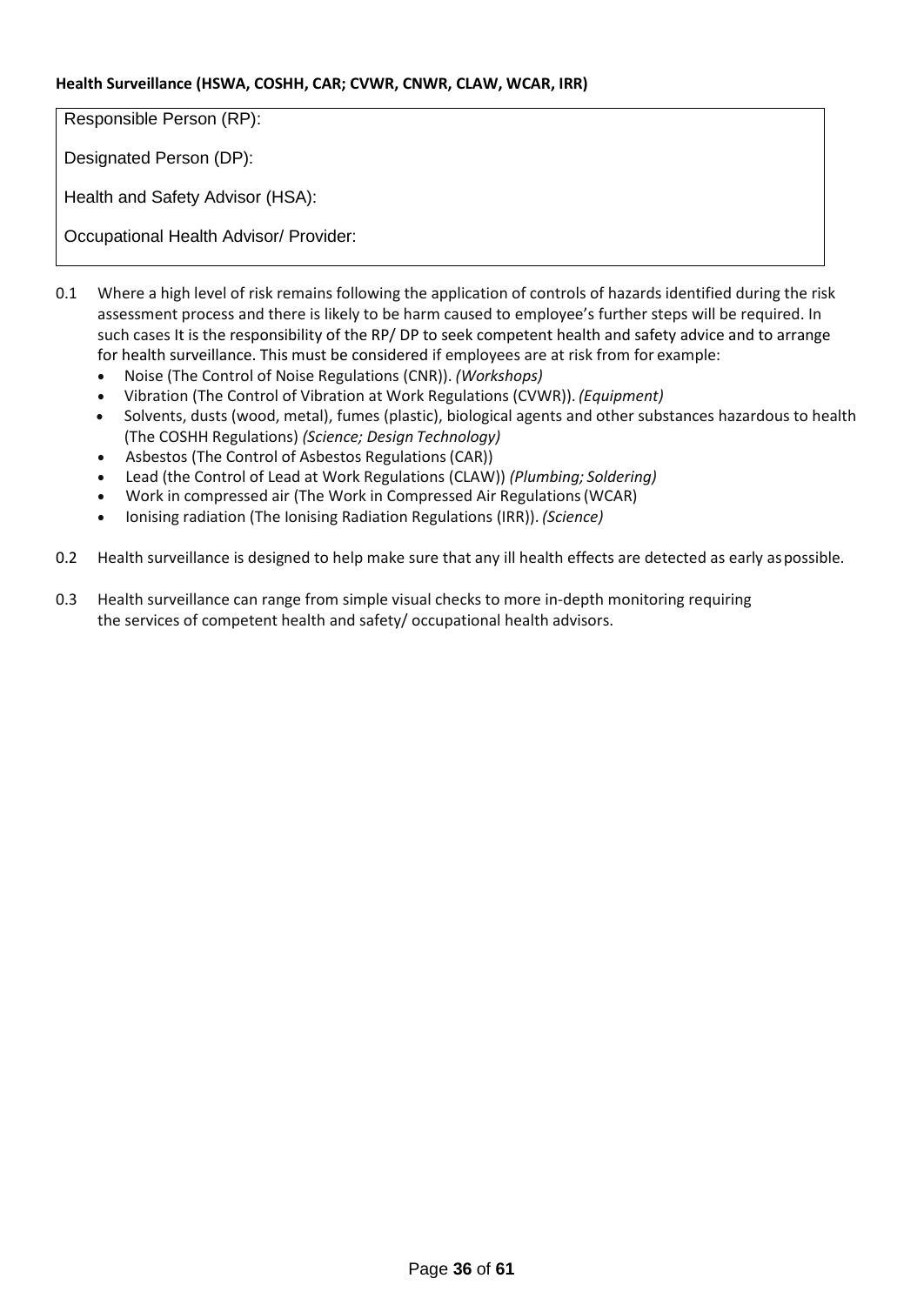#### **Risk Assessment (Management of Health Safety at Work Regulations (MHSWR)):**

Responsible Person (RP):

Designated Person/s (DP):

Health and Safety Advisor (HSA):

Occupational Health Advisor/ Provider:

- 0.1 All reasonable steps will be taken to ensure staff, pupils, employees and anyone else affected by the activities being carried on are not exposed to risks to their health and safety. Measures to manage and control risk will be put in place.
- 0.2 To accomplish this, risk assessments will identify,
	- The significant hazards associated with each task i.e. those things with the potential to cause harm.
	- Those affected or likely to be affected by the identified activity/task.
	- An assessment of the risk posed by the hazard/s i.e. a measurement of the likelihood and the severity of the harm that the hazard/s can cause should an incident occur.
	- The controls required to reduce the risk/s identified to a tolerable or acceptablelevel.
	- Where the risks are significant they shall be recorded.

Note: Standardised USP templates are available for this purpose

- 0.3 The DP shall initiate the risk assessment process
- 0.4 Risk assessments will be carried out by the DP/s responsible for the area of activity ortask.
- 0.5 All employees and those involved in the activities will be informed about the risks and measures to be taken to control them. It is essential that all those involved in the activity or task agree with the findings of the risk assessment and the measures to mitigate the identified risks.
- 0.6 It is the responsibility of those staff/ employees using the risk assessments to monitor the effectiveness and report back immediately to the DP should any changes occur or the assessment findings are found to be ineffective.
- 0.7 Communication of the presence and content of risk assessments will be carried out at Induction.
- 0.8 Risk assessment communication by the DP to staff and employees directly involved with the identified activities/ tasks, shall be refreshed should anything change and at a minimumannually.
- 0.9 The DP will arrange training to be given to staff and employees to meet health and safety requirements and any specific measures required by the riskassessments.
- 1.0 Risk Assessments are "living documents" and require regular review at least once annually, should anything change relating to the activity or task and as a result of lessons learned during incidents or shared from other recognised sources such as the HSE.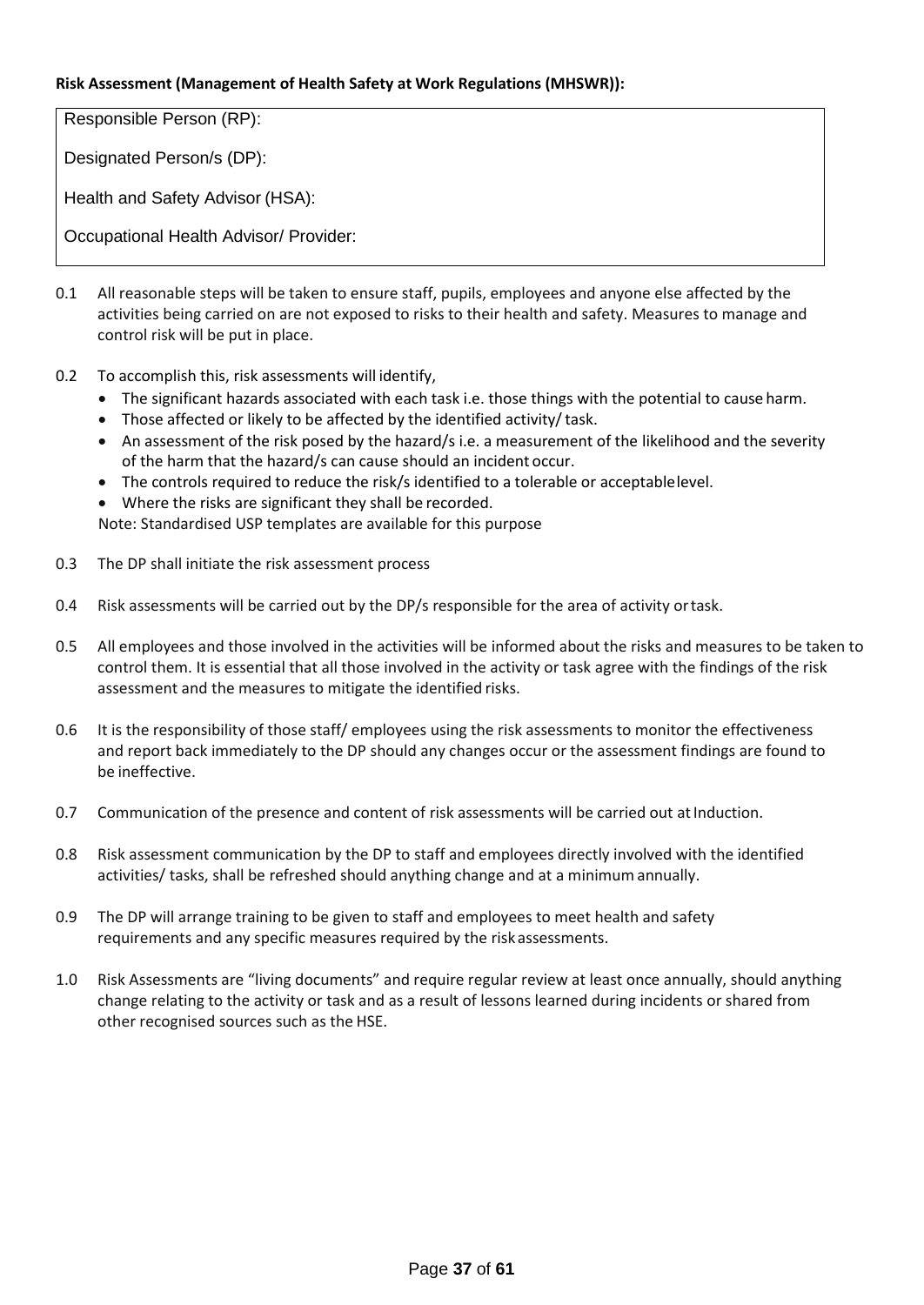#### **Health and Safety Information, Instruction and Training**

Responsible Person (RP):

Designated Person/s (DP):

Health and Safety Advisor (HSA):

Health and Safety Training Provider:

0.1 Training will be provided in-house by the DP/s or where required by external specialistproviders.

- 0.2 Training will comprise
	- Induction Training for new starters
	- Activity/ task specific training for staff and employees where required
	- Supervision/ training for volunteers, young persons at work whererequired
	- Periodic Health and Safety subject legislation and guidance updates/ Tool Box/ refresher/ incident lessons-learnt sessions, associated with scheduled staff meetings
- 0.3 Induction Training will include an understanding of,
	- The Health and Safety Policy Statement:
	- The Organisation for administration of Health and Safety both organisation wide andlocal:
	- The Health and Safety Arrangements detailing how the Health and Safety Policy will be carried out including reference to specific sections e.g.
		- o Safeguarding/ security,
		- o First Aid
		- o Incident Reporting
		- o Fire
		- o Risk Assessments relevant to activities or tasks to be undertaken:
		- o Staff welfare support and counselling services;
	- An early identification of further training requirements for the inductees.
- 0.4 All training will be recorded as part of the staff/ employees personal HR records
- 0.5 The RP/DP will utilise the Health and Safety Training Matrix to identify and schedule relevanttraining.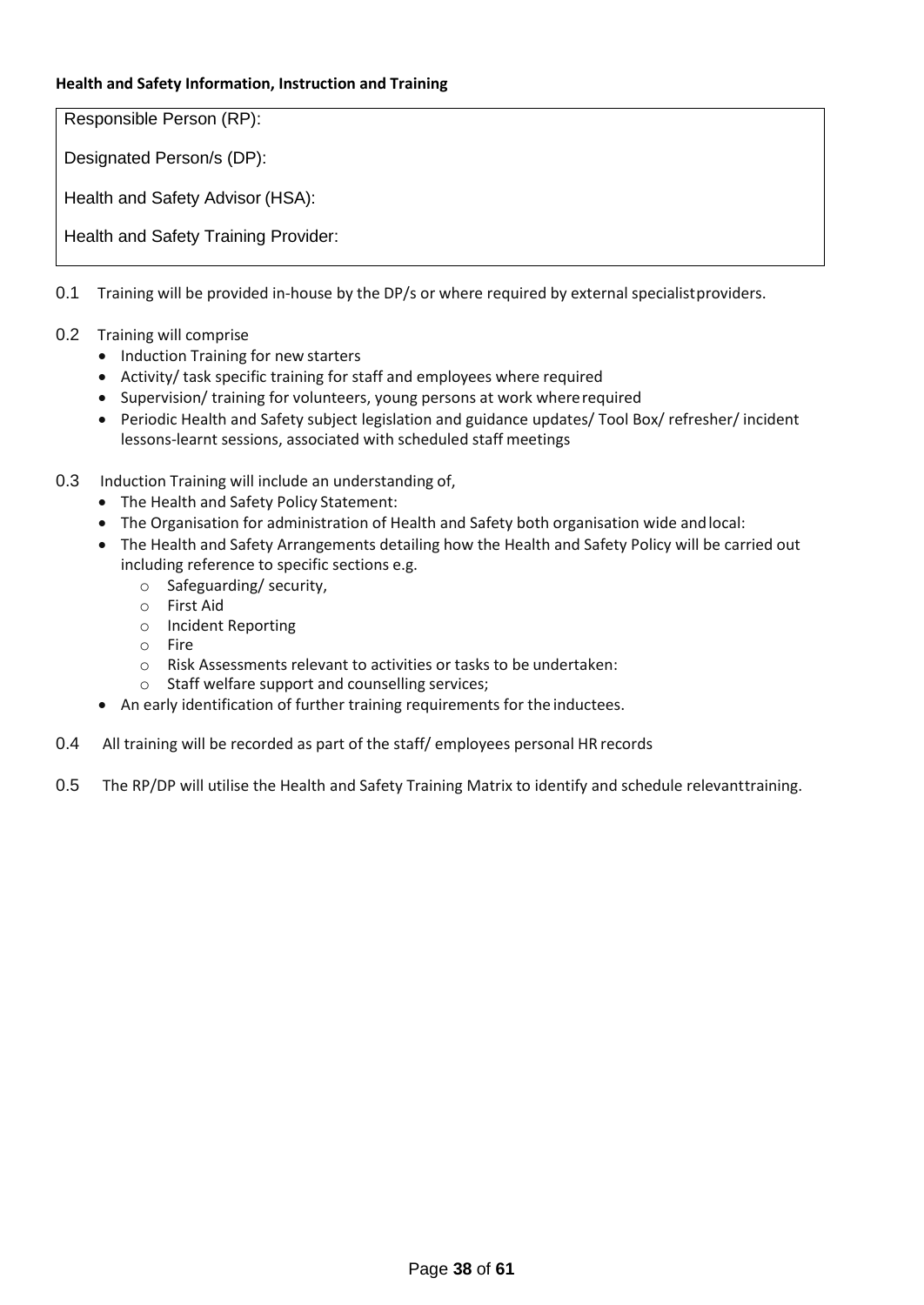**Health and Safety Committees and Staff Representation (The Safety Representatives and Safety Committees Regulations; The Health and Safety (Consultation with Employees) Regulations):**

Responsible Person (RP):

Designated Person/s (DP):

Health and Safety Advisor (HSA):

Health and Safety Committee Members:

Health and Safety Representatives:

Location of site-specific Health and Safety Notice Board:

- 0.1 The employer recognises the requirement to consult with employees regarding matters of health and safety as detailed by current legislation and guidance.
- 0.2 The employer will meet with the requirements of current legislation for where trades unions are present and where they are not.
- 0.3 The employer recognises the positive benefits of employee involvement to,
	- identify hazards, assess risks and develop ways to control risk in theworkplace;
	- develop solutions based upon input from a range of staff/ employees directly involved with the activities/ tasks;
	- generate joint problem-solving solutions.
	- greater commitment to the implementation of actions that have directly resulted from staff/ employees involved in the activities/ tasks;
	- develop trust and cooperation;
- 0.4 The employer will consult with employees regarding'
	- The introduction of any measures likely to substantially affect their health and safety at work including new systems of work, new equipment etc.
	- Arrangements for the provision of competent health and safety advice to enable compliance with legislative requirements
	- Information on the hazards and risks arising from their work
	- Information on the measures in place to manage and control these hazards and risks
	- Health and Safety training
	- Health and safety consequences of introducing new technology.
- 0.5 In accordance with the legislation and guidance the employer will enable the appointment of
	- Trades Union Safety Representatives appointed in writing by the Union
	- Employee Health and Safety Representatives elected by employees where Trades Unions are absent if the employer decides not to consult directly with all employees.
- 0.6 The employer will afford such facilities as reasonably required under the legislation and guidance for representative to carry out their role.

This can include access to,

- A quiet area with telephone and where private conversations can occur;
- A lockable facility to store records/ materials;
- Access to internet/ intranet;
- Access to a photocopier;
- Access to a notice board to display information toemployees;
- Time to discuss health and safety issues with staff/ employees;
- Provide training to representatives as is regarded as practicable and reasonable to enable them to accomplish their tasks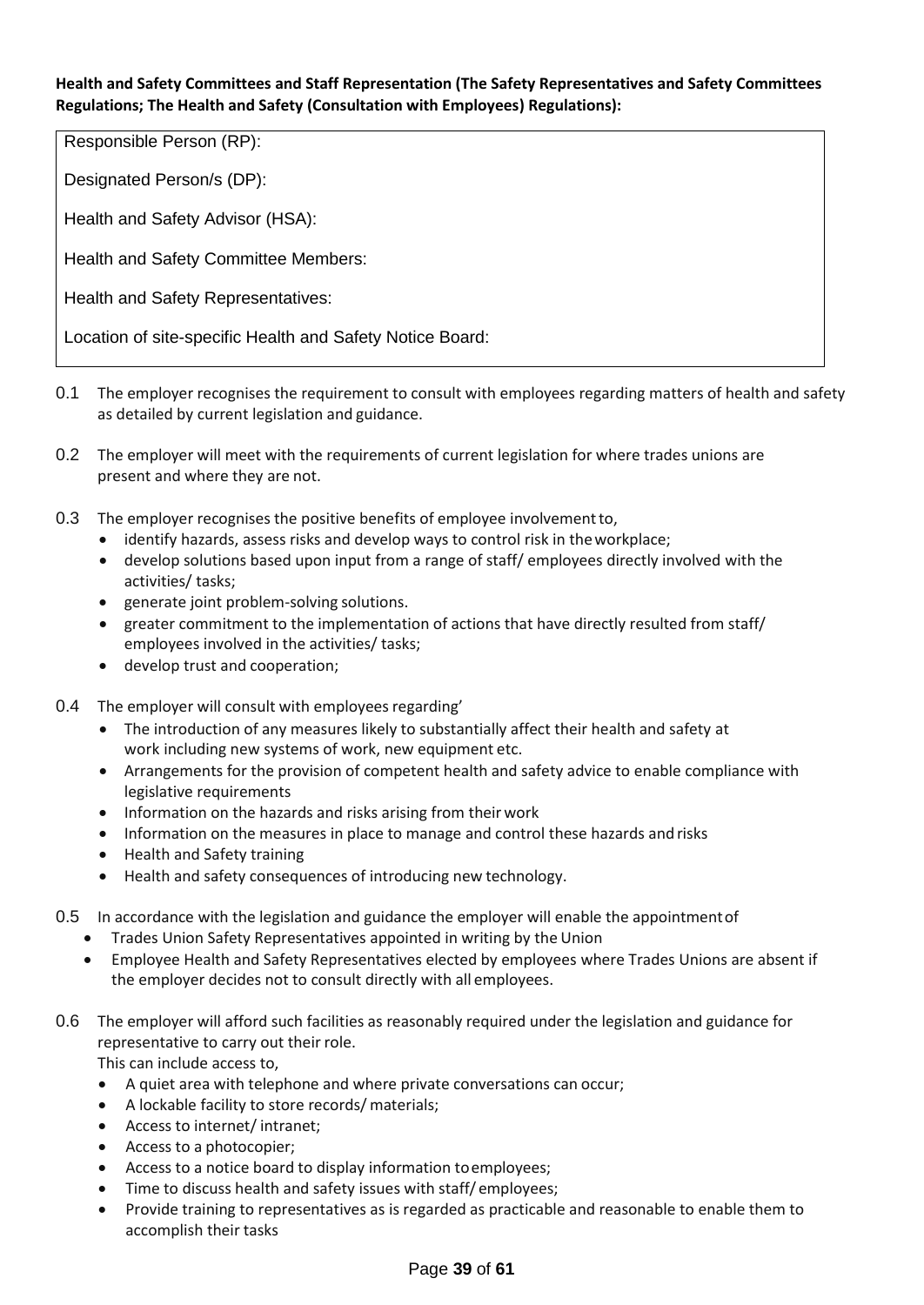- 0.7 The employer will set up a Health and Safety Committee if requested in accordance with the legislation and guidance.
- 0.8 The employer will make sure that health and safety forms an agenda point on all staff/ employee meetings
- 0.9 The employer will invite health and safety representatives to attend the agenda point regarding health and safety at regular management/ department meetings
- 1.0 The RP and DP will post relevant Health and Safety Information, updates etc., on the site-specific Health and Safety Notice Board.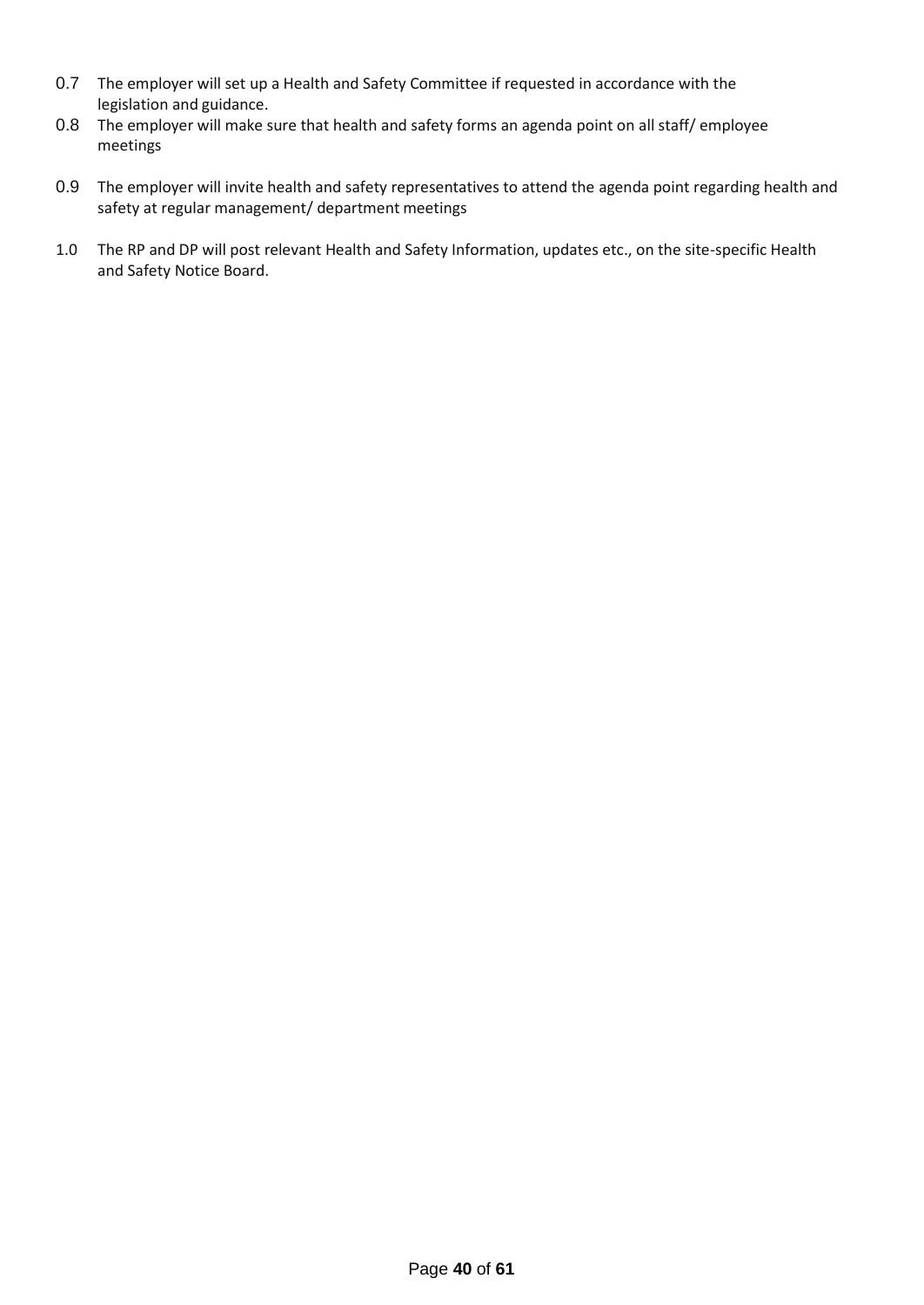#### **Working Hours (The Working Time Regulations)**

Responsible Person (RP):

Designated Person/s (DP):

Occupational Health Advisor/ Provider:

Health and Safety Committee Members:

Health and Safety Representatives:

Location of site-specific Health and Safety Notice Board:

#### 0.1 Employees will not exceed a working week of 48hours averaged over a 17-week period

- 0.2 An opt-out is available where this is unavoidable only by discussion with the employer/ Human Resources Department and in the following cases
	- where 24-hour staffing is required
	- in the armed forces, emergency services or police
	- in security and surveillance
	- as a domestic servant in a private household
	- as a seafarer, sea-fisherman or worker on vessels on inland waterways
	- where working time is not measured and the individual is in control e.g. a managing executive with control over your decisions

#### 0.3 All employees will,

- Take a minimum 20-minute rest break during a 6-hour work period
- Have a daily rest period of at least 11 consecutive hours between work shifts
- Have a minimum of 24 hours rest over 7 days of work Note: This can be adjusted to one uninterrupted break of 48 hours over 14 days of work

#### 0.4 Night work:

- Covers the period usually 11pm to 6 am. Note: can be varied by mutual-agreement between the employer and employee
- Night worker someone who normally works at least 3 hours during that period
- Hours worked is limited to 8 hours in a 24-hour period averaged over a 17-week period including any regular overtime.
	- Note: **No** opt-out is available
- Free health assessment is offered to all night workers carried out by the Occupational Health Advisor before starting and during night work at intervals agreed between employer andemployee

#### 0.5 Young Persons:

- Applies to all under 18 years of age
- Cannot work more than 8 hours per day
- Cannot work more than 40 hours per week
- Rest breaks minimum 30 minutes if the shift is longer than 4.5 Hours
- Minimum 2 days off from work each week
- Restrictions on any night work
- 0.6 Working Time:
	- The working shift agreed by the employer with the employee
	- All training time associated with the job
	- Travel associated with the job
	- Includes travel from the employee's home to a location that is not normally their fixed place of work
	- Excludes travel to and from home to the usual fixed place of work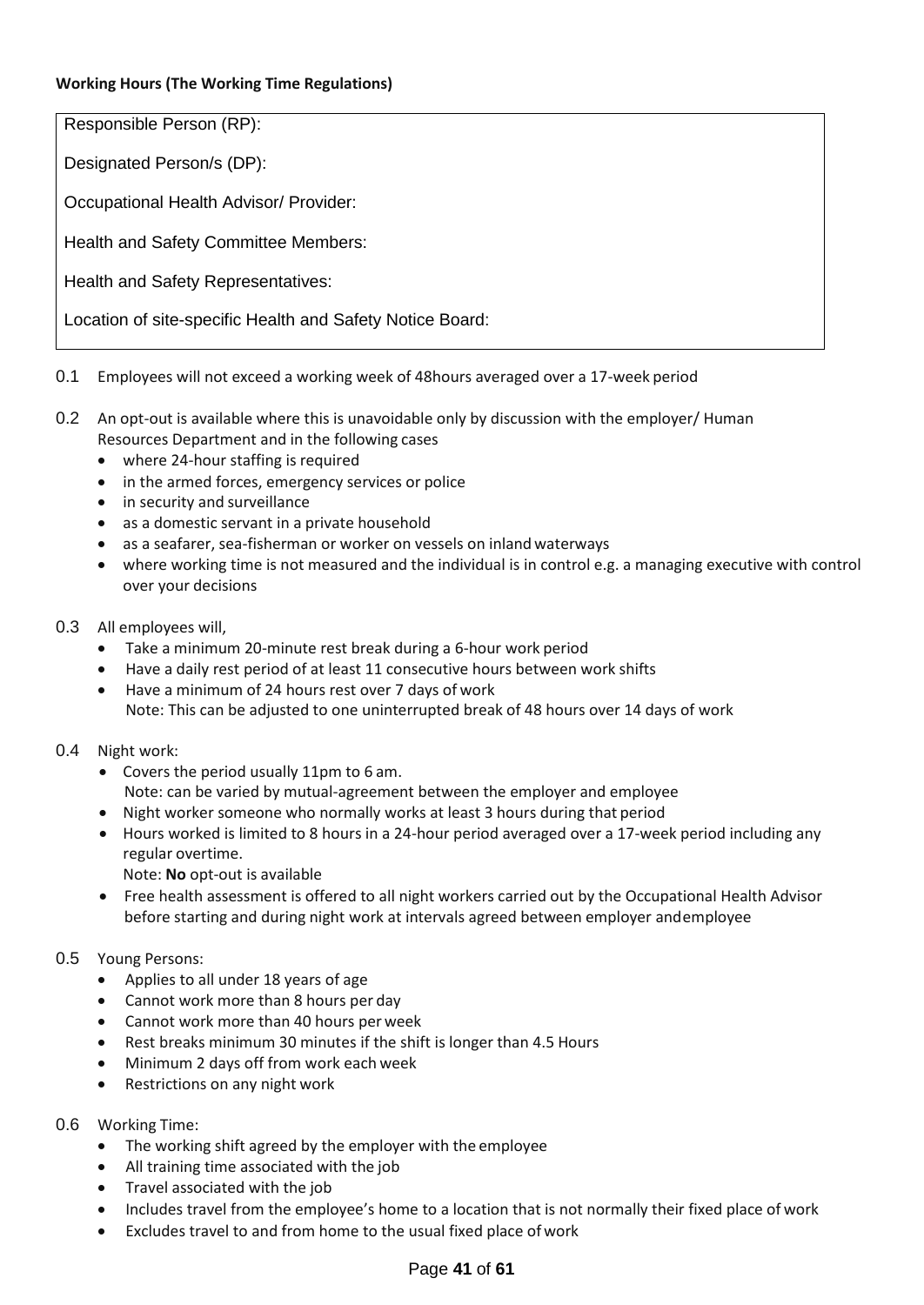- Includes all travel time for mobile or peripatetic workers starting from the time the employee leaves their home
- Contractual arrangements will be made where on-call services are required
- Other specific conditions including compensatory breaks will be agreed in more detail depending upon the task and the contract between the employer and employee.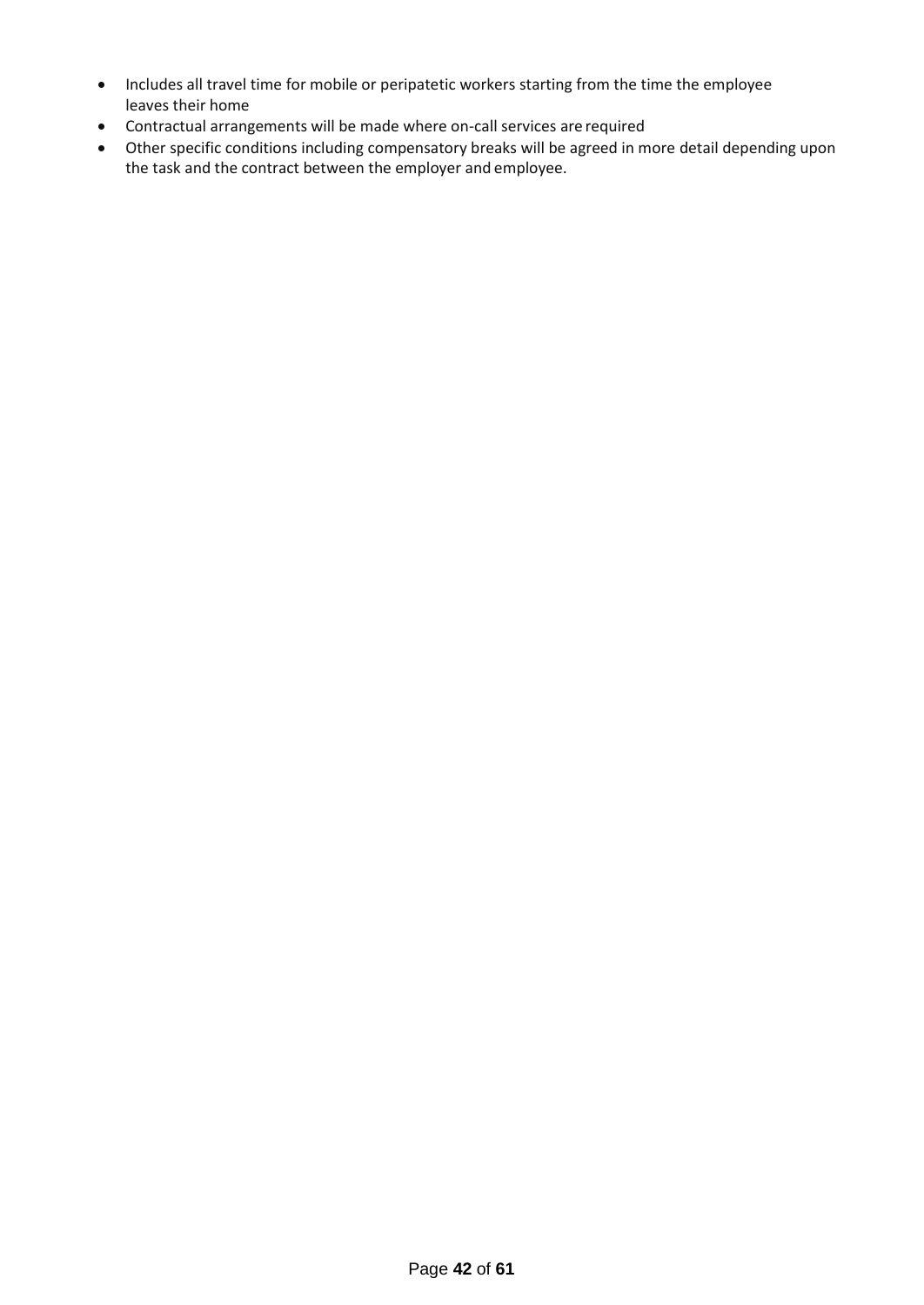#### **Extreme Weather Events/ Environmental Conditions**

Responsible Person (RP):

Designated Person/s (DP):

Health and Safety Advisor (HSA):

Health and Safety Committee Members:

Health and Safety Representatives:

Location of site-specific Health and Safety Notice Board/ Display of treated areas in event of snow/ice:

0.1 In the event of extreme weather events requiring closure the Business Continuity Plan shall be put into action.

#### 0.2 Snow/ Ice

- The RP will monitor the weather forecasts to assess whether there is a likelihood of poorweather.
- Temperature and weather conditions shall be monitored by the DP/s and where a risk from Ice occurs preventative action shall be taken.
- A plan of the premises is in place detailing the areas that will receive treatment with salt/ grit and where snow will be cleared.
- The plan includes pedestrian routes essential to allow emergency escape and general access/ egress from the school buildings.
- To include any sloping routes and in some cases the car-parking areas within the school boundaries.
- The plan will be displayed in clear view so that all building users/ visitors understand which areas are accessible and have been treated.
- Any routes taken out of use shall be clearly marked and signs or cones can be used for this purpose where available
- A risk Assessment is in place for the RP and DP/s to carry-out any gritting/ snow clearance considering the health, safety and welfare of those involved in providing thisservice.
- Equipment and PPE shall be provided as required by the risk assessment.
- All staff shall receive instruction and any necessary training in accordance with riskassessment.
- Salt/ grit supplies should be available, stored in appropriate dry facilities/ bins.
- Gritting equipment shall be maintained.
- Gritting will be carried out when frost, ice or snow is forecast/ walkways are likely to be wet and the ground temperatures are at, or below freezing.
- Ideally DP/s will carry this out after school closes or before it opens. Sufficient time must be allowed for salt/grit to prevent freezing or melt the ice.

#### 0.3 Wet surfaces/ Leaves

- The presence of wet leaves shall be reported to the RP and monitored by the DP/s.
- Where significant amounts of leaves/ decaying leaves/ vegetation growth present slipping hazards these will be removed *by whom?*
- Where this is a recurring problem consideration will be given to removal of plants/vegetation
- 0.4 Surfaces inside of buildings:
	- The RP and DP/s will monitor conditions inside of the building where external environmental conditions increase slip hazards.
	- Additional matting and mopping/ absorbent materials are available *from where?*
- 0.5 The RP will need to consider the provision of:
	- Additional supervision requirements/ arrangements for inclement conditions;
	- Specific requirements for any employees, pupils, members of the public with mobility impairments.

#### Page **43** of **61**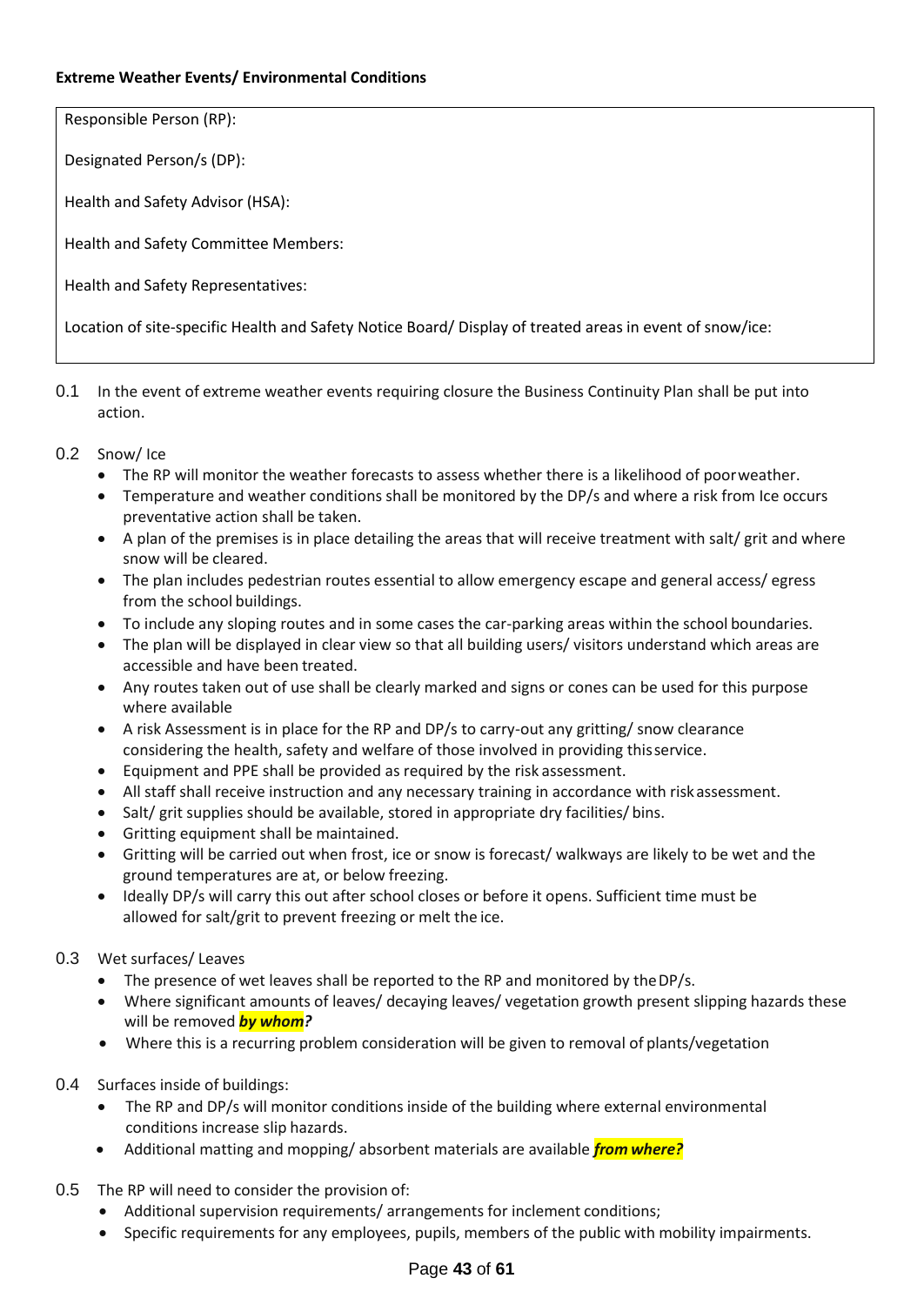#### **Minibuses (Driving for Work, Managing Work Related Road Safety)**

Responsible Person (RP):

Designated Person/s (DP):

Health and Safety Advisor (HSA):

Designated Drivers:

Note: Minibuses shall be operated in cognisance of the RoSPA Minibus Safety - A Code of Practice **[https://www.rospa.com/rospaweb/docs/advice-services/road-safety/practitioners/minibus](https://www.rospa.com/rospaweb/docs/advice-services/road-safety/practitioners/minibus-code-of-practice.pdf)[code-of-practice.pdf](https://www.rospa.com/rospaweb/docs/advice-services/road-safety/practitioners/minibus-code-of-practice.pdf)**

- 0.1 The employer/ RP will approve Designated Drivers who can drive the vehicles on the basis that they are,
	- over the age of 25 and under 70 years old;
	- medically fit;
	- have a driving licence without endorsements or prosecutions provided by the Designated Driver;
	- have experience of driving mini-buses or large vans;
	- have 'Group D' specified on their driving licence if issued after 1970;
	- have held a full driving licence for a minimum of 2 years;
	- have been resident in the UK for 2 years or more;
	- have approval from the organisations motor vehicle insurer.

#### 0.2 Training:

All drivers will be inducted by the RP prior to being allowed to drive the vehicles. Induction will include,

- General Driving Risk Assessment.
- Provision of documentation to be completed for use of the vehicle.
- Daily/weekly checking procedures for the vehicle including pre-and post-use checks/ maintenance and record keeping.
- Demonstration of the location of all controls for the vehicle including fuelling procedures
- Parking procedures including location.
- Motor Vehicle Incident Reporting Procedures where these differ from general Incident Reporting processes.
- Vehicle Breakdown Recovery procedures.
- Emergency procedures/ telephone numbers.
- Inclement/ poor weather conditions Risk Assessment.
- Journey planning.
- Safety Rules:
	- o No driving under the influence of drink or drugs
	- o Restrictions regarding illness
	- o Restrictions regarding exhaustion
	- o Safeguarding and presence of passenger assistants/ escorts
	- o Use of seatbelts
	- o Use of chair or assisted access lifts/ ramps where fitted
	- o Securing wheelchairs when in transit
	- o No standing when vehicle is moving
	- o No-smoking Policy
	- o Stopping on the highway
	- o Use of hi-visibility clothing

In addition, where the driver is not in possession of a current PSV or advanced driving licence

- attendance at a minibus 'safe driving' session prior to using the vehicle for the first time
- Obtaining an emergency first aid at work certificate with a focus on motor vehicle related first aid.
- What to do in the event of a motor vehicle fire.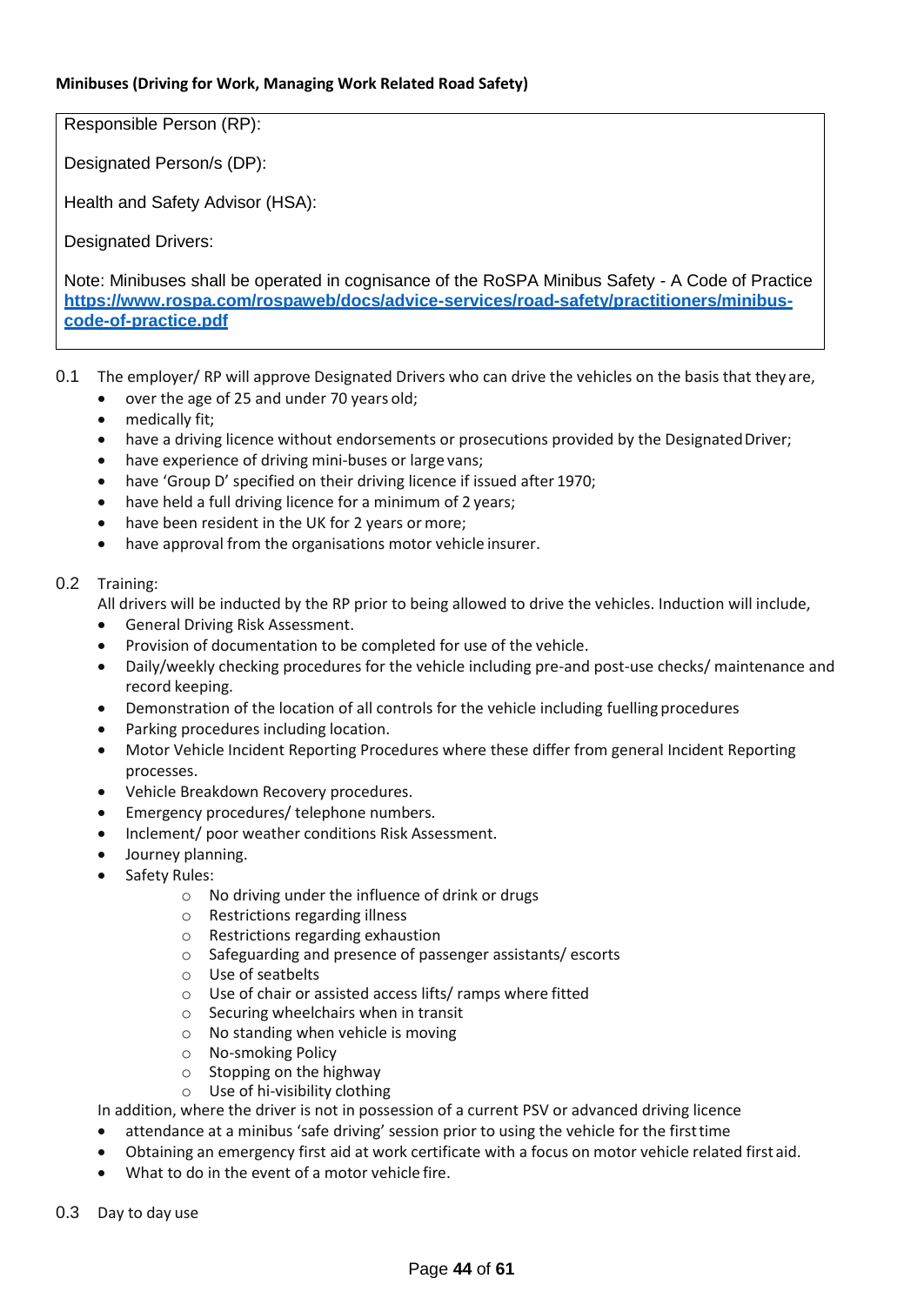- Keys are kept securely by the DP and located *at…..*
- Fuel Cards are kept securely by the DP and located <mark>at…../ or method of fuel payment/ claim</mark>
- Parking will be *at…..*
- The vehicle will be returned cleaned both externally and inside.
- Vehicle logs will be completed.
- Any damage will be reported using the MVI Report forms to theDP.
- The driver must have a fully charged and operational mobile telephone for emergency contact purposes – the vehicle cannot be taken without this.
- Use of the mobile telephone whilst driving is not permitted.
- Generic and Specific Activity Risk Assessments will be prepared prior to use of thevehicle.
- All vehicle checks will be carried out before use.
- 0.4 The RP/DP will investigate all MV Incidents immediately. Any lesson learned/ revised procedures as a result will be communicated with Designated Drivers.
- 0.5 The RP/DP will periodically review i.e. at least once monthly/ termly,
	- All MV Incident Reports.
	- All vehicle records for currency and completion.
	- All Designated Driver reports.

Corrections/ lesson learned will be communicated with all Designated Drivers.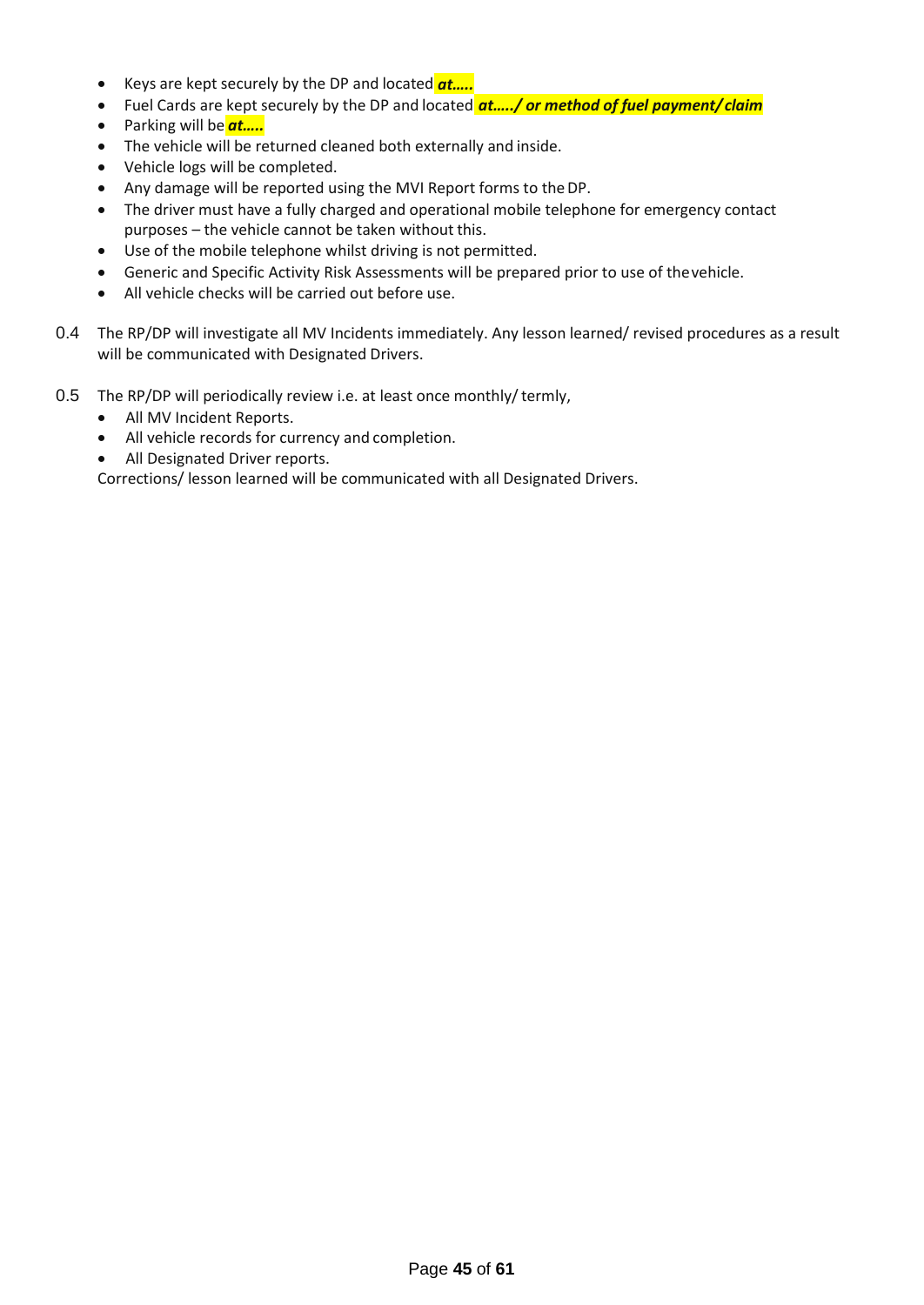#### **Water Hygiene Management/ Legionella (Control of Substances Hazardous to Health (COSHH) Regulations, Approved Code of Practice (ACoP) L8 Legionnaires' disease: The control of legionella bacteria in water systems and HSG274 Technical Guidance.):**

Responsible Person (RP):

Designated Person/s (DP):

Location of site-specific Health and Safety Water Hygiene Management Information:

- 0.1 The organisation/ RP/ DP will make sure a Water Hygiene Management Plan i.e. Written Scheme is in place in accordance with the COSHH Regulations ACoP L8.
- 0.2 The organisation/RP/DP will make sure a current Legionella Risk Assessment (LRA) has been undertaken by a recognised Legionella specialist for all water systems present in buildings and the site.
- 0.3 The organisation/ RP/ DP will make sure that all actions required as a result of the risk assessment are attended to and completed as soon as practicable and the LRA is annotated and updated accordingly.
- 0.4 The organisation/RP/DP will make sure that the water systems are maintained and tested in accordance with legislation and guidance and equipment manufacturers recommendations. This will include disinfection, descaling, servicing, maintenance and any services as necessary.
- 0.5 The organisation will make sure the RP and DPs have received suitable information, instruction and training to undertake their duties relating to site responsibilities for the monitoring and prevention of Legionella including
	- An understanding of Legionella
	- An understanding of the duties, frequency and how to monitor and record hot and cold-water temperatures from
		- o Vessels/ Calorifiers/ Cylinders
		- o Taps
		- o Water heaters
		- o Thermostatic Mixer Valves (TMVs)
	- Understanding the duties, frequency, recording of and how to carry outsafely
		- o Flushing of taps and sentinel points
		- o Descaling of shower heads
- 0.6 The organisation/ RP will provide all equipment including suitable thermometers for surface and immersion temperature measurement, all PPE and equipment necessary to allow safe flushing and monitoring exercises carried out by the RP/DPs.

0.7 The organisation/ RP will maintain in-house monitoring records/ logs with Water Hygiene Management Information to be readily available at alltimes. This should include,

- The Written Scheme/ Water Hygiene Management Plan
- The Legionella Risk Assessment
- Maintenance records
- Monitoring Logs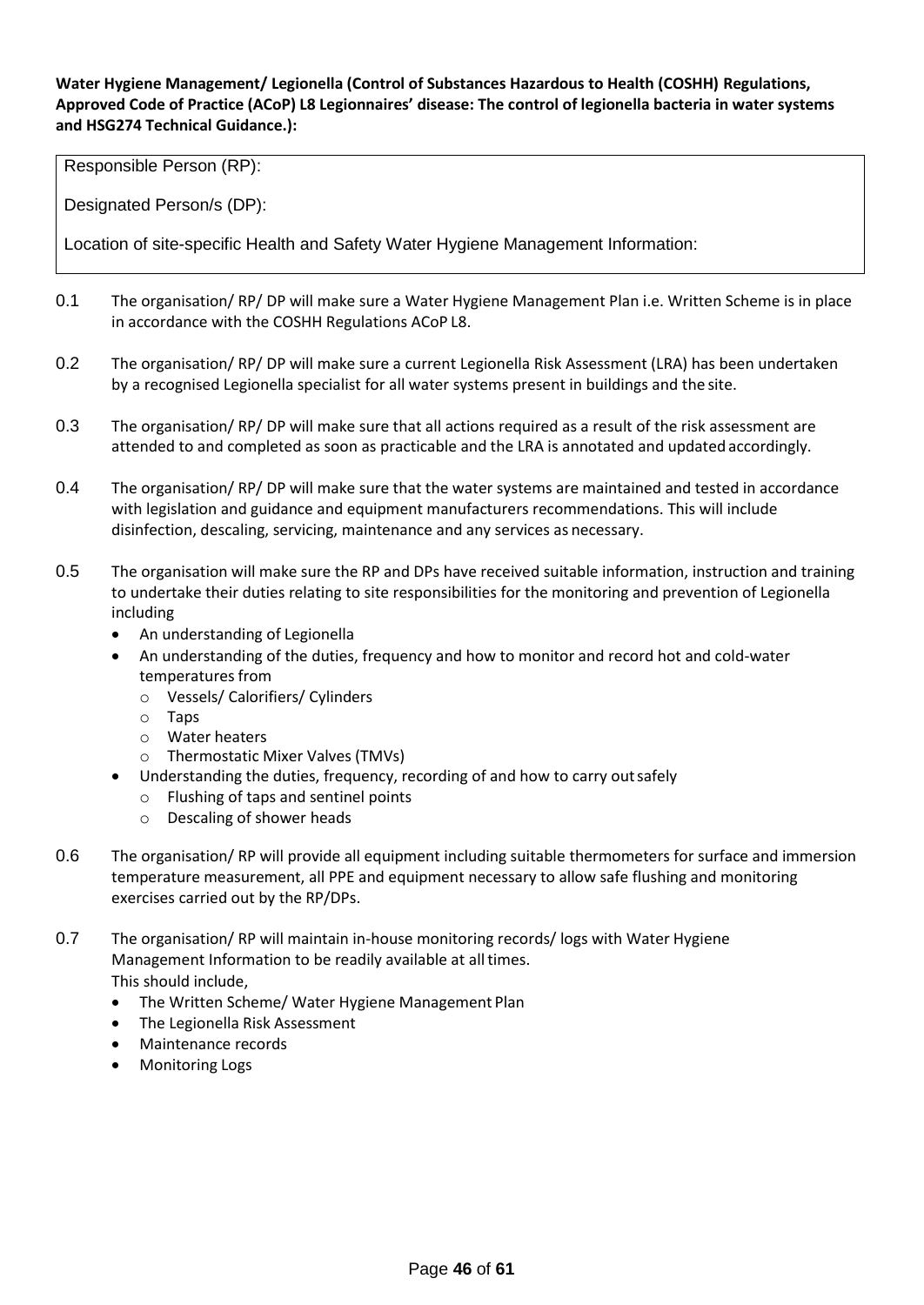# **Health and Safety Design Technology (DT)/ Science/Art – CLEAPS (COSHH; DSEAR; Incl LEV: PUWER; EaW; HWR; LOLER; PER/PSSR)**

Responsible Person (RP):

Heads of Departments (HoD):

Designated Person/s (DP):

Health and Safety Advisory Service: CLEAPSS

#### 0.1 The organisation/ RP is a member of CLEAPSS.

- 0.2 CLEAPSS provides school and college DT, Science and Arts advice and support with an emphasis on health and safety for all practical work up to age 18 qualifications. This includes both written and where required verbal support covering,
	- working practices;
	- design offacilities;
	- technical work;
	- equipment;
	- tools;
	- materials;
	- biological organisms;
	- practical activities for pupils/ students;
	- model Risk Assessments for the above practices.
- 0.3 The organisation/ RP will provide all necessary facilities, equipment and support to meet with the requirements of all adopted CLEAPSS procedures.
- *0.4* DPs will adapt and produce site-specific processes and risk assessments based upon CLEAPSS information adapted to the individual facility/ location. This information will be documented/ recorded and maintained *– where?*
- 0.5 The RP will make sure that DPs maintain all monitoring processes and maintain records of all maintenance, testing, inspection required by current health and safety legislation and guidance in- line with adopted CLEAPSS procedures.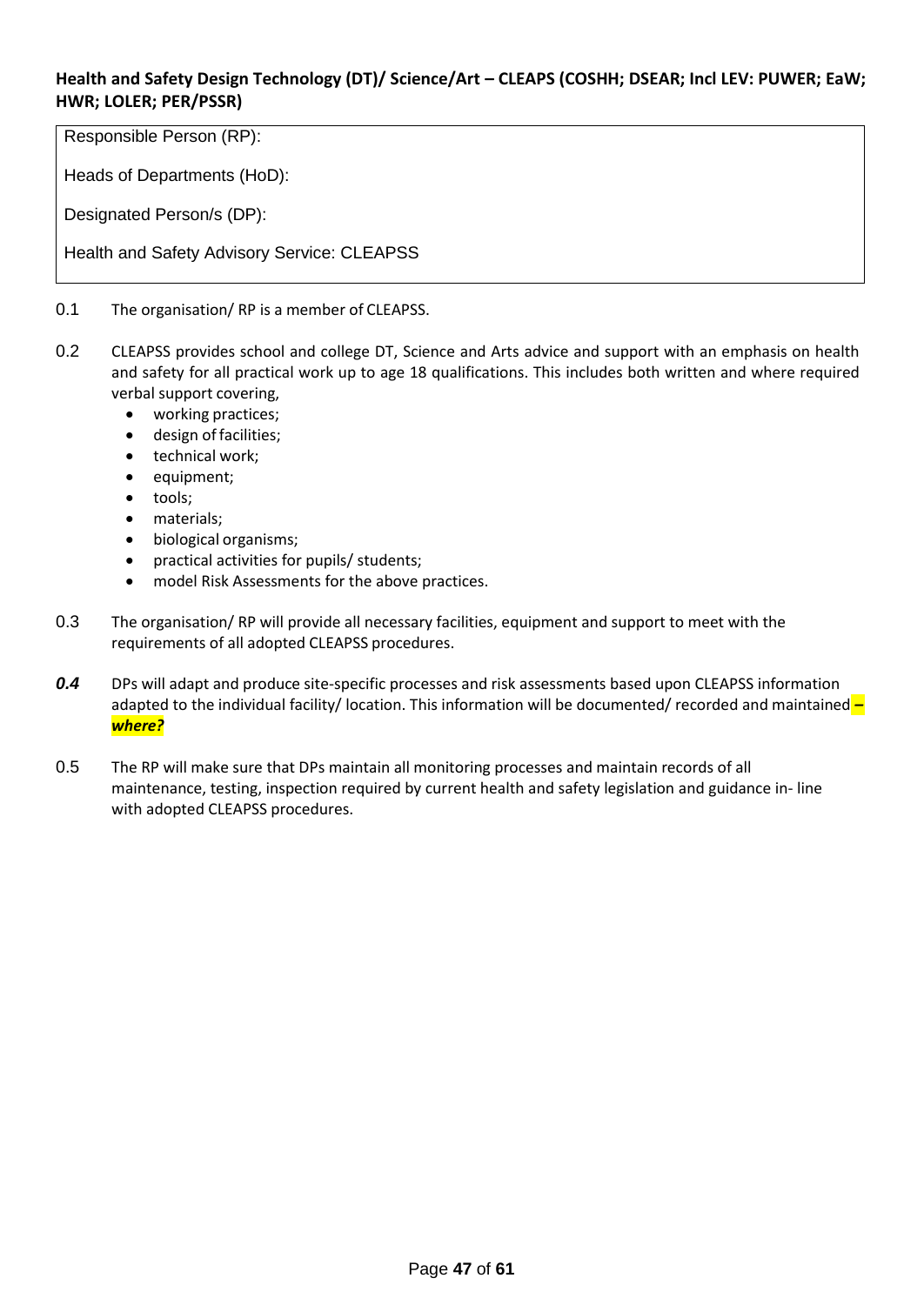#### **Work Equipment: Statutory Checks**

| Responsible Person (RP):                                               |
|------------------------------------------------------------------------|
| Designated Person/s (DP):                                              |
| Health and Safety Advisor (HSA):                                       |
| Statutory Inspectors/ Service providers:<br>1.<br>2.<br>3.<br>4.<br>5. |

- 0.1 The organisation/RP will make sure that the following equipment receives thorough examination carried out at specified intervals by a Competent Person
	- $\overline{2}$  **Boiler equipment and pressure systems** (including certain air conditioning, refrigeration air receivers/ compressed air systems): Pressure Equipment Regulations (PER); Pressurised Systems Safety Regulations (PSSR).
	- **Passenger and Goods Lifts**: Lifting Operations and Lifting Equipment Regulations (LOLER)  $\overline{?}$
	- **Lifting equipment**: LOLER
	- **Local Exhaust Ventilation (LEV)** (including mobile and fixed extractors, hoods, fume cabinets, booths, vacuum cleaning equipment where used for this purpose): Control of Substances Hazardous to Health Regulations (COSHH)
	- **Power presses**; Provision and Use of Work Equipment Regulations (PUWER)  $\overline{2}$
	- **Electrical equipment** (fixed electrical installation inspections): Electricity at Work Regulations (EWR)
- 0.2 A thorough examination constitutes a systematic and detailed examination of the equipment including safety critical parts producing a written report. Note: It is recommended that where possible equipment is labelled indelibly indicating that it is in date for test
- 0.3 The written report will contain information detailed in the regulations which shall include,
	- **The date of the examination**
	- $\mathbb D$  The date when the next statutory inspection is due
	- **Identified defects requiring immediate action and any that could become a potential danger to** health and safety
	- **E** Any recommendations for further investigation.
- 0.4 The organisation/RP will make sure that all actions are carried out as required by the statutory inspection reports.
- 0.5 The organisation/ RP will make sure that these reports are readily available.
- 0.6 Specified intervals, definitions including equipment, competence and other requirements are detailed in the relevant legislation.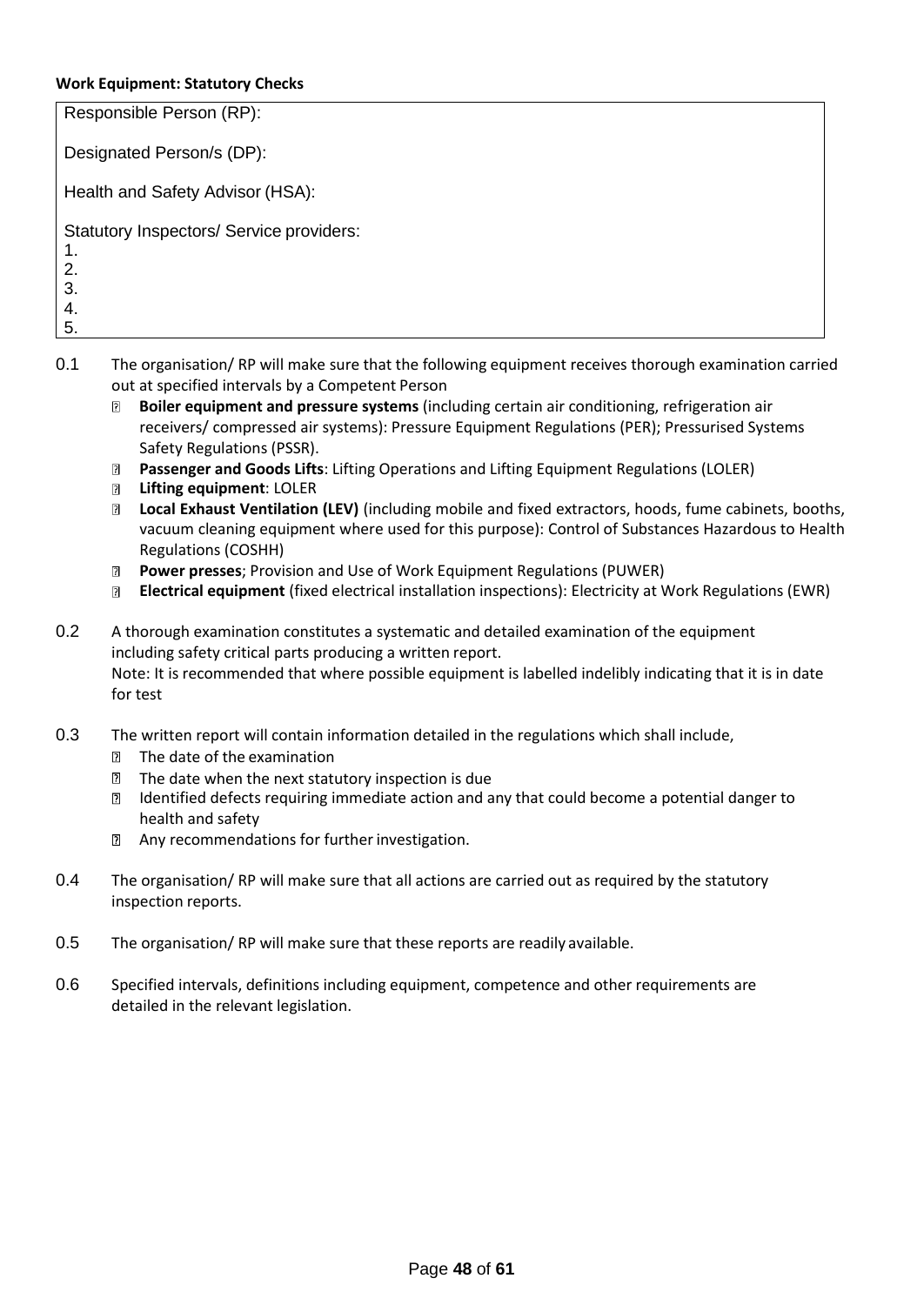# **Contractor Control (Health and Safety at Work Act 1974; Construction (Design and Management) (CDM) Regulations):**

Responsible Person (RP):

Designated Person/s (DP):

Health and Safety Advisor (HSA):

- **0.1** The organisation/ RP/ DP will be regarded as the **Client**
- **0.2** The **Client** has duties under health and safety legislation and guidance to make sure any work or project is suitably managed to ensure the health and safety of all who might be affected by the work including members of the general public
- **0.3** Contractors will be selected and procured using the **xxxxx** to scheme of delegation.
- **0.4** Contractors are procured locally for,
	- small scale works including some maintenance activities, cleaning, catering etc.
	- small scale construction works such as painting and decorating, minor building works, additions to existing water and governed by the CDM Regulations.
- *0.5* Contractor procurement for larger scale construction work or organisation wide service provision is carried out by *XXXXXXX*
- **0.6** For work not regulated by CDM the Contractor Management Procedure will be followed.
- **0.7** Construction work is defined by the HSE as the carrying out of any building, civil engineering or engineering construction work and includes
	- the construction, alteration, conversion, fitting out, commissioning, renovation, repair, upkeep, redecoration or other maintenance (including cleaning which involves the use of water or an abrasive at high pressure, or the use of corrosive or toxic substances), de-commissioning, demolition or dismantling of a structure;
	- the preparation for an intended structure, including site clearance, exploration, investigation (but not site survey) and excavation (but not pre-construction archaeological investigations), and the clearance or preparation of the site or structure for use or occupation at its conclusion;
	- the assembly on site of prefabricated elements to form a structure or the disassembly on site of the prefabricated elements which, immediately before such disassembly, formed astructure;
	- the removal of a structure, or of any product or waste resulting from demolition or dismantling of a structure, or from disassembly of prefabricated elements which immediately before such disassembly formed such a structure;
	- the installation, commissioning, maintenance, repair or removal of mechanical, electrical, gas, compressed air, hydraulic, telecommunications, computer or similar services which are normally fixed within or to a structure,

It does not include the exploration for, or extraction of, mineral resources, or preparatory activities carried out at a place where such exploration or extraction is carried out;

- **0.8** A construction-site includes any place where construction work is being carried out or to which the workers have access, but does not include a workplace within the site which is set aside for purposes other than construction work;
- **0.9** CDM defines key duty-holder roles and duties during any construction process
	- **CLIENT** who must make suitable arrangements for managing a project and makesure
	- o Other duty-holders are appointed in writing
	- o Sufficient time and resources are allocated for the project
	- o Provide relevant health and safety information to other duty-holders (Pre-Construction Information (PCI)).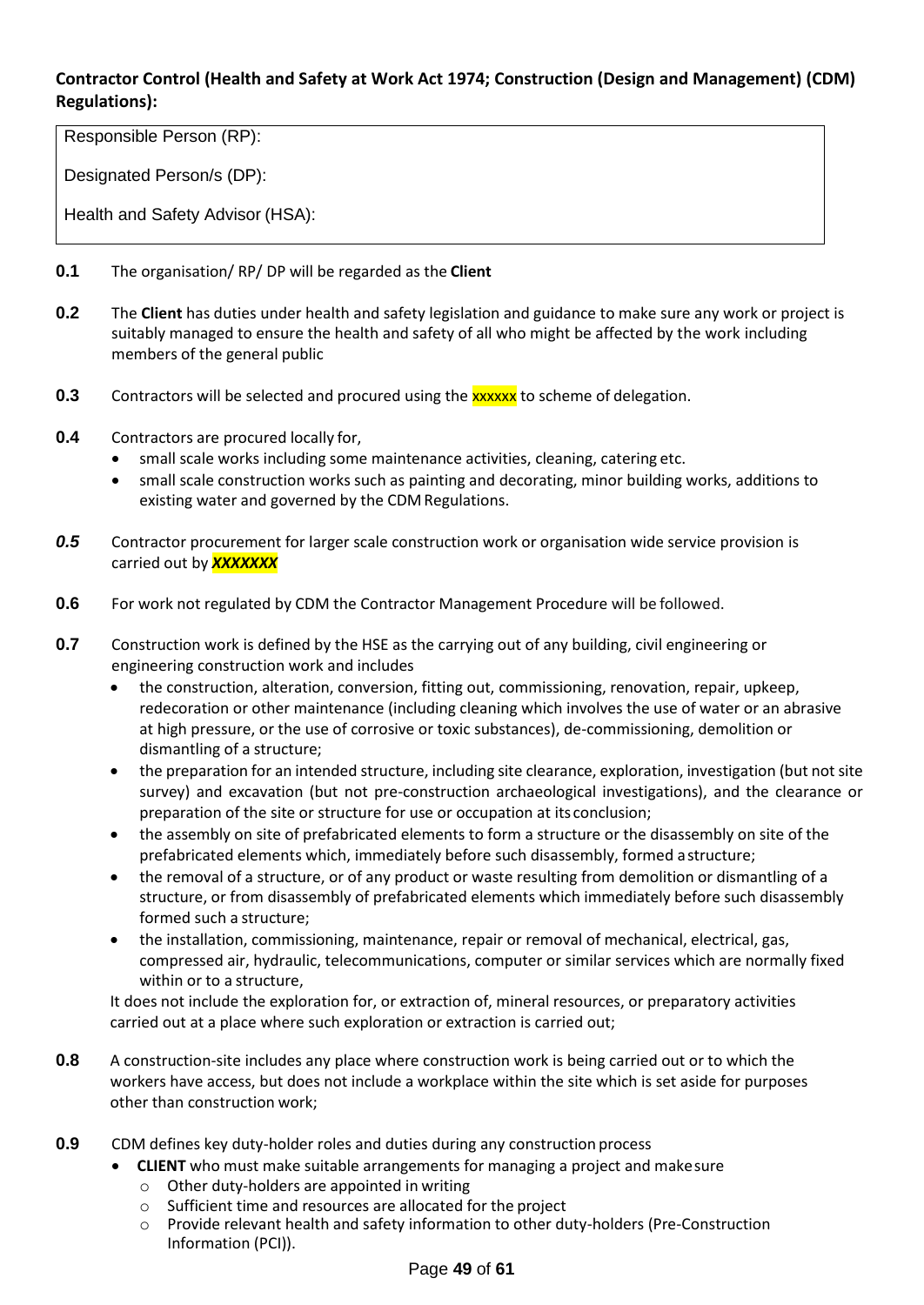o Make sure that the Principal Designer/ Designer and Principal Contractor/ Contractor carry out their duties

o Provide adequate welfare facilities for those involved in the site work

- **PRINCIPAL DESIGNER (PD) (more than one designer involved)/ DESIGNER (D)** must manage, monitor and coordinate health and safety in the Pre-Construction Phase of the projectincluding,
	- o identifying, eliminating and controlling foreseeable risks;
	- o where there are PD and D making sure designers carry out theirtasks;
	- o preparation and provision of relevant information to otherduty-holders;
	- $\circ$  liaison with the Principal Contractor to assist planning, management, monitoring and coordination of the Construction Phase of the project;
	- o maintenance and use of the building once built;
	- $\circ$  prepare and produce a Health and Safety File on behalf of the Client detailing ALL information relevant to the construction, use, future maintenance and eventual demolition of the structure to be left on the site at completion of the project
- **PRINCIPAL CONTRACTOR (PC) (more than one contractor involved)/ CONTRACTOR(C)** must manage, monitor and coordinate health and safety in the Construction Phase including,
	- o liaison with the Client and PD/D;
	- o preparing a Construction Phase Plan (CPP) (Risk Assessment/ Plan of how the work will be carried out safely) before the work can commence;

Note: special attention is required where the site will still be occupied/ shared whilst works are being undertaken – the CPP **must** address all aspects of H&S risks associated with the construction work

- o Organising/ coordinating contractors;
- o Providing suitable site safety inductions to all;
- o Preventing unauthorised access to any part of the site; this **will** include security and segregation if parts of the building or site are still in use.
- o Workers are consulted and fully engaged in health and safety during all work on the project;
- o Making sure that welfare facilities are provided and maintained for the duration of the project.
- **1.0 Unless the roles are clearly designated in writing to external providers the Client i.e. the organisation or RP will also take on the roles as defined i.e. CLIENT and DESIGNER. If employees also carry out the tasks then then the organisation/ RP also becomes the PRINCIPAL CONTRACTOR/ CONTRACTOR, the employee's workers as defined under CDM. ALL the roles outlined at 0.9 will need to be undertaken.**
- **1.1** Following any construction works as defined by CDM all relevant information must be gathered and added to or a new Health and Safety File created and maintained by the organisation/ RP on the site. All records will be maintained as required by current health and safety legislation andguidance.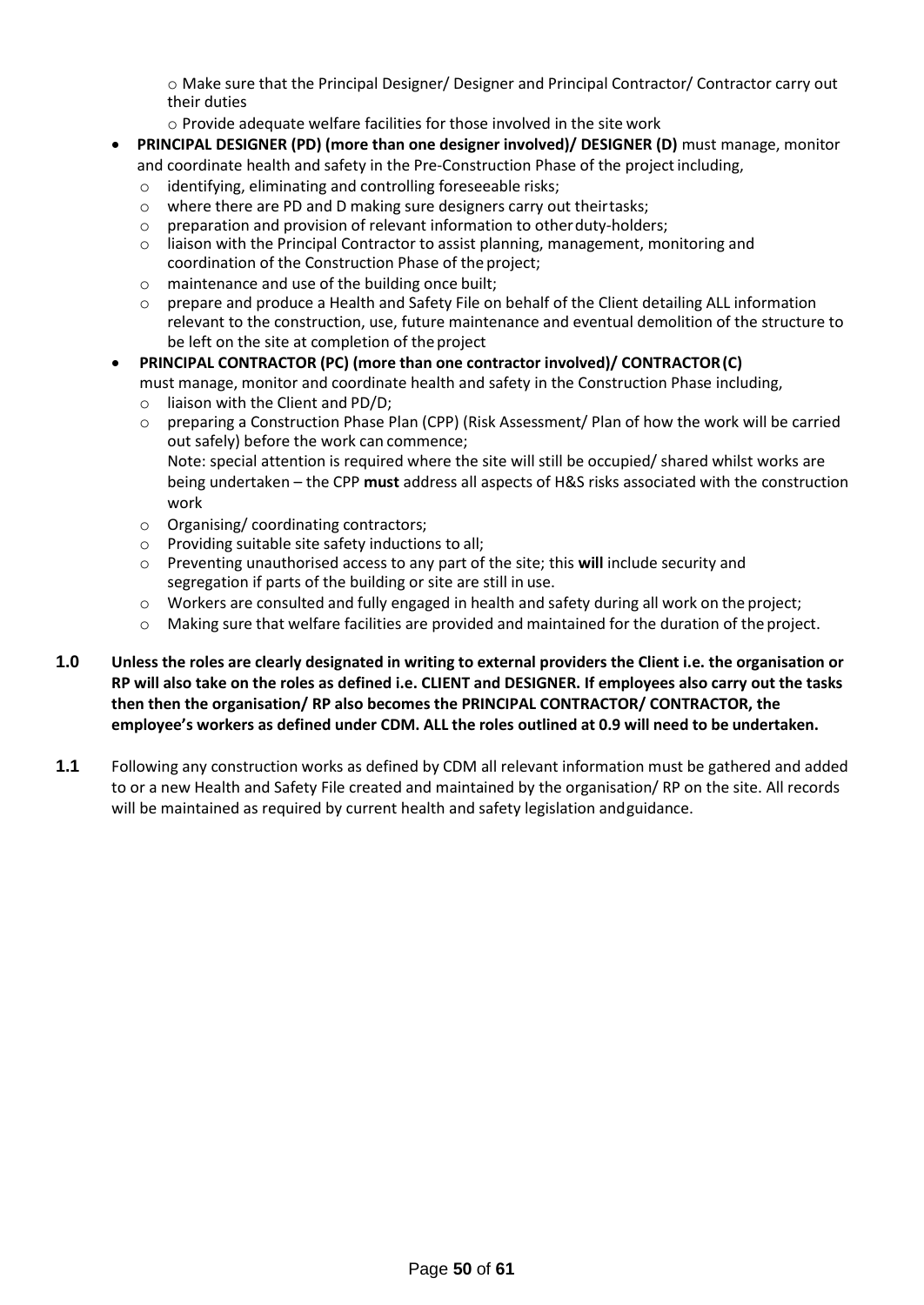#### **Site Safety - Management of Traffic and Pedestrians (The Health and Safety at Work etc. Act)**

Responsible Person (RP):

Designated Person/s (DP):

Health and Safety Advisor (HSA):

- 0.1 The RP will make sure that the review and assess the risk to staff, pupils and members of the general public created by vehicle movement both on the school site and immediately outside of the main entrances in relation to,
	- $\overline{R}$ school activities – dropping off/ picking up; parking, minibus and bus dropping and parking;
	- $\Box$  delivery vehicles access, delivery times, loading areas.
	- **n** movement of pedestrians and cyclists
- 0.2 It is essential that pedestrians and especially pupils are separated from moving traffic
- 0.3 Findings at 0.1 will enable the RP to review the current design and layout. Attention must be given to the following with specific attention to 0.2.
	- **n** drop off points;
	- walkways;
	- **图** parking;
	- **E** cycle access;
	- warning/ prohibition signs;
	- **2** lighting;
	- communication of information and instructions to employees, parents/ guardians, pedestrians, taxi, minibus and bus drivers, delivery drivers, grounds services vehicle drivers.
- 0.4 Drop off points,
	- **Z** size;
	- **2** location;
	- **Z** safe access to;
	- **P** position relative to premises.
- 0.5 Walkways,
	- which routes are people most likely to take special consideration to children and their unpredictable behaviour;
	- $\mathbb D$  the position of "desire-lines" (marked yellow guidance lines);
	- **B** separation of vehicle routes;
	- **P** provision of suitable barriers/ guard rails.

#### 0.6 Parking,

- **D** location on or off site;
- **n** on site access control and limitations;
- **E** enforcement of no parking zones/obstruction of the highway.
- 0.7 Road/ Highway,
	- **2** speed limits and restrictions;
	- **P** parking restrictions and enforcement;
	- pedestrian crossings/ subways/ foot-bridges;
	- warning signs, road-markings;
	- **1** street and warning lighting.
- 0.8 Where clear potential hazards are identified by the risk assessment that cannot easily be controlled it will be necessary to seek advice from the Local Authorities regarding the public highways and footpaths and specialist traffic management designers for the site.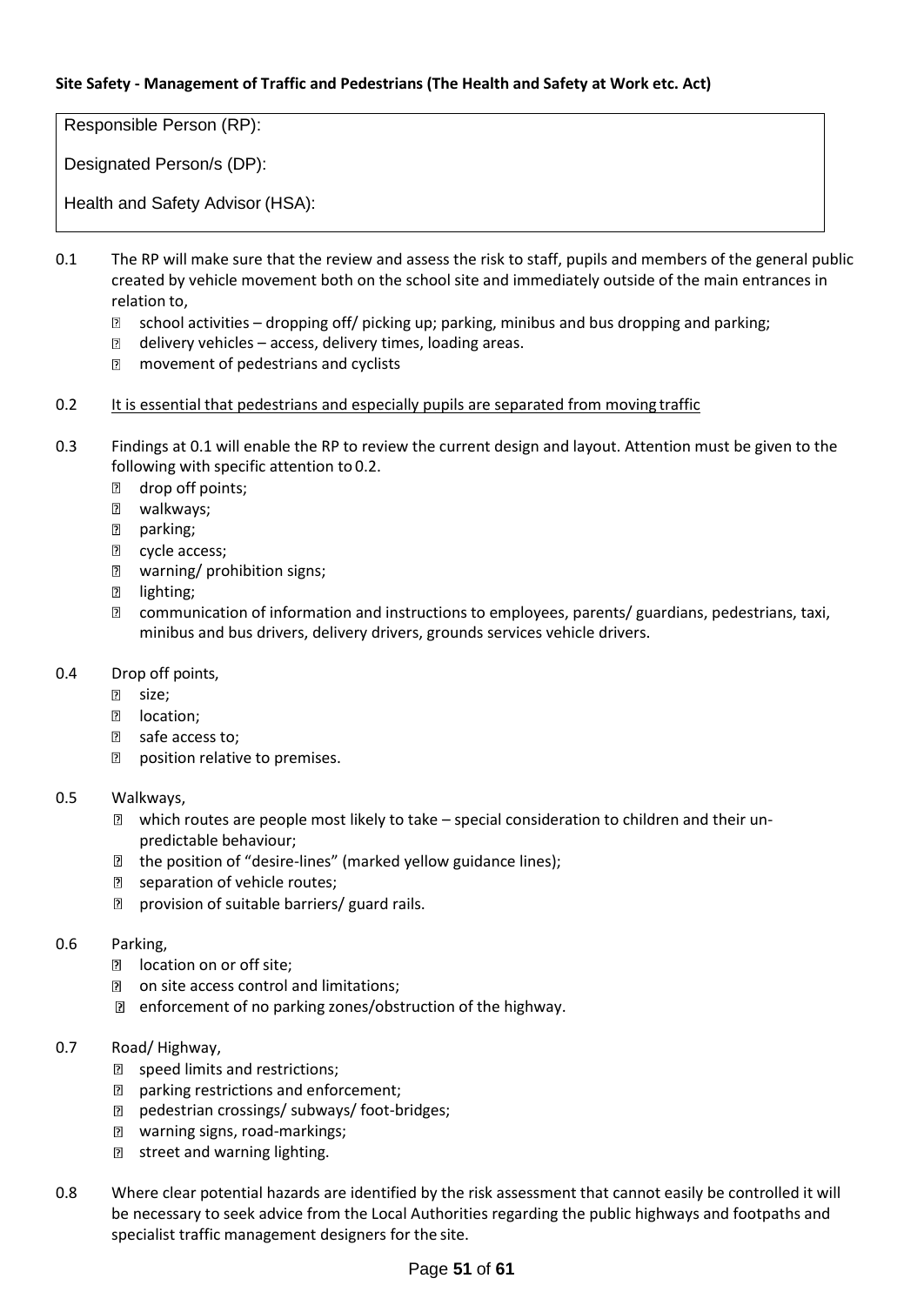- 0.9 If school staff are directed by the RP to help manage traffic a strict procedure will be required. The RP will need to complete a risk assessment and address,
	- $\mathbb D$  information, instruction and training of staff;
	- a strict remit regarding areas of responsibility i.e. within the site boundaries;
	- $\mathbb D$  risks to staff by collision with vehicles;
	- personal protective equipment including high visibility clothing;
	- methods of communication including 2-way radios and mobile telephones;
	- personal safety, lone working and aggression from members of the public, parents;
	- incident reporting procedures;
	- lessons learned and reviews;
	- **E** emergency procedures/ first aid.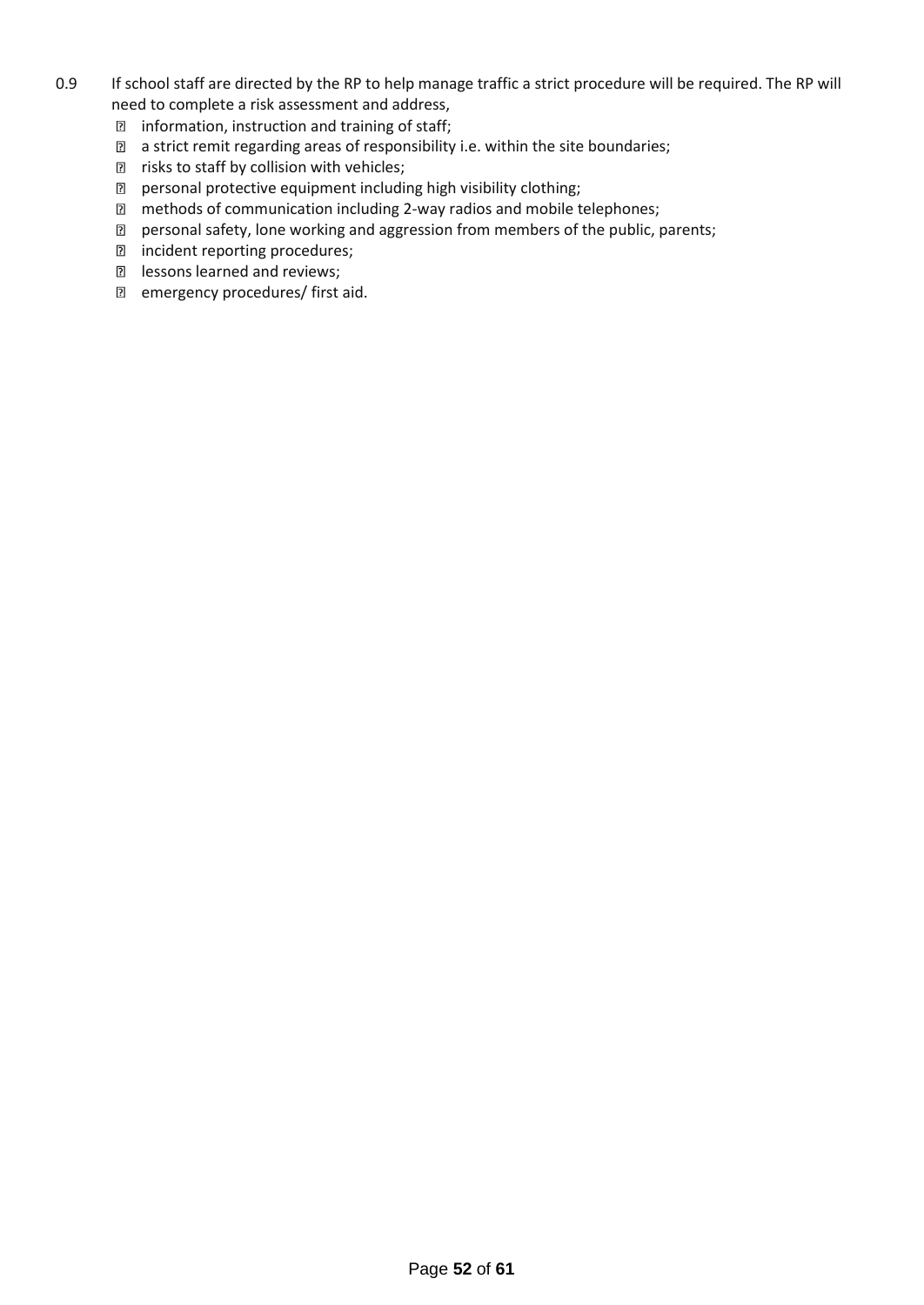Responsible Person/ Swimming Pool Operator (RP/ SPO):

Designated Person/s (DP):

Health and Safety Advisor (HSA):

Note: Swimming Pools will be operated in accordance with HSE Guidance: **<http://www.hse.gov.uk/pUbns/priced/hsg179.pdf>**

Pool Safe Operating Plans: BS EN 15288-2:2008

- 0.1 Where the RP is the operator of a swimming pool they will ensure
	- a safe working environment
	- all equipment and plant is safe
	- safe systems of work are in place;
	- information, instruction, training and supervision is provided for all staff
	- access for people with disabilities
	- water quality/ hygiene
	- fire safety
- 0.2 The RP will achieve this through
	- Risk Assessment.
	- Controlling risks as far as is reasonably practicable
	- Preventing or controlling exposure to hazardous materials
	- Pool Safe Operating Procedures (PSOPs)
		- o Normal Operating Plans(NOPs)
			- o Emergency Action Plans(EAPs)
- 0.3 Where the Pool is hired out for use then it is the responsibility of the RP to communicate and explain the NOPs and EAPs to the hirer and to ensure they apply them.
- 0.4 Where contractors are carrying out works on the pool then it is the responsibility of the RP to communicate and explain the NOPs and EAPs to them. It is also essential that the RP understands how the contractors work will affect the NOP and EAP and make any necessary adjustments for the duration of theworks.
- 0.5 The EAP will include incident reporting and first aid provision
- 0.6 In addition to 0.1 The RP isresponsible
	- Ensuring all pool users safety
	- Providing trained and competent lifeguards
	- Ensuring the provision and maintenance of all equipment and plant
	- Managing the pool water treatment with regard to,
		- o chemical hazards;
		- o fire hazards;
		- o confined space hazards, where applicable.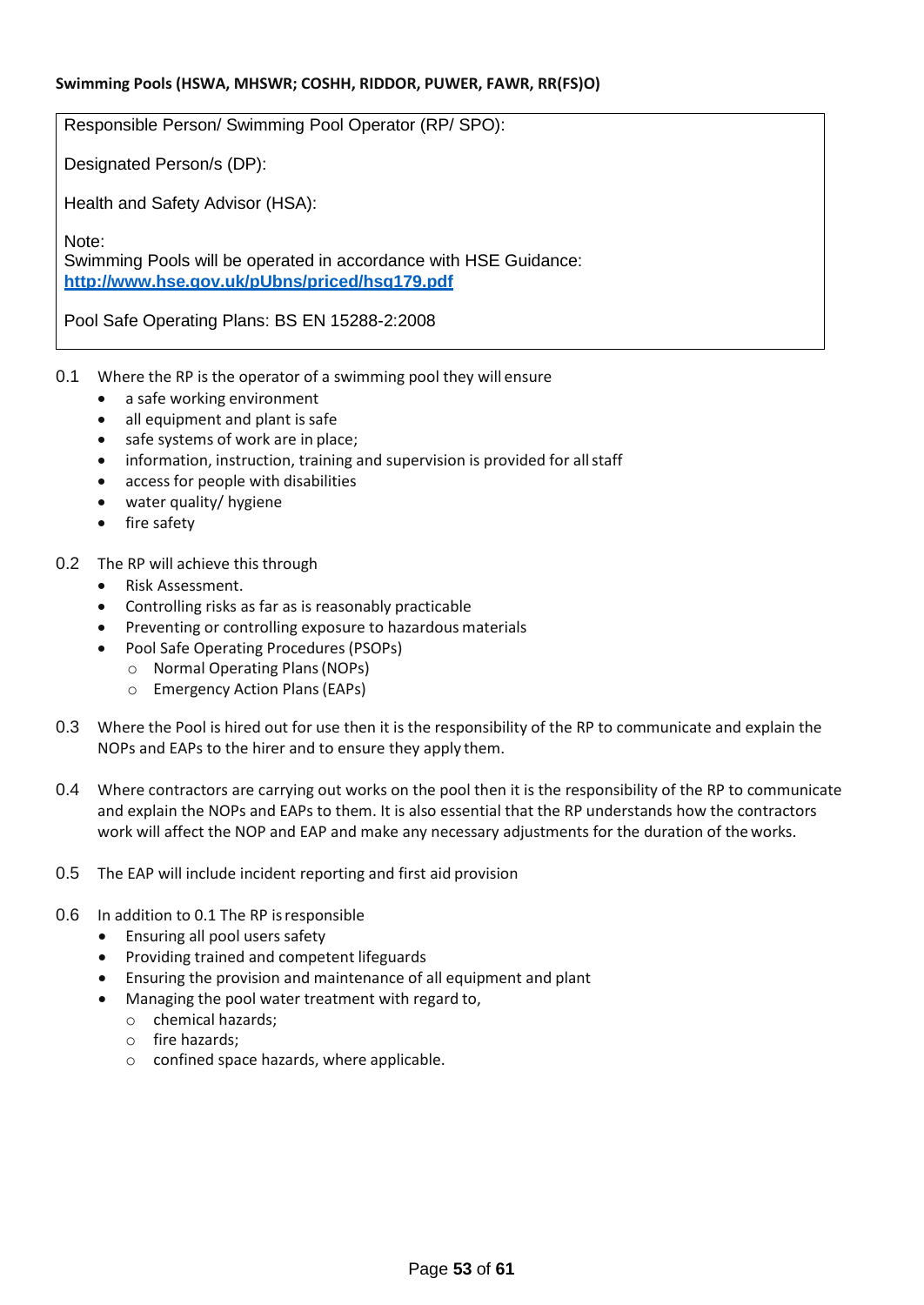#### **Physical Education (HSWA, MHSWR; COSHH, RIDDOR, PUWER, FAWR, RR(FS)O):**

Responsible Person (RP):

Designated Person/s (DP):

Health and Safety Advisor (HSA):

Note: **<http://www.afpe.org.uk/>**

- 0.1 The RP and DP will utilise and complete the Association of Physical Education (AfPE) Triangle Model for Risk Assessment for all Physical Education (PE) undertaken by the school.
- 0.2 The DP will receive information, instruction and training in order to undertake all aspects of PE this will include specialist training where appropriate regarding the use of equipment e.g. wall bars, trampolines, climbing walls, javelins etc., where there is an increased potential hazard. It will also include First Aid training and the Emergency Action Plan.
- 0.3 The RP/ DP will supplement the risk assessment and have in place lesson plans for all physical education activities.
- 0.4 The RP will put in place an Emergency Action Plan (EAP) and communicate this with all DPs and staff involved in PE. This will include First Aid, communication requirements and incidentreporting.
- 0.5 The RP will ensure the DP is provided with suitable means of communication e.g. mobile telephones with network coverage, 2-way radios as is necessary to allow support to be summoned in the event of an emergency.
- 0.6 Where any PE facilities are hired out for use then it is the responsibility of the RP to communicate and explain the expected risk assessment and lesson planning and expected EAPs to the hirer and to ensure they apply them.
- 0.7 The RP is responsible for,
	- ensuring the provision and maintenance of all equipment;
	- managing the PE facilities regarding fire hazards.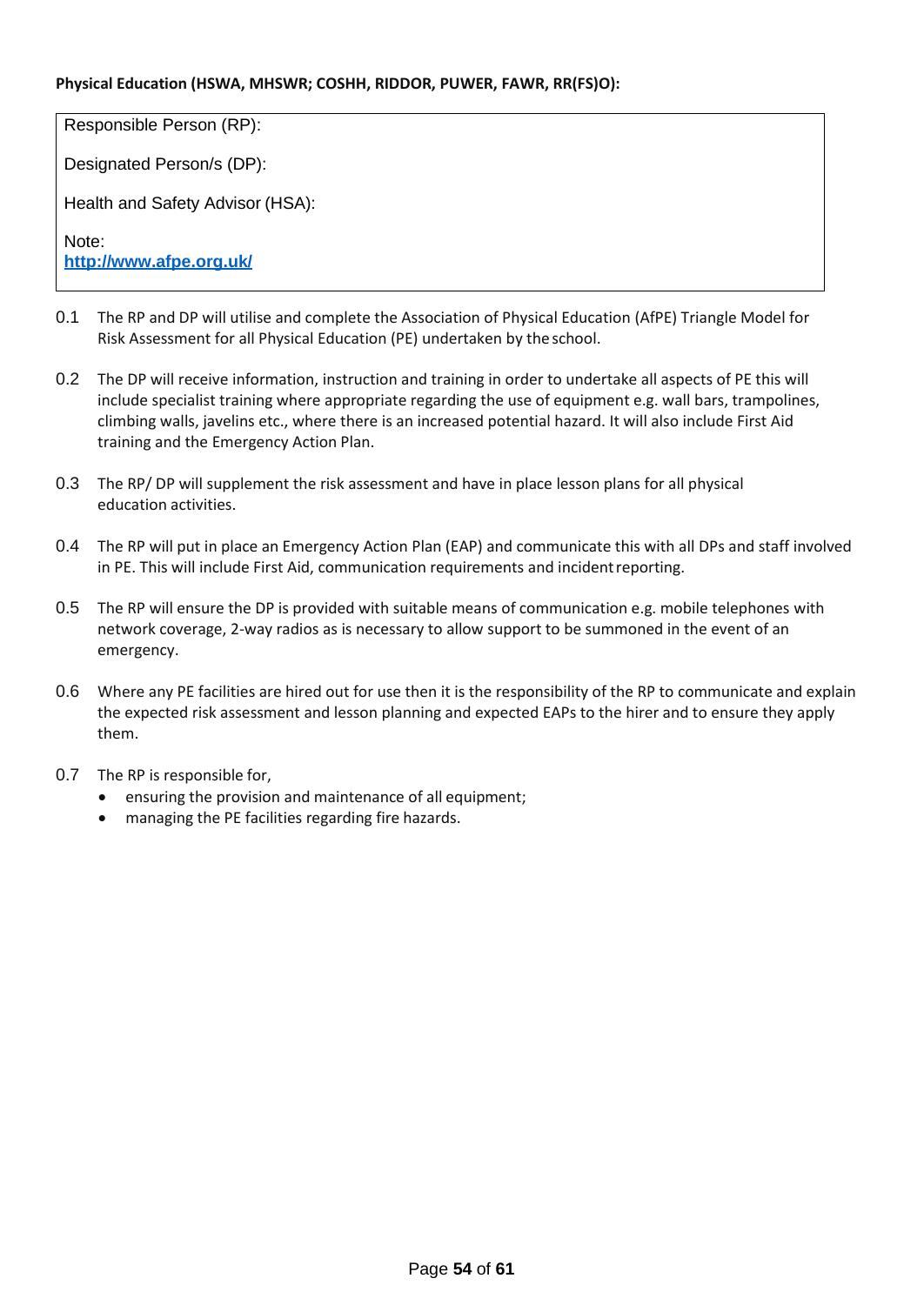#### **School Trips and Outdoor Learning Activities (HSWA: CMHA, MHSWR):**

Responsible Person (RP):

Educational Visits Coordinator (EVC):

Designated Person/s (DP):

Note:

**[https://www.gov.uk/government/publications/health-and-safety-on-educational-visits/health](https://www.gov.uk/government/publications/health-and-safety-on-educational-visits/health-and-safety-on-educational-visits)[and-safety-on-educational-visits](https://www.gov.uk/government/publications/health-and-safety-on-educational-visits/health-and-safety-on-educational-visits)**

**<http://lotcqualitybadge.org.uk/>**

**<https://oeapng.info/>**

**[https://www.rospa.com/rospaweb/docs/advice-services/school-college-safety/school-visits](https://www.rospa.com/rospaweb/docs/advice-services/school-college-safety/school-visits-guide.pdf)[guide.pdf](https://www.rospa.com/rospaweb/docs/advice-services/school-college-safety/school-visits-guide.pdf)**

- 0.1 For the purposes of any school trip or outdoor learning activity the responsibilities as employer under health and safety legislation will be in accordance with the school governance and in an Academy, this will fall to the Trust or Board of Governors. Approval must be granted to the RP prior to undertaking any activities. The Governing Body/ Governors will be advised by the Educational Visits Coordinator(EVC)
- 0.2 The RP will take on the role of EVC unless they appoint an identified DP to undertake therole.
- 0.3 The EVC will fulfil the requirements set out by the Department for Education in their guidance on educational visits i.e.
	- be an experienced visits leader;
	- have the status to be able to guide the working practices of other staff;
	- be confident in assessing the ability of other staff to lead visits;
	- be confident in assessing outside activity providers;
	- be able to advise headteachers and governors when they are approving trips;
	- have access to training, advice and guidance.
- 0.4 The RP will obtain written consent for participation in activities or visits from parents, guardians for
	- nursery age children;
	- all pupils where high-risk activities are involved;
	- activities outside of normal school hours.

The consent form is available from *XXXXX*

- 0.5 For repetitive/ routine activities the RP can obtain a one off repetitive written consent for participation in activities or visits from parents, guardians for The consent form is available from *XXXXX*
- 0.6 Before undertaking a school trips or outdoor learning activity the RP will make sure that,
	- a suitable and sufficient risk assessment for the activity is completed;
	- the controls/ precautions required are clearly identified;
	- for repetitive activities that the risk assessment is reviewed regularly;
	- organisers have received instruction/ information in line with guidance from the Department for Education (DfE) and Outdoor Education Advisors Panel (OEAP).
- 0.7 The RP will ensure that,
	- all staff understand their duty of care towards pupils in their charge and that this extends for the whole period of the activity/ visit/ time away;
	- when and under what circumstances the duty of care can be transferred/ delegated toothers.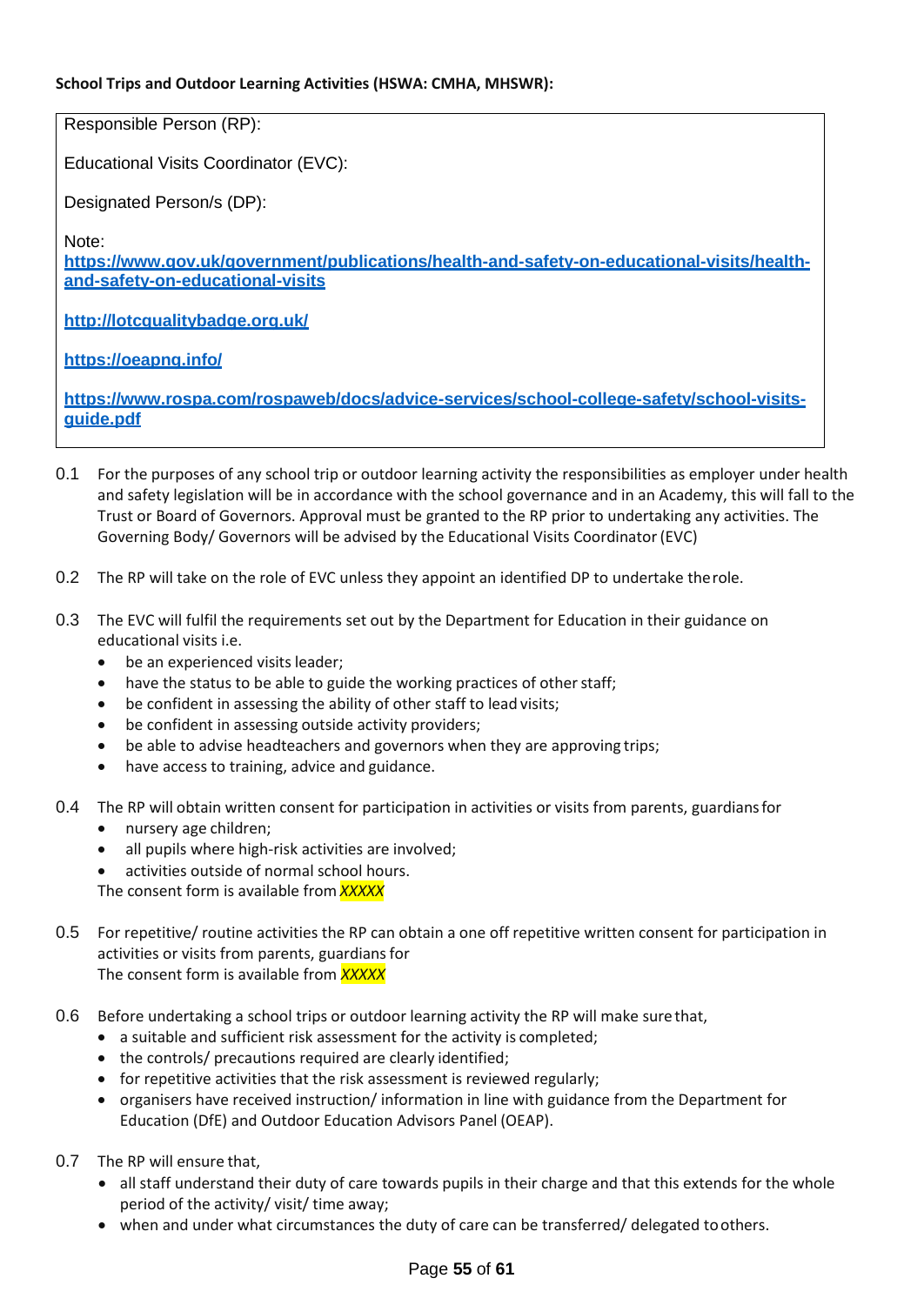- 0.8 The DPs must demonstrate their duty of care by,
	- issuing clear instructions to pupils regarding health and safety information;
	- confirming that all pupils understand the health and safety information.
- 0.9 If third parties are utilised and not employed directly by the school e.g. at activity centres, the RP/ EVC will carry out all necessary checks including,
	- all necessary insurances are in place;
	- all legal requirements are met;
	- the third parties' health and safety policy;
	- the third parties' emergency procedures;
	- the third parties risk assessments and control measures are in place for allactivities;
	- Safeguarding and enhanced Disclosure and Barring Service (DBS) checks;
	- where required current Licences are held and in place for the activities e.g. adventure activities;
	- any third-party accreditation to recognised standards e.g. Learning Outside the Classroom (LOtC) Quality badge;
	- the competence of the third parties' employees skills, knowledge and experience;
	- depending upon the type of activity or trip the quality of the supervision beingundertaken;
	- where relevant information relating to vehicle use during the activities;
	- accommodation;
	- that a clear agreement is in place with any activity organiser defining the responsibilities of all involved.
- 1.0 Special requirements are required for trips abroad and the arrangements will be carried out in accordance with all relevant legislation and guidance including accreditation to LOtC and BS8848 for adventurous activities outside of the United Kingdom.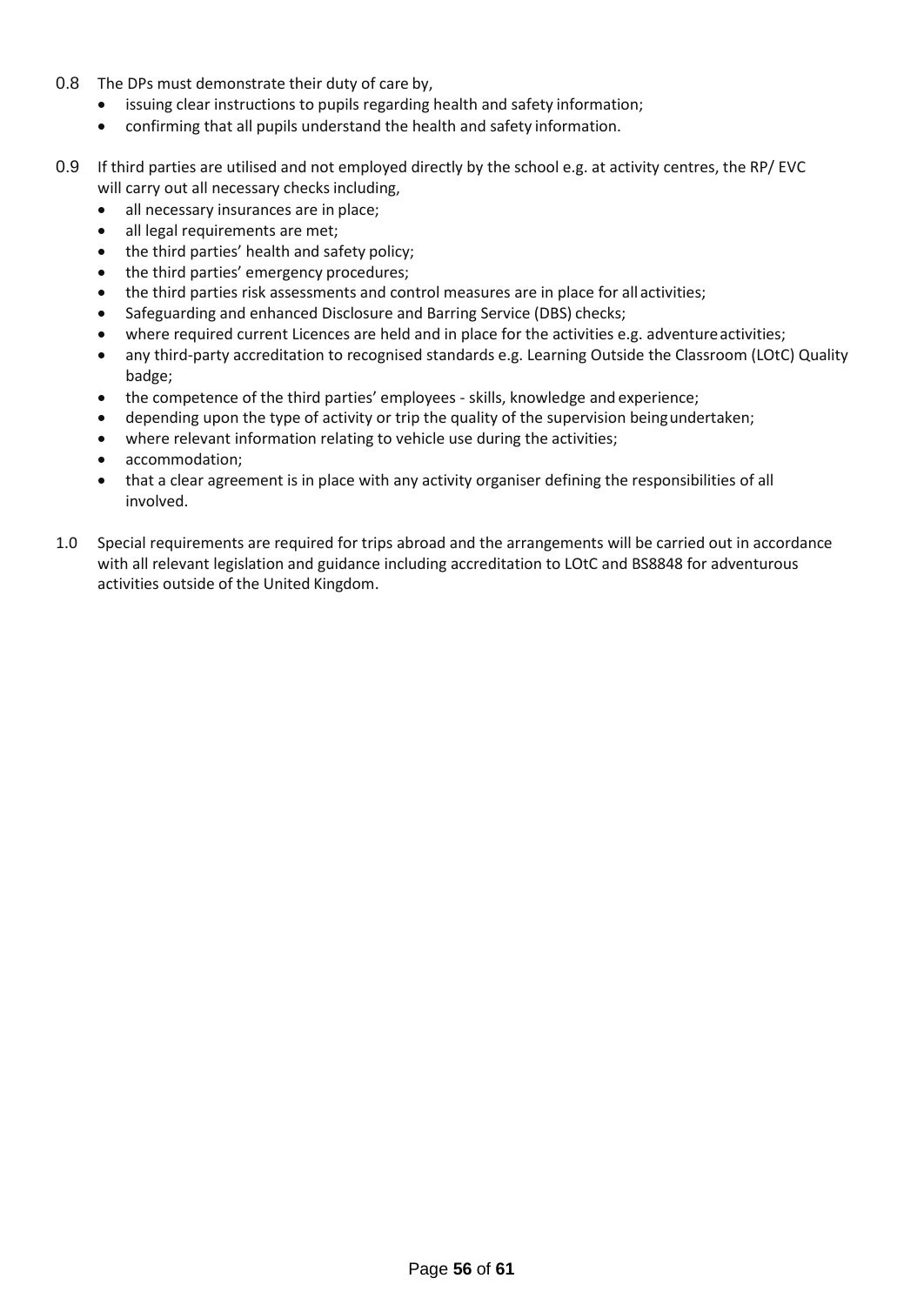#### **Gas Safety (HSWA, Gas safety (Installation and Use) Regulations, Gas Appliance (Safety Regulations)):**

Responsible Person (RP):

- 0.1 Applies to natural and Liquified Petroleum Gas (LPG) Installations andequipment.
- 0.2 All gas appliances including boilers, cookers, ovens will be correctly installed and maintained to protect against the potential hazards of fire, explosion, gas leaks and carbon monoxide (CO) poisoning.
- 0.3 All installation, maintenance and testing will be carried out in accordance with legal requirements by Gas Safe registered engineers for workplaces and residential/ sleeping accommodation including schools, shops, restaurants, hospitals.
- 0.3 Before carrying out any work on gas installations the RP will ensure the engineer has a current Gas Safe ID card and is registered by Gas Safe utilising their web-site or by telephone contact.
- 0.4 The RP will ensure maintenance includes gas pipework, appliances, flues and any safety devices. To be carried out in accordance with all current industry standards, codes of practice and at intervals as recommended by manufacturers at frequency of not less than once annually and necessary repairs completed.
- 0.5 Maintenance of gas equipment will be undertaken out of normal term time/ working hours. Where this is not possible strict segregation shall be required.
- 0.6 Where residential accommodation is present Landlords will have all appliances, chimneys and flues checked every 12 months by a Gas Safe registered engineer and provide the report (Landlords Gas Safety Record) to the tenant within 28 days of completion.
- 0.7 The RP/DPs will ensure all areas containing gas appliances have adequate free ventilation and that all ventilators and flues are free from obstruction.
- 0.8 The RP is responsible for ensuring all catering/ kitchen ventilation systems are maintained, cleaned and free from fire hazards of grease and fat in accordance with current industry guidance and at least once annually. This will include filters where fitted, hoods and ductwork.
- 0.9 The RP will ensure all gas safety interlocking systems are maintained and tested in line with the intervals referred to at 0.4
- 1.0 Records shall be maintained in local logbooks of all relevant maintenance, testing and checks of all work equipment.
- 1.1 The RP will ensure any staff using catering equipment have received training in how to use the appliances/ equipment safely.
- 1.2 Employees are responsible for:
	- Reporting any signs of damage or defects immediately to their manager.
	- Only using gas appliances/ equipment in accordance with the manufacturer's instructions.
	- Making sure all gas appliances and equipment are switched off at the end of the working shift (unless specifically directed).
	- Attending any training provided) to minimise gas risks.
	- For their own safety must **never:**
		- $\circ$  Tamper with/ attempt to repair gas appliances/ equipment unless they are qualified and authorised as competent to do so as part of their jobrole;
		- o use equipment that has failed or has been sealed/ labelled as being faulty or defective and taken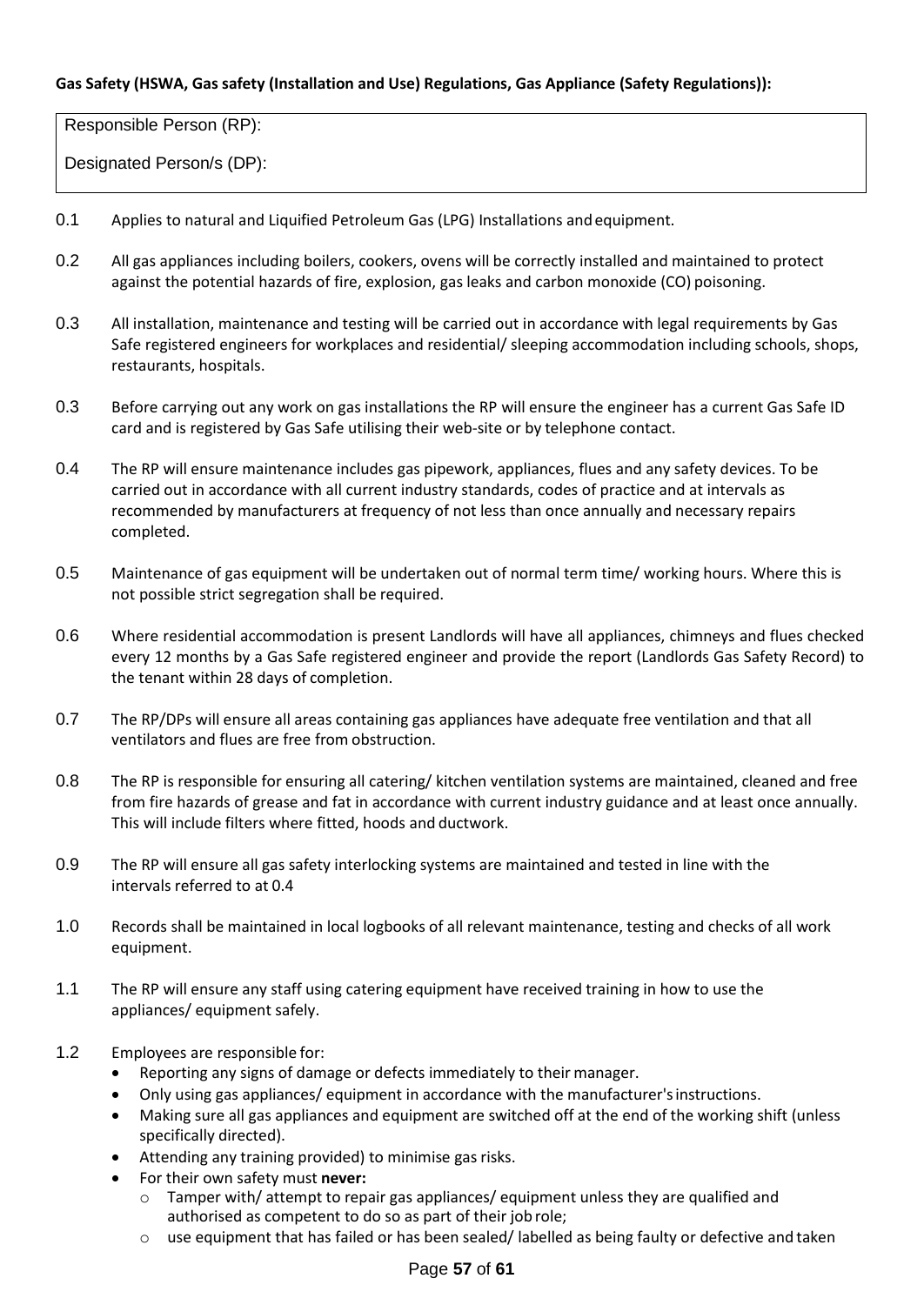out of general use by a Gas Safe engineer or competent person;

- o use appliances/ equipment for purposes for which they were not intended.
- 1.3 The RP will instruct all staff of what to do in the event of a gasleak:
	- Turning off the gas supply
		- o Natural gas: location of and how to turn off the main supplytaps
		- o LPG: first location of supply tap to building; second adjacent to LPGtank
	- Initial alarm;
		- o Natural Gas: National Gas Emergency Service
		- o LPG: Supplier
	- If in doubt:
		- o Evacuation
		- o Gas Supplier
		- o Police

Under **NO** circumstances will the gas supply be turned on until any leaks have been investigated and dealt with by the competent gas safe engineer.

1.4 Where CO or Carbon Dioxide alarms are utilised, the RP will be responsible for ensuring they are maintained and tested in accordance with the manufacturer's recommendations.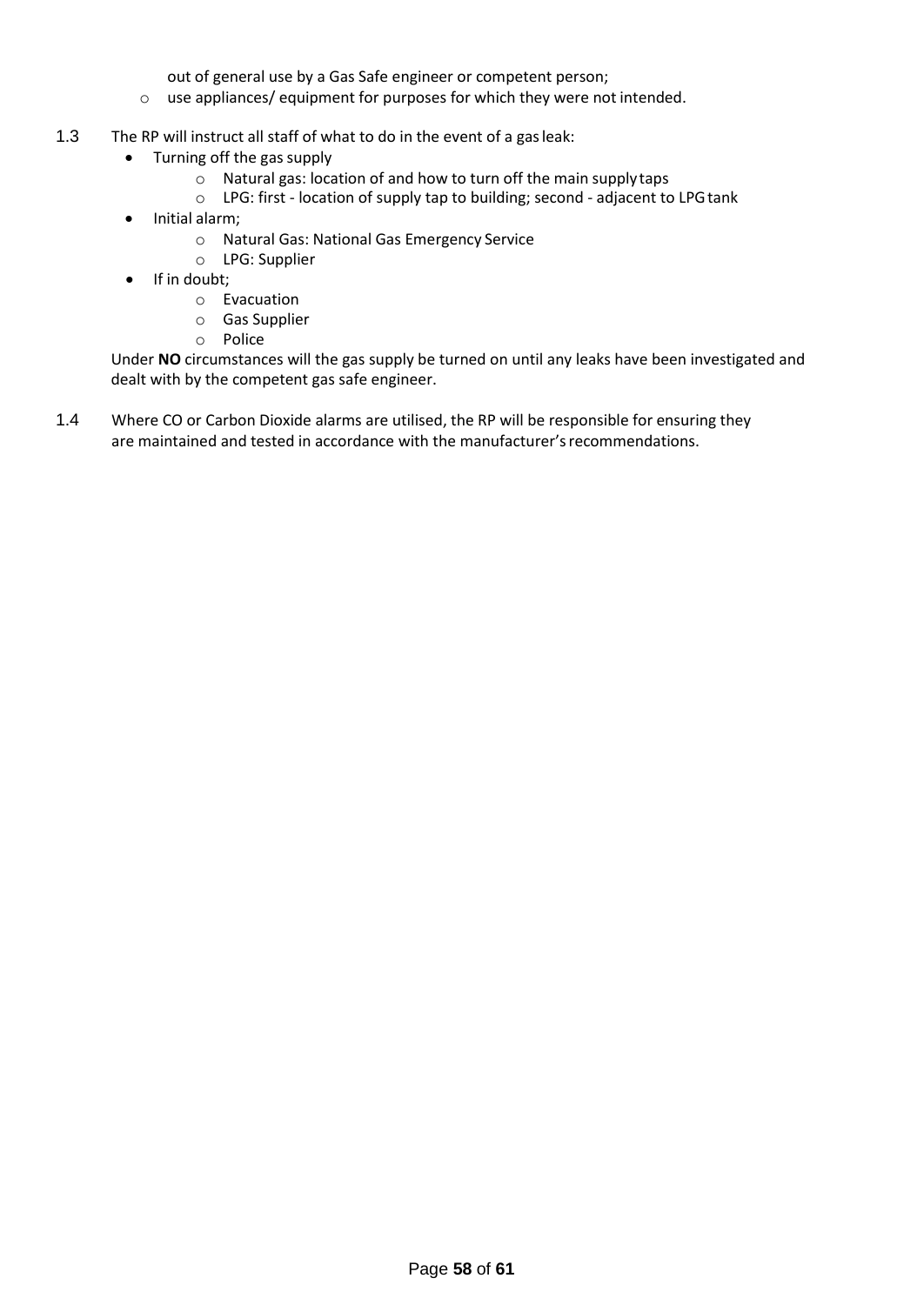#### **Waste Management (Environmental Protection Act (EPA),**

Responsible Person (RP):

Designated Person/s (DP):

Environment Agency Public Registers: **<https://environment.data.gov.uk/public-register/view/search-waste-carriers-brokers>**

CLEAPSS Resources: **<http://science.cleapss.org.uk/resources/resource-search.aspx?search=waste>**

Municipal waste Disposal:

Clinical/ Offensive waste Disposal:

- 0.1 As a producer the organisation recognises its Waste Duty of Care
- 0.2 Steps have been taken to
	- reduce the amount of waste to a minimum
	- where practicable sort waste for the purposes of recycling
	- store waste safely
	- use a waste disposal provider to transport waste to a licenced landfill/ recycling/ incineration facility
	- use a specialist waste disposal provider to provide containers, collect and dispose of offensive/ infectious waste including bodily fluids, contaminated garments, gloves, aprons, wipes, sanitary products and dressings in accordance with legislative requirements.
	- where required use a specialist waste carrier/ disposal company for any hazardous waste produced
	- where waste consists of electrical and electronic equipment the materials will be handled and disposed of in accordance with the Waste Electrical and Electronic Equipment (WEEE) Regulations
- 0.3 The Organisation/ RP will make sure that waste disposal carriers are licenced to do so using the Environment Agency Public Register.
- 0.4 The RP will obtain and maintain for a minimum of 2 years Waste Transfer Notes (WTNs) from the carrier/ disposal company (Consignment Notes if the waste is hazardous).
- 0.5 The RP must ensure that as part of all electrical work on site including the replacement of LED, low energy bulbs, fluorescent tubes and computer and other electrical/ electronic equipment the service/ equipment provider will be responsible for the safe collection and disposal of thewaste.
- 0.6 For DT and Science Departments CLEAPSS shall be consulted as to the safe disposal of any chemical, biological or radioactive waste.
- 0.7 Waste will be stored in the correctly labelled and colour codes bags/ containerse.g.
	- Yellow Clinical/ Infectious
	- Yellow/ Black (Tiger bags) Offensive
	- Black Mixed Municipal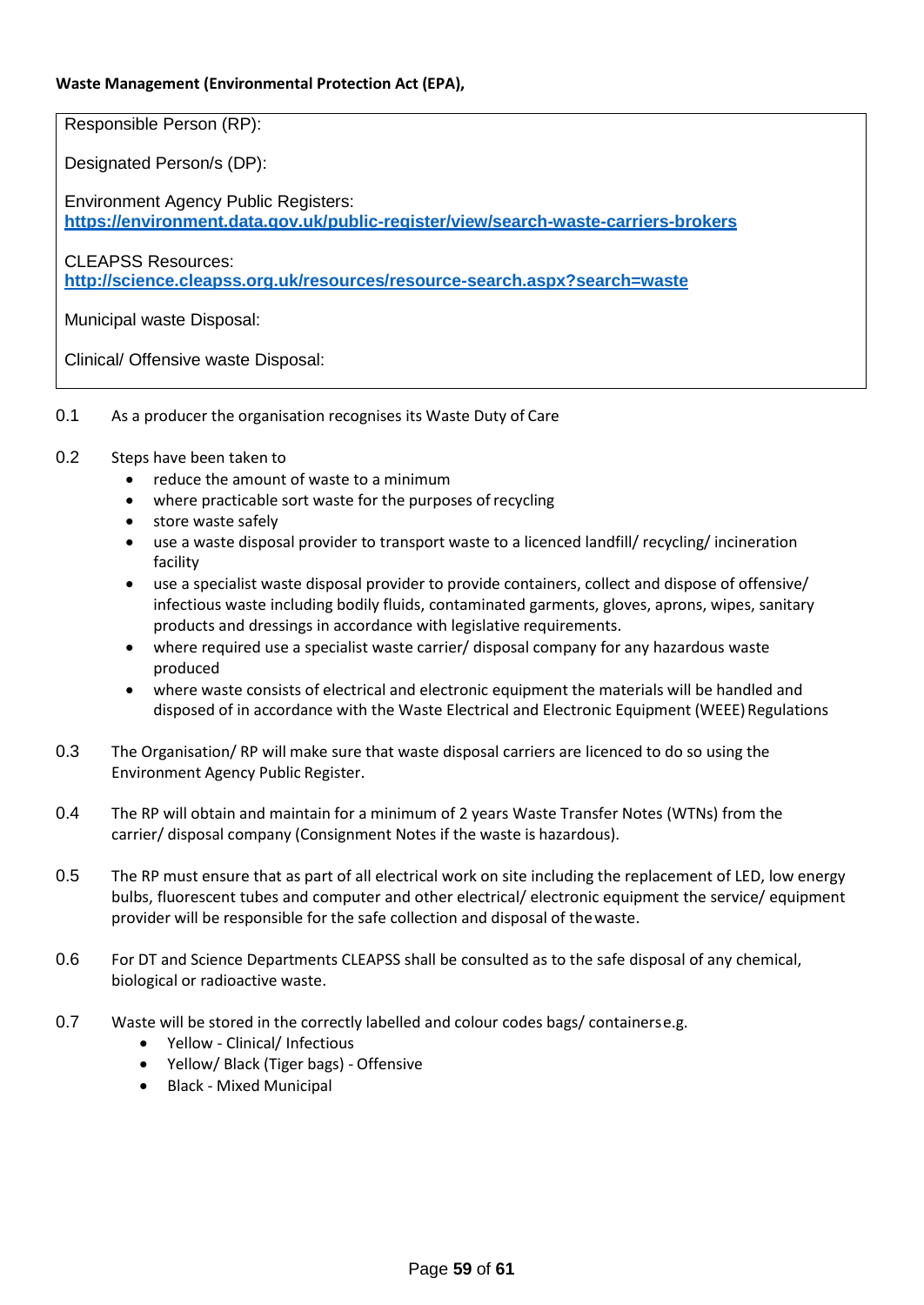#### **Personal Safety/Security**

Responsible Person (RP):

Emergency Safety Coordinator (ESC):

Designated Persons (DP):

**USP Schools Security Policy/Procedures** 

## **USP Lone Working Policy Ref: 033/17/01**

- 0.1 The organisation will regularly review security arrangements for each site in accordance with the Security Policy including
	- Perimeter fence security
	- access gates and controls
	- CCTV
	- Lighting/ security lighting
	- Removing hiding places for intruders
	- Personal safety
- 0.2 The organisation will take all reasonable steps to prevent unauthorised access to school premises including the provision of controlled access to buildings on the site.
- 0.3 The organisation will undertake Risk Assessment to identify and control any key security concerns.
- 0.4 All staff/ employees receive information/ instruction and training as required
	- Personal safety training
	- violence and aggression/ de-escalation
	- self defence
- 0.5 Signing in/ out procedures are required for all staff/ employees
- 0.6 Signing in/ out procedures are required for all visitors and contractors
- 0.7 Identification badges/ lanyards shall be worn at all times absence indicates a potential intruder and will result in a challenge and action in accordance with the Security policy and procedures.
- 0.8 The organisation will provide any necessary communications equipment as identified by the Risk Assessment, including:
	- mobile telephones
	- land-line telephones
	- 2-way radios *location/ availability?*
	- links between remote buildings
- 0.9 The RP will, in line with the Lone Working Policy, consider the use of safety alarms/ personal safety alarms/ silent panic alarm systems as identified by the Risk Assessment
- 1.0 The RP/ DP will keep a record of security incidents to facilitate review see 0.1,0.3.